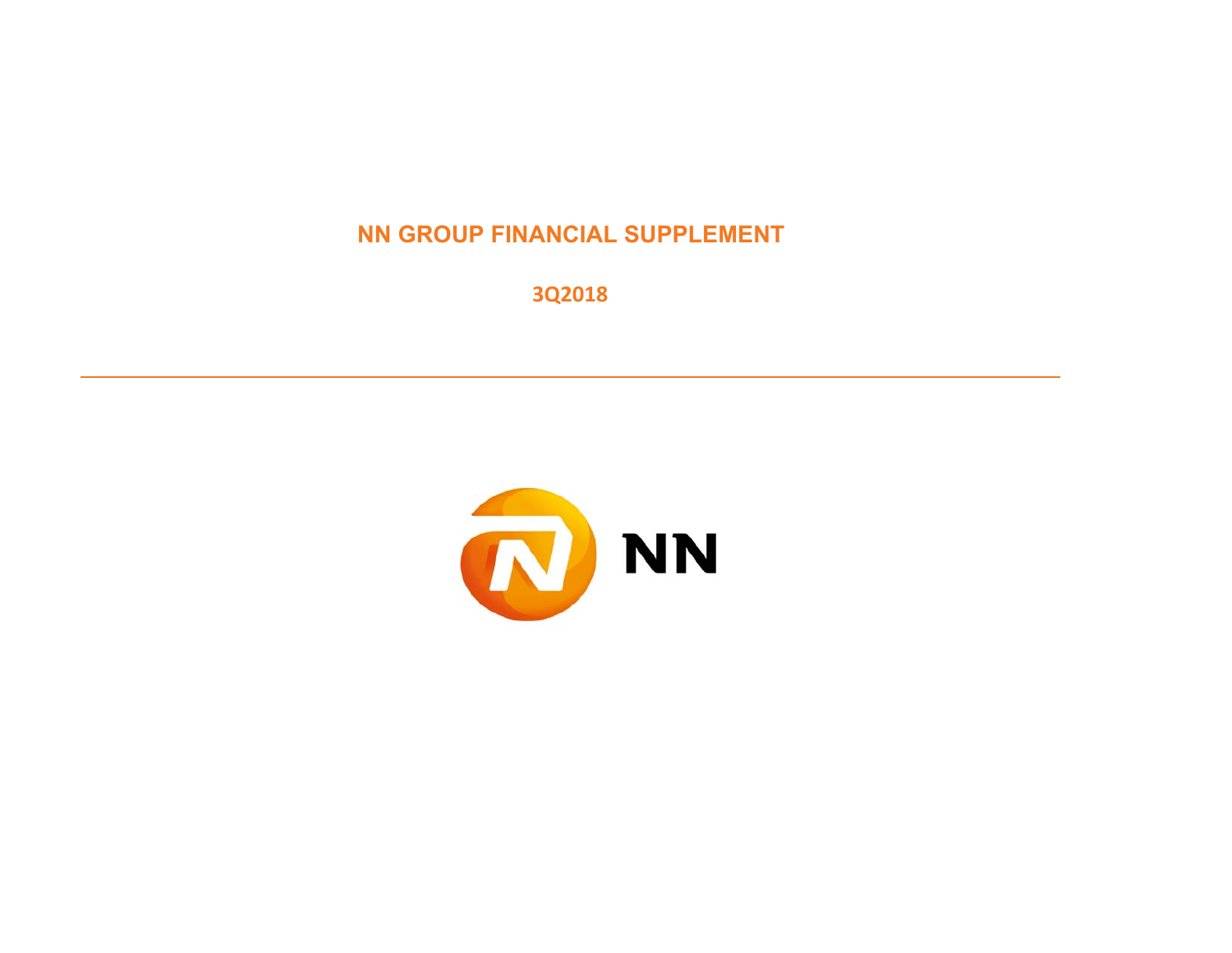### **NN GROUP FINANCIAL SUPPLEMENT 3Q2018 INTRODUCTION**

- The Financial Supplement includes quarterly financial trend data and is published on a quarterly basis.
- Figures are calculated at historical foreign exchange rates, unless otherwise stated.
- All 2Q2017, 3Q2017, 4Q2017, 1Q2018, 2Q2018 and 3Q2018 figures are including Delta Lloyd, figures of 1Q2017 have not been restated.
- Operating result and Adjusted allocated equity (as used in the calculation of Net operating ROE) are Alternative Performance Measures. These measures are derived from figures according to IFRS‐EU. The operating result is derived by adjusting the reported result before tax to exclude the impact of result on divestments, the amortisation of acquisition intangibles, discontinued operations and special items, gains/losses and impairments, revaluations and market & other impacts. The adjusted allocated equity is derived by adjusting the reported total equity to exclude revaluation reserves, the undated subordinated notes classified as equity as well as the goodwill and intangible assets recognised as a result of the Delta Lloyd acquisition. Alternative Performance Measures are non-IFRS‐EU measures that have a relevant IFRS-EU equivalent. For definitions and explanations of the Alternative Performance Measures reference is made to the section 'Alternative Performance Measures (Non-GAAP Measures)' in the NN Group N.V. 2017 Consolidated Annual Accounts.
- The segment 'Other' consists of banking business, reinsurance business, the holding company and certain other entities.
- APE represents annualised premium equivalents sold in the period, with single premiums calculated at 1/10th of the single premium amounts.
- The quarterly figures of the previous periods, excluding currency effects, are the sum of the monthly figures calculated at the average rate of each individual month of the current quarter.
- Rounding could cause some small differences.
- All figures are unaudited.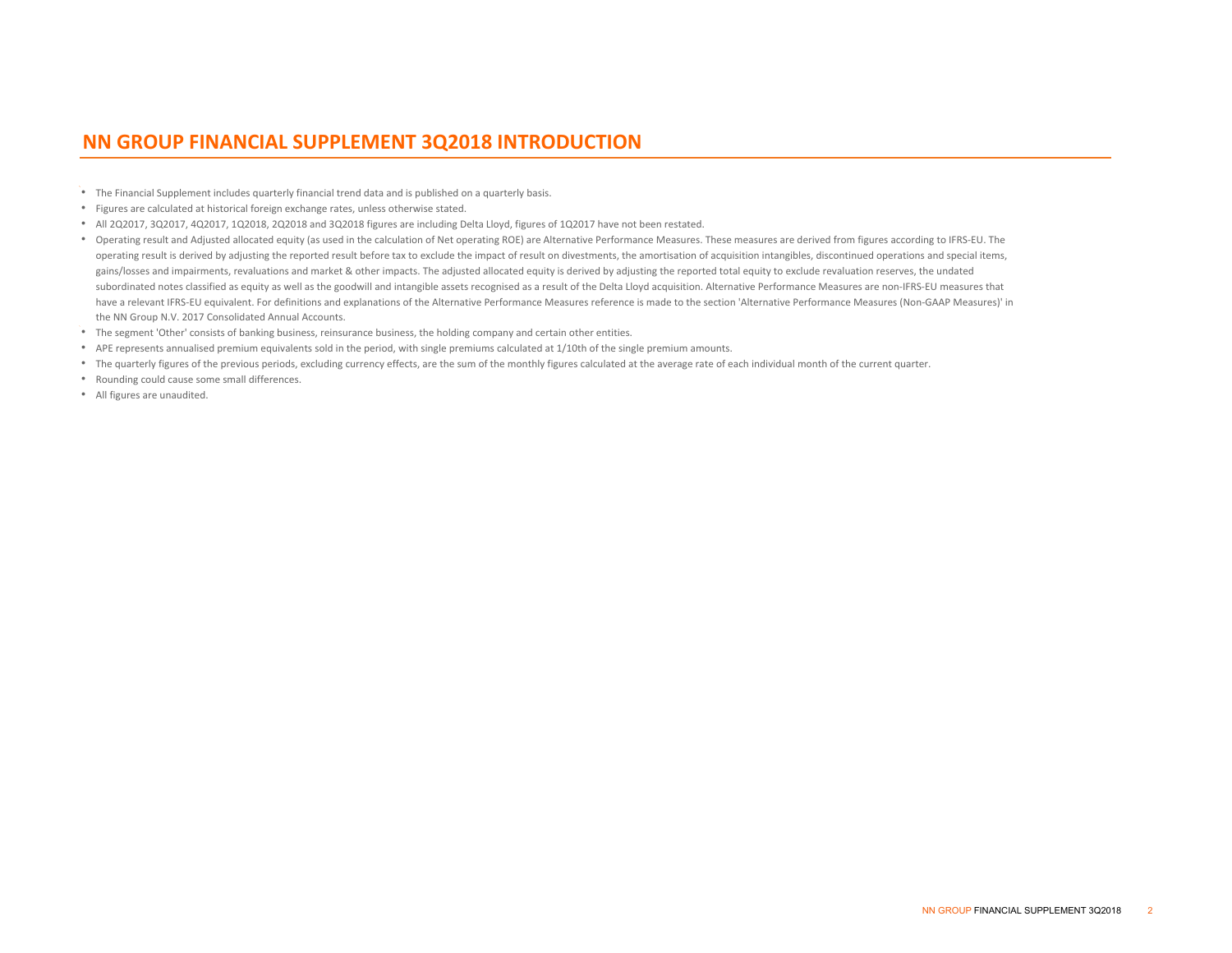### **TABLE OF CONTENTS**

| 1.1   | Consolidated balance sheet                                                                                     | 4  |
|-------|----------------------------------------------------------------------------------------------------------------|----|
| 1.2   | Total equity                                                                                                   | 6  |
| 1.3   | Shareholders' equity reconciliation                                                                            |    |
| 1.4   | Capital base - solvency II                                                                                     | 8  |
| 1.5   | Cash capital position at the holding company                                                                   | 9  |
| 1.6   | Investments per asset type                                                                                     | 10 |
| 1.7   | Pro forma development of administrative expenses after Delta Lloyd acquisition                                 | 11 |
| 1.8   | Earnings per ordinary share                                                                                    | 12 |
|       | Analysis of Results:                                                                                           |    |
| 2.1   | Total                                                                                                          | 13 |
| 2.2.1 | Netherlands Life                                                                                               | 16 |
| 2.2.2 | Netherlands Life - Provisions for life insurance and investment contracts                                      | 17 |
| 2.3.1 | Netherlands Non-life                                                                                           | 18 |
| 2.3.2 | Netherlands Non-life - Key figures by line of business                                                         | 19 |
| 2.4.1 | Insurance Europe                                                                                               | 20 |
| 2.4.2 | Insurance Europe - Key figures by country                                                                      | 22 |
| 2.4.3 | Insurance Europe - Provisions for life insurance and investment contracts and Assets under management pensions | 24 |
| 2.5.1 | Japan Life                                                                                                     | 25 |
| 2.5.2 | Japan Life - Provisions for life insurance and investment contracts                                            | 27 |
| 2.6.1 | <b>Asset Management</b>                                                                                        | 28 |
| 2.6.2 | Asset Management - Assets under management and Assets under administration                                     | 30 |
| 2.7.1 | Other                                                                                                          | 31 |
| 2.7.2 | Banking business - Savings and deposits and Mortgages                                                          | 33 |
| 2.8.1 | Japan Closed Block VA                                                                                          | 34 |
| 2.8.2 | Japan Closed Block VA - Account value                                                                          | 36 |
|       | <b>Notes</b>                                                                                                   | 37 |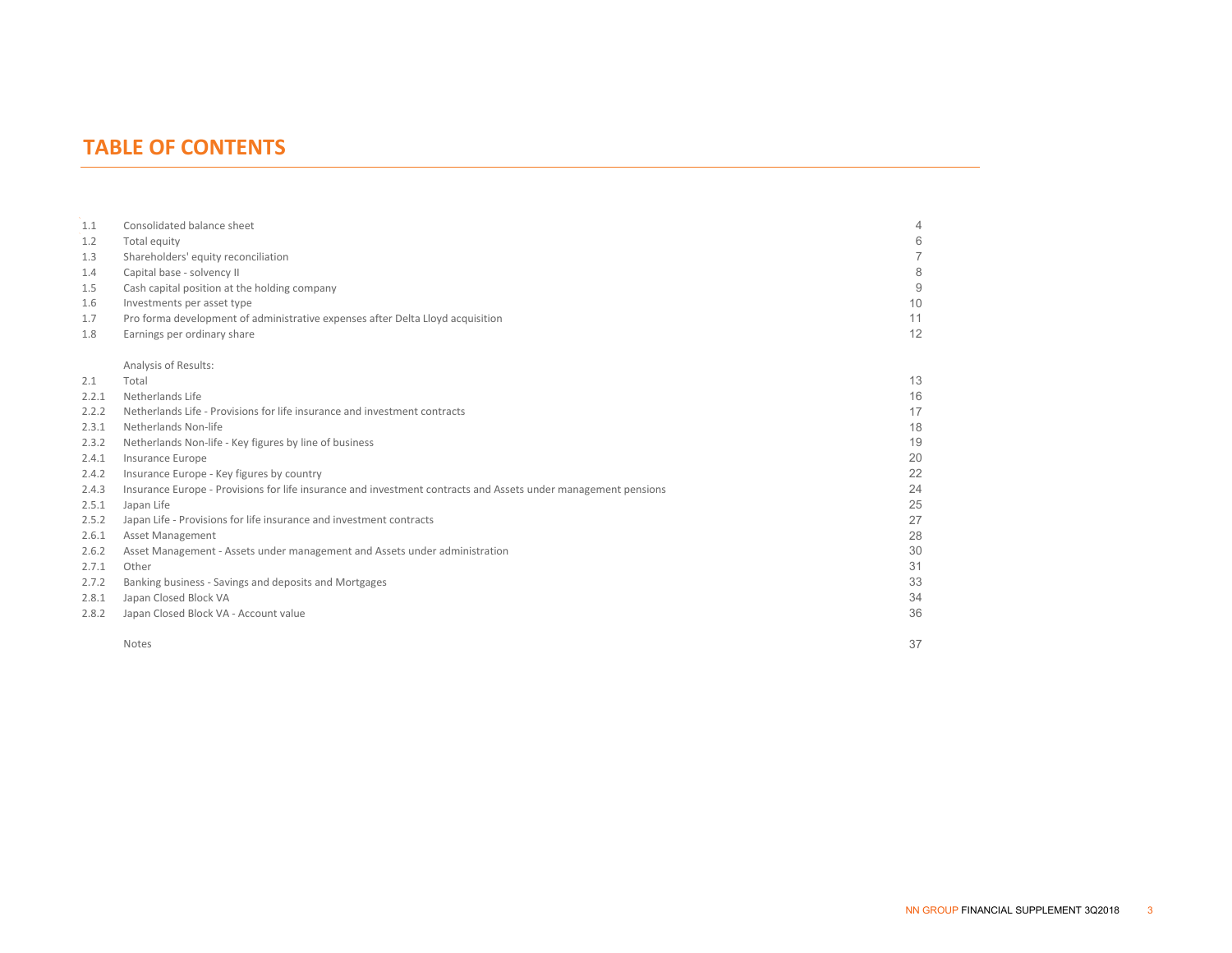#### **1.1 CONSOLIDATED BALANCE SHEET: ASSETS**

|                                                       | 30 Sep  | 30 Jun         | 31 Mar                   | 31 Dec  | 30 Sep  | 30 Jun  | 31 Mar  |
|-------------------------------------------------------|---------|----------------|--------------------------|---------|---------|---------|---------|
| In EUR million                                        | 2018    | 2018           | 2018                     | 2017    | 2017    | 2017    | 2017    |
|                                                       |         |                |                          |         |         |         |         |
| Cash and cash equivalents                             | 8,540   | 9,722          | 10,273                   | 9,383   | 9,665   | 10,022  | 10,827  |
| Financial assets at fair value through profit or loss |         |                |                          |         |         |         |         |
| - investments for risk of policyholders               | 32,095  | 32,250         | 32,196                   | 33,508  | 33,532  | 34,506  | 26,282  |
| - non-trading derivatives                             | 4,385   | 4,784          | 4,905                    | 5,116   | 4,910   | 5,297   | 3,817   |
| - designated as at fair value through profit or loss  | 830     | 786            | 806                      | 934     | 866     | 815     | 618     |
| Available-for-sale investments                        |         |                |                          |         |         |         |         |
| - debt securities                                     | 97,173  | 98,013         | 97,971                   | 97,002  | 97,228  | 99,368  | 71,186  |
| - equity securities                                   | 7,351   | 7,592          | 7,908                    | 7,980   | 8,610   | 8,493   | 7,451   |
| Loans $1$                                             | 57,427  | 56,635         | 56,131                   | 56,043  | 55,736  | 54,395  | 33,938  |
| Reinsurance contracts                                 | 1,007   | 1,017          | 969                      | 880     | 919     | 1,053   | 262     |
| Associates and joint ventures                         | 5,092   | 4,921          | 3,523                    | 3,450   | 3,153   | 3,113   | 3,001   |
| Real estate investments                               | 2,368   | 2,364          | 3,629                    | 3,582   | 3,470   | 3,428   | 2,137   |
| Property and equipment                                | 154     | 148            | 140                      | 150     | 151     | 155     | 88      |
| Intangible assets                                     | 1,739   | 1,781          | 1,816                    | 1,841   | 1,859   | 1,899   | 338     |
| Deferred acquisition costs                            | 1,788   | 1,822          | 1,803                    | 1,691   | 1,666   | 1,682   | 1,715   |
| Assets held for sale                                  | $\sim$  | $\overline{a}$ | $\overline{\phantom{a}}$ | $\sim$  | 2,422   | 2,422   | 2,491   |
| Deferred tax assets                                   | 118     | 119            | 117                      | 125     | 121     | 139     | 42      |
| Other assets $1$                                      | 4,725   | 5,841          | 5,360                    | 5,377   | 5,281   | 5,088   | 3,218   |
| <b>Total assets</b>                                   | 224,792 | 227,795        | 227,547                  | 227,062 | 229,590 | 231,874 | 167,411 |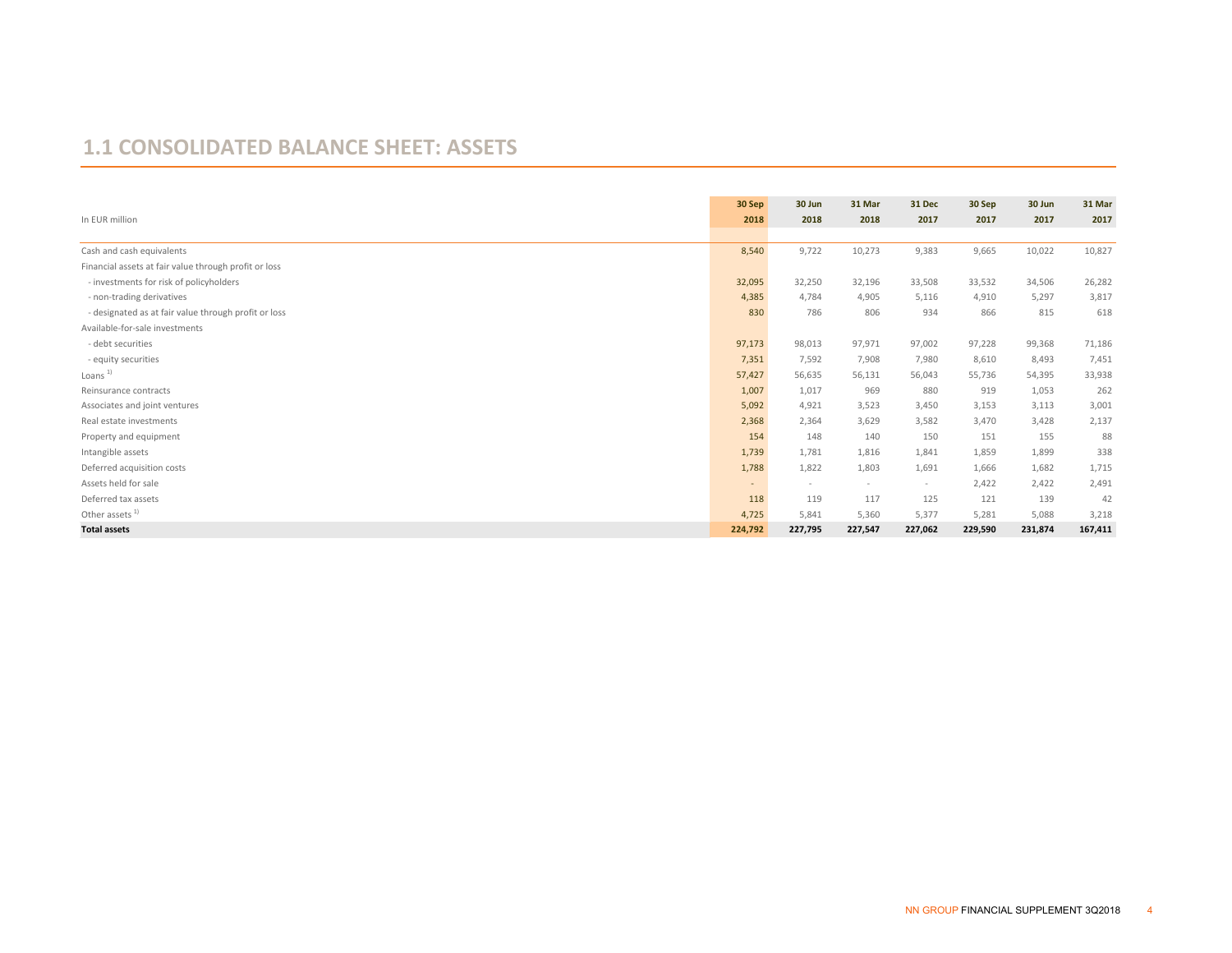# **1.1 CONSOLIDATED BALANCE SHEET: EQUITY AND LIABILITIES**

| In EUR million                                             | 30 Sep<br>2018 | 30 Jun<br>2018 | 31 Mar<br>2018 | <b>31 Dec</b><br>2017 | 30 Sep<br>2017 | 30 Jun<br>2017 | 31 Mar<br>2017 |
|------------------------------------------------------------|----------------|----------------|----------------|-----------------------|----------------|----------------|----------------|
|                                                            |                |                |                |                       |                |                |                |
| Shareholders' equity (parent)                              | 23,014         | 23,568         | 23,345         | 22,718                | 22,009         | 21,824         | 22,108         |
| Minority interests                                         | 269            | 267            | 315            | 317                   | 321            | 313            | 12             |
| Undated subordinated notes                                 | 1,764          | 1,764          | 1,764          | 1,764                 | 1,764          | 1,764          | 986            |
| <b>Total equity</b>                                        | 25,047         | 25,599         | 25,424         | 24,799                | 24,094         | 23,901         | 23,106         |
| Subordinated debt                                          | 2,451          | 2,457          | 2,463          | 2,468                 | 2,474          | 2,478          | 2,301          |
| Debt securities issued                                     | 1,989          | 1,989          | 1,988          | 1,988                 | 2,566          | 2,577          | 1,093          |
| Other borrowed funds <sup>1)</sup>                         | 5,467          | 5,567          | 5,409          | 6,044                 | 5,684          | 5,224          | 3,696          |
| Insurance and investment contracts <sup>2) 3)</sup>        |                |                |                |                       |                |                |                |
| - life insurance liabilities                               | 123,050        | 124,196        | 124,504        | 123,459               | 124,084        | 124,240        | 82,754         |
| - non-life insurance liabilities                           | 6,132          | 6,312          | 6,382          | 5,772                 | 5,903          | 6,008          | 3,882          |
| - liabilities for life insurance for risk of policyholders | 31,059         | 31,227         | 31,347         | 32,571                | 33,210         | 35,110         | 26,219         |
| - investment contract liabilities                          | 1,960          | 1,948          | 1,883          | 1,837                 | 1,183          | 1,213          | 773            |
| Customer deposits and other funds on deposit               | 14,949         | 14,942         | 14,725         | 14,434                | 14,583         | 14,572         | 10,603         |
| Financial liabilities at fair value through profit or loss |                |                |                |                       |                |                |                |
| - non-trading derivatives                                  | 2,458          | 2,428          | 2,413          | 2,305                 | 2,835          | 2,764          | 1,602          |
| Liabilities held for sale                                  | $\sim$         | $\sim$         | $\sim$         | $\sim$                | 2,408          | 2,408          | 2,473          |
| Deferred tax liabilities                                   | 1,740          | 1,973          | 1,940          | 1,830                 | 1,655          | 1,632          | 2,706          |
| Other liabilities <sup>1)</sup>                            | 8,490          | 9,157          | 9,069          | 9,555                 | 8,912          | 9,747          | 6,203          |
| <b>Total liabilities</b>                                   | 199,745        | 202,196        | 202,123        | 202,263               | 205,496        | 207,973        | 144,305        |
| <b>Total equity and liabilities</b>                        | 224,792        | 227,795        | 227,547        | 227,062               | 229,590        | 231,874        | 167,411        |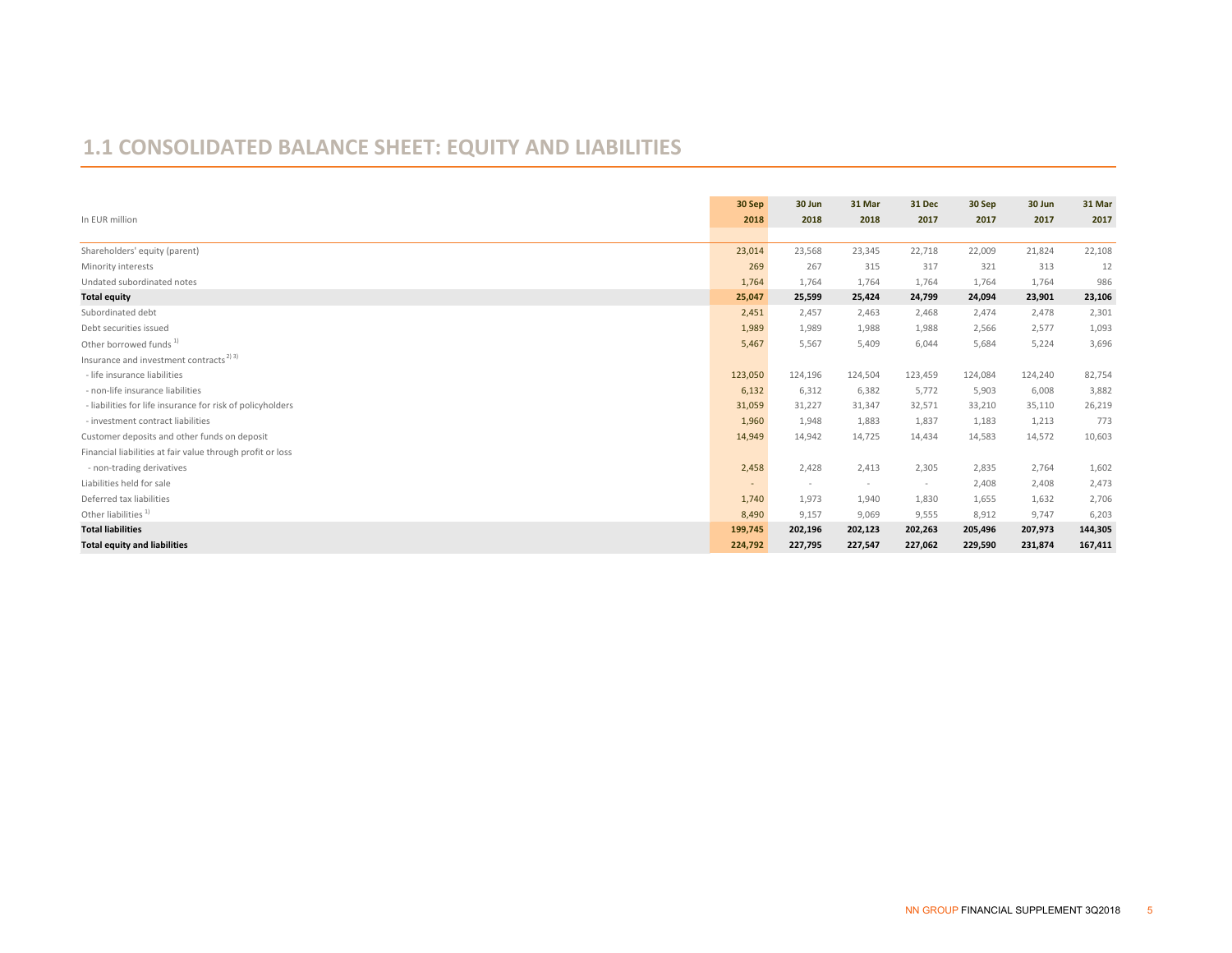## **1.2 TOTAL EQUITY**

|                                                                      | 30 Sep   | 30 Jun   | 31 Mar   | 31 Dec   | 30 Sep   | 30 Jun   | 31 Mar   |
|----------------------------------------------------------------------|----------|----------|----------|----------|----------|----------|----------|
| In EUR million                                                       | 2018     | 2018     | 2018     | 2017     | 2017     | 2017     | 2017     |
|                                                                      |          |          |          |          |          |          |          |
| Share capital                                                        | 41       | 41       | 41       | 41       | 41       | 42       | 40       |
| Share premium                                                        | 12,572   | 12,572   | 12,572   | 12,572   | 12,572   | 12,571   | 12,153   |
| Revaluation reserve available-for sale investments Debt securities   | 7,059    | 8,237    | 8,508    | 8,224    | 7,957    | 8,199    | 8,525    |
| Revaluation reserve available-for sale investments Equity securities | 1,609    | 1,585    | 1,519    | 1,602    | 1,973    | 1,843    | 1,627    |
| Revaluation reserve crediting to life policyholders                  | $-4,592$ | $-4,951$ | $-5,030$ | $-4,976$ | $-4,823$ | $-4,884$ | $-5,061$ |
| Other revaluations                                                   | 31       | 29       | 26       | 26       | 28       | 28       | 27       |
| Cashflow hedge reserve                                               | 3,596    | 3,928    | 3,760    | 3,721    | 3,264    | 3,492    | 4,103    |
| Currency translation reserve                                         | $-134$   | $-97$    | $-95$    | $-139$   | $-118$   | $-48$    | 71       |
| Net defined benefit asset/liability remeasurement reserve            | $-99$    | $-107$   | $-106$   | $-106$   | $-94$    | $-92$    | $-105$   |
| Retained earnings and other reserves                                 | 2,931    | 2,331    | 2,150    | 1,753    | 1,209    | 673      | 728      |
| Shareholders' equity (parent)                                        | 23,014   | 23,568   | 23,345   | 22,718   | 22,009   | 21,824   | 22,108   |
| Minority interests                                                   | 269      | 267      | 315      | 317      | 321      | 313      | 12       |
| Undated subordinated notes                                           | 1,764    | 1,764    | 1,764    | 1,764    | 1,764    | 1,764    | 986      |
| <b>Total equity</b>                                                  | 25,047   | 25,599   | 25,424   | 24,799   | 24,094   | 23,901   | 23,106   |
| Shareholders' equity per share in EUR                                | 68       | 70       | 70       | 68       | 65       | 65       | 69       |
| Shares outstanding in the market (in million)                        | 338      | 338      | 334      | 334      | 337      | 337      | 322      |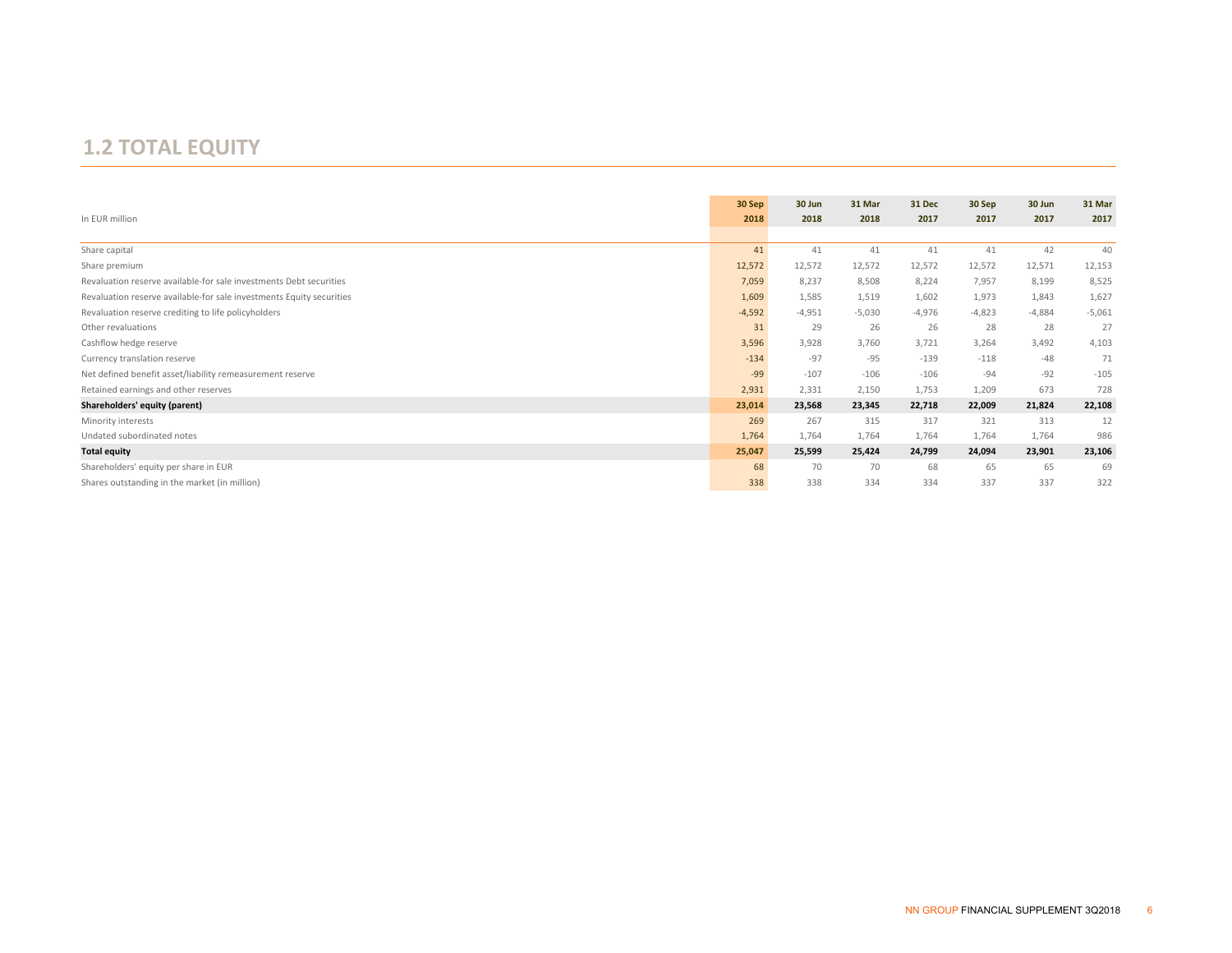# **1.3 SHAREHOLDERS' EQUITY RECONCILIATION**

 **30 September 2018**

| In EUR million                | (Allocated)<br>Shareholders'<br>equity | Less:<br>Revaluation<br>reserves and other<br>adjustments <sup>4) 27)</sup> | Plus:<br><b>Minority</b><br>interest | Adjusted<br>(allocated)<br>equity |
|-------------------------------|----------------------------------------|-----------------------------------------------------------------------------|--------------------------------------|-----------------------------------|
|                               |                                        |                                                                             |                                      |                                   |
| Netherlands Life              | 16,322                                 | 6,495                                                                       | 207                                  | 10,035                            |
| Netherlands Non-life          | 915                                    | 274                                                                         | 60                                   | 702                               |
| Insurance Europe              | 2,273                                  | 401                                                                         | $\sim$                               | 1,872                             |
| Japan Life                    | 2,124                                  | 494                                                                         | $\sim$                               | 1,631                             |
| Asset Management              | 409                                    | $-0$                                                                        | $\sim$                               | 410                               |
| Other <sup>5)</sup>           | 728                                    | 1,376                                                                       |                                      | $-645$                            |
| of which reinsurance business | 257                                    | 46                                                                          | $\sim$                               | 210                               |
| of which banking business     | 748                                    | $\overline{\phantom{a}}$                                                    | $\sim$                               | 747                               |
| of which other                | $-276$                                 | 1,328                                                                       |                                      | $-1,602$                          |
| <b>Ongoing business</b>       | 22,773                                 | 9,039                                                                       | 269                                  | 14,004                            |
| Japan Closed Block VA         | 241                                    | $-0$                                                                        | $\sim$                               | 241                               |
| <b>NN Group</b>               | 23,014                                 | 9,039                                                                       | 269                                  | 14,245                            |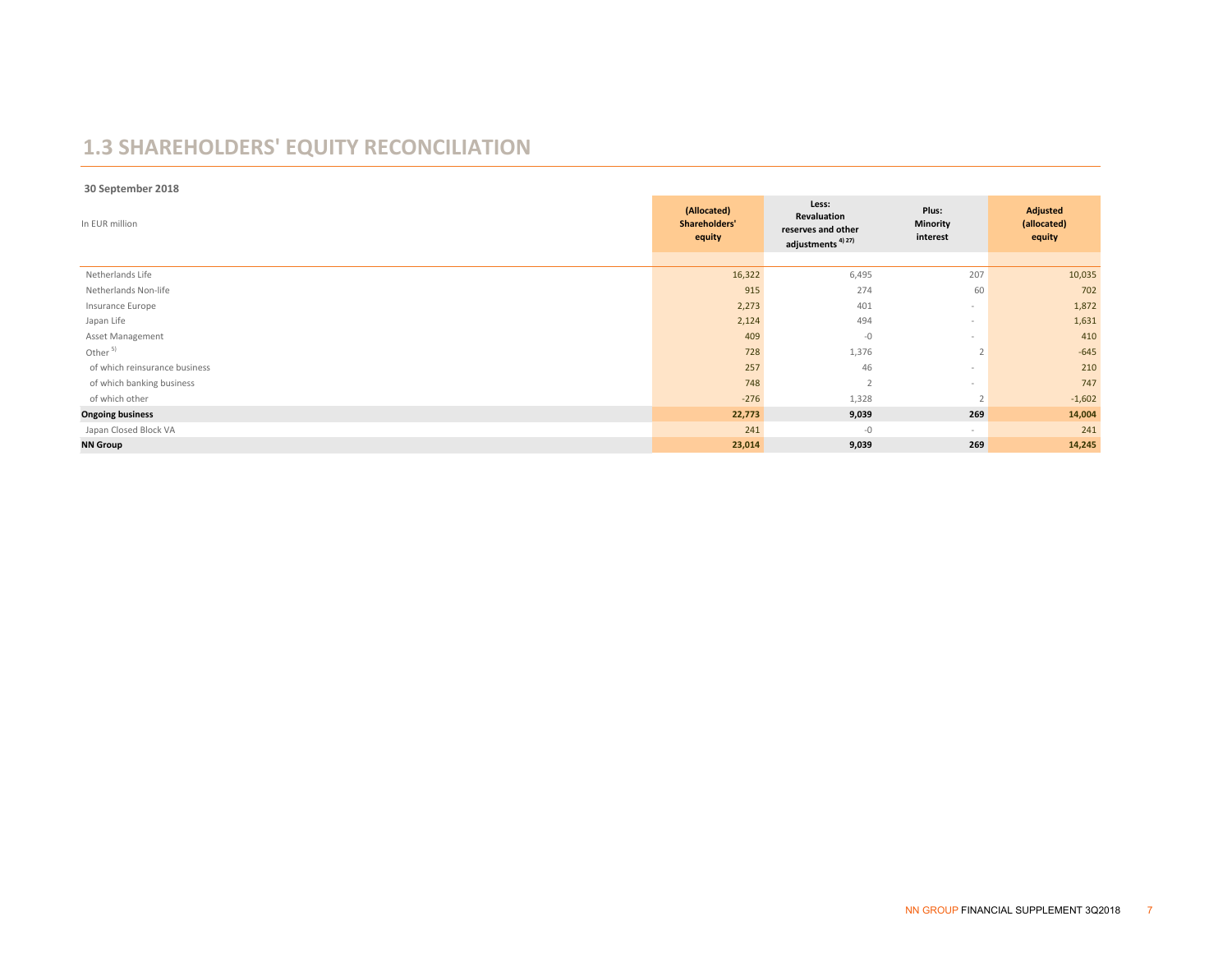#### **1.4 CAPITAL BASE ‐ SOLVENCY II**

|                                                                                    | 30 Sep         | 30 Jun   | 31 Mar   | 31 Dec   | 30 Sep   | 30 Jun   | 31 Mar    |
|------------------------------------------------------------------------------------|----------------|----------|----------|----------|----------|----------|-----------|
| In EUR million                                                                     | 2018           | 2018     | 2018     | 2017     | 2017     | 2017     | 2017      |
| Solvency II <sup>6)</sup>                                                          |                |          |          |          |          |          |           |
| <b>IFRS Shareholders' equity</b>                                                   | 23,014         | 23,568   | 23,345   | 22,718   | 22,009   | 21,824   | 22,108    |
| Minority interest                                                                  | 269            | 267      | 315      | 317      | 321      | 313      | 12        |
| Elimination of deferred acquisition costs and intangible assets                    | $-2,349$       | $-2,405$ | $-2.446$ | $-2,356$ | $-2,396$ | $-2,428$ | $-849$    |
| Valuation differences on assets                                                    | 1,292          | 1,423    | 1,530    | 1,948    | 1,570    | 1,596    | 1,500     |
| Valuation differences on liabilities, including insurance and investment contracts | $-7,058$       | $-8,405$ | $-8,890$ | $-9,558$ | $-7,965$ | $-8,157$ | $-11,584$ |
| Deferred tax effect on valuation differences                                       | 1,713          | 2,036    | 2,134    | 2,179    | 1,886    | 1,943    | 2,675     |
| Difference in treatment of non-solvency II regulated entities                      | $-1,109$       | $-1,221$ | $-1,237$ | $-1,163$ | $-1,297$ | $-1,098$ | $-1,064$  |
| <b>Excess of assets over liabilities</b>                                           | 15,772         | 15,263   | 14,751   | 14,085   | 14,128   | 13,993   | 12,799    |
| Deduction of participation in Bank                                                 | $-905$         | $-890$   | $-874$   | $-884$   | $-866$   | $-843$   | $-605$    |
| Qualifying subordinated debt                                                       | 4,319          | 4,386    | 4,388    | 4,394    | 4,345    | 4,378    | 3,059     |
| Foreseeable dividends and distributions                                            | $-221$         | $-454$   | $-486$   | $-474$   | $-190$   | $-439$   | $-456$    |
| <b>Basic Own Funds</b>                                                             | 18,965         | 18,305   | 17,779   | 17,121   | 17,417   | 17,089   | 14,797    |
| Non-available Own Funds                                                            | 1,482          | 1,412    | 1,404    | 1,339    | 1,259    | 1,422    | 1,311     |
| Non-eligible Own Funds                                                             | $\blacksquare$ | 74       | 212      | 370      | 299      | 376      | 224       |
| Eligible Own Funds (a)                                                             | 17,483         | 16,819   | 16,163   | 15,412   | 15,859   | 15,291   | 13,263    |
| of which Tier 1 Unrestricted                                                       | 11,228         | 10,375   | 9,650    | 8,935    | 9,495    | 8,807    | 8,220     |
| of which Tier 1 Restricted                                                         | 1,854          | 1,894    | 1,896    | 1.885    | 1.868    | 1.891    | 1,095     |
| of which Tier 2                                                                    | 2,377          | 2,404    | 2,405    | 2,420    | 2,390    | 2,399    | 1,891     |
| of which Tier 3                                                                    | 933            | 1,042    | 1,067    | 1,085    | 1,091    | 1,097    | 747       |
| of which non-solvency II regulated entities                                        | 1,091          | 1,104    | 1,145    | 1,087    | 1,015    | 1,098    | 1,309     |
| <b>Solvency Capital Requirement (b)</b>                                            | 7,304          | 7,429    | 7,606    | 7,731    | 7,782    | 7,818    | 5,566     |
| of which non-solvency II regulated entities                                        | 495            | 483      | 489      | 501      | 507      | 508      | 505       |
| NN Group Solvency II ratio (a/b)                                                   | 239%           | 226%     | 213%     | 199%     | 204%     | 196%     | 238%      |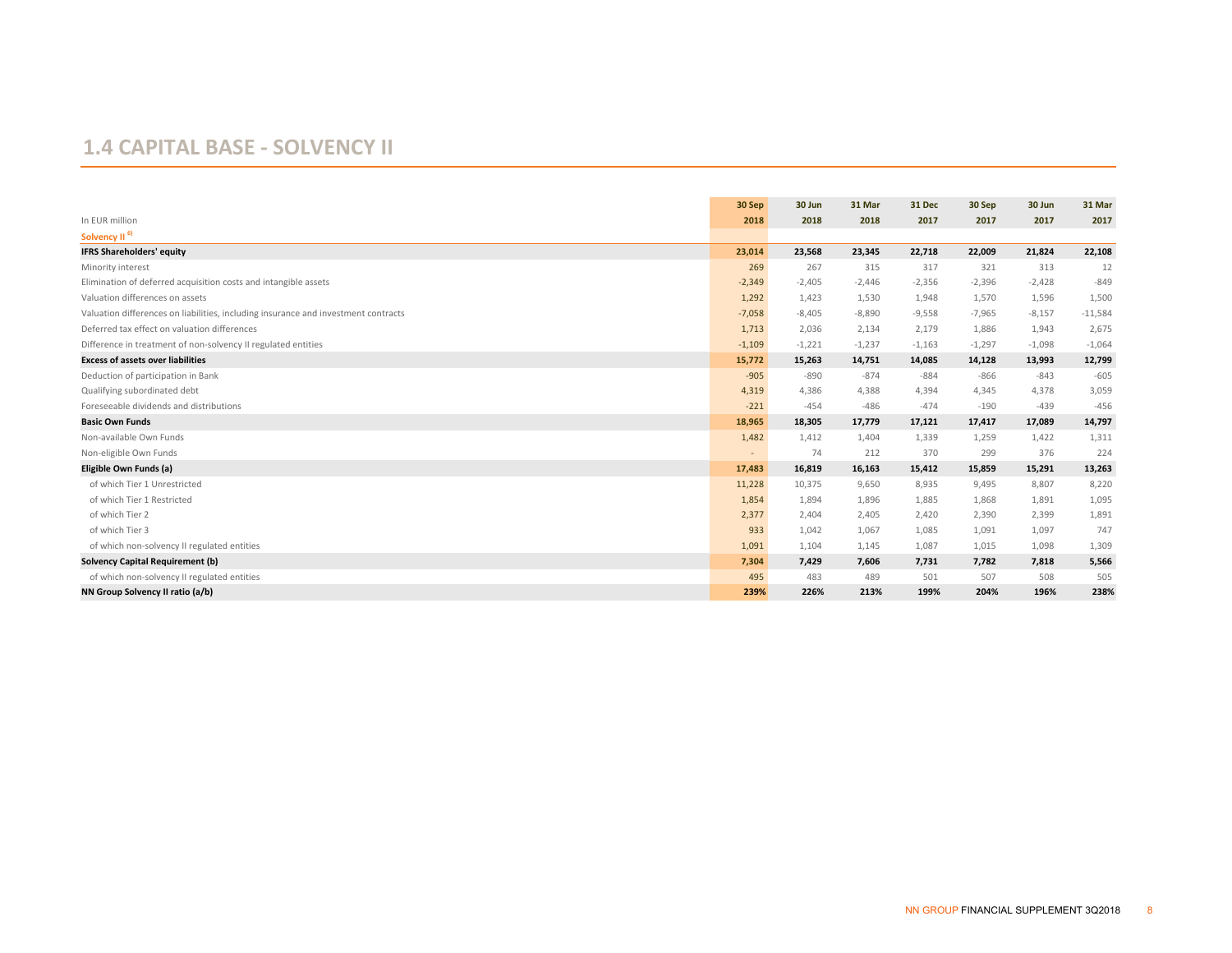#### **1.5 CASH CAPITAL POSITION AT THE HOLDING COMPANY**

| In EUR million                                     | 3Q2018 | 2Q2018 | 1Q2018 | 4Q2017 | 3Q2017 | 2Q2017   | 1Q2017 | 9M2018                   | 9M2017   | FY2017   |
|----------------------------------------------------|--------|--------|--------|--------|--------|----------|--------|--------------------------|----------|----------|
|                                                    |        |        |        |        |        |          |        |                          |          |          |
| Cash capital position - beginning of period        | 1,799  | 1,631  | 1,434  | 1,789  | 1,731  | 2,977    | 2,489  | 1,434                    | 2,489    | 2,489    |
| Cash divestment proceeds                           | $\sim$ | $\sim$ |        | 32     |        |          | 26     | $\overline{\phantom{a}}$ | 26       | 58       |
| Dividends from subsidiaries"                       | 338    | 536    | 256    | 370    | 332    | 820      | 296    | 1,130                    | 1,447    | 1,818    |
| Capital injections into subsidiaries <sup>8)</sup> | $-19$  | $-0$   | -4     | $-45$  |        | $-531$   | $-21$  | $-24$                    | $-552$   | $-597$   |
| Other <sup>9</sup>                                 | $-26$  | $-139$ | $-54$  | $-21$  | $-64$  | $-254$   | $-58$  | $-219$                   | $-377$   | $-397$   |
| Free cash flow to the holding 10)                  | 293    | 397    | 198    | 336    | 268    | 34       | 242    | 887                      | 544      | 881      |
| Addition Delta Lloyd cash capital position         | $\sim$ | $\sim$ |        |        |        | 413      |        | $\overline{\phantom{a}}$ | 413      | 413      |
| Acquisition                                        | $\sim$ | $\sim$ |        |        |        | $-2,054$ | $-180$ | $\sim$                   | $-2,234$ | $-2,234$ |
| Capital flows from / (to) shareholders             | $-193$ | $-229$ | $\sim$ | $-117$ | $-209$ | $-256$   | $-82$  | $-422$                   | $-548$   | $-665$   |
| Increase / (decrease) in debt and loans            | $\sim$ | $\sim$ |        | $-575$ | $-0$   | 616      | 508    | $\sim$                   | 1,124    | 549      |
| Cash capital position - end of period 11)          | 1,899  | 1,799  | 1,631  | 1,434  | 1,789  | 1,731    | 2,977  | 1,899                    | 1,789    | 1,434    |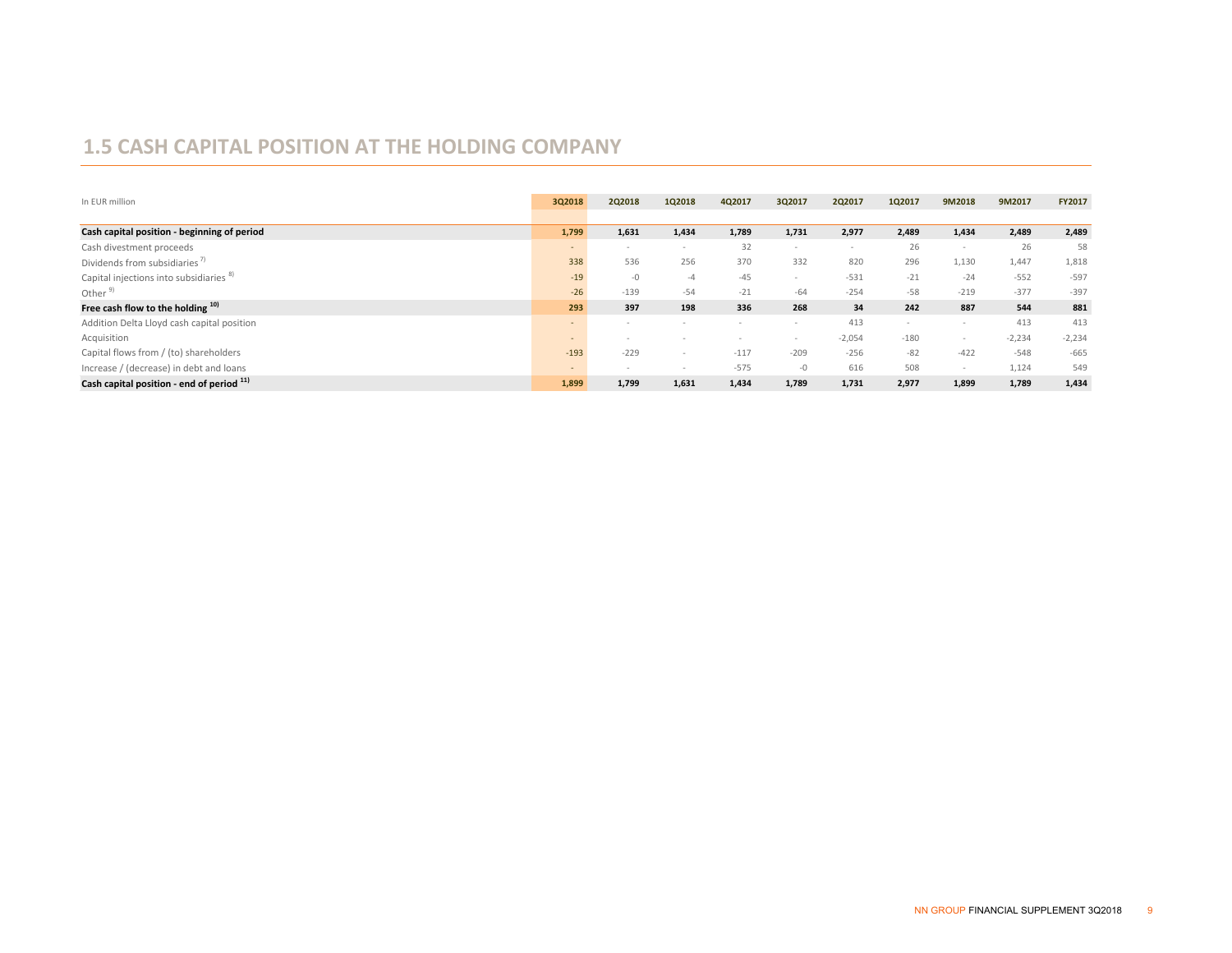#### **1.6 INVESTMENTS PER ASSET TYPE**

#### **30 September 2018**

| In EUR million                                        | Asset-<br>backed<br>securities | <b>Financial</b><br>institutions<br>and<br>Covered<br>bonds | Corporate<br>bonds | Govern-<br>ment<br>bonds | <b>Total debt</b><br>securities | Public<br>equity | <b>Real estate</b><br>equity | Private<br>equity | Other<br>equity<br>securities | securities | Total equity<br>Real estate Mortgage |        | <b>Deposits</b><br>and other<br>Loans | Other  | Invest-<br>ments<br>for risk of<br>policy-<br>holders | <b>Total</b> |
|-------------------------------------------------------|--------------------------------|-------------------------------------------------------------|--------------------|--------------------------|---------------------------------|------------------|------------------------------|-------------------|-------------------------------|------------|--------------------------------------|--------|---------------------------------------|--------|-------------------------------------------------------|--------------|
| <b>IFRS</b> classification                            |                                |                                                             |                    |                          |                                 |                  |                              |                   |                               |            |                                      |        |                                       |        |                                                       |              |
| Cash and cash equivalents                             |                                |                                                             |                    |                          |                                 |                  |                              |                   |                               |            |                                      |        |                                       | 8,540  | $\sim$                                                | 8,540        |
| Financial assets at fair value through profit or loss |                                |                                                             |                    |                          |                                 |                  |                              |                   |                               |            |                                      |        |                                       |        |                                                       | $\sim$       |
| - investments for risk of policyholders               |                                |                                                             |                    | $\sim$                   |                                 |                  |                              |                   | $\sim$                        |            |                                      |        |                                       | $\sim$ | 32,095                                                | 32,095       |
| - non-trading derivatives                             |                                |                                                             |                    | $\sim$                   | ٠                               |                  |                              |                   | $\sim$                        | $\sim$     |                                      |        |                                       | 4,385  | $\overline{\phantom{a}}$                              | 4,385        |
| - designated as at fair value through profit or loss  |                                |                                                             |                    | 10                       | 10                              | $\sim$           |                              | -                 | 819                           | 819        |                                      |        |                                       |        | $\sim$                                                | 830          |
| Available-for-sale investments                        |                                |                                                             |                    |                          |                                 |                  |                              |                   |                               |            |                                      |        |                                       |        |                                                       | $\sim$       |
| - debt securities                                     | 1,901                          | 10,218                                                      | 16,065             | 68,989                   | 97,173                          |                  |                              |                   | -                             |            |                                      |        |                                       |        |                                                       | 97,173       |
| - equity securities                                   |                                |                                                             |                    | $\sim$                   |                                 | 3,847            | 742                          | 186               | 2,576                         | 7,351      |                                      |        |                                       |        |                                                       | 7,351        |
| Loans                                                 | 1,311                          |                                                             |                    | $\sim$                   | 1,311                           | $\sim$           |                              |                   | $\sim$                        | $\sim$     | $\sim$                               | 44,733 | 11,384                                | $\sim$ |                                                       | 57,427       |
| Associates and joint ventures                         | $\sim$                         |                                                             |                    | $\sim$                   |                                 |                  |                              | 543               | $\sim$                        | 544        | 4,413                                |        | 116                                   | 20     | $\sim$                                                | 5,092        |
| Real estate investments                               |                                |                                                             |                    | $\sim$                   | ۰.                              |                  |                              |                   | $\sim$                        |            | 2,368                                |        |                                       |        |                                                       | 2,368        |
| Other assets <sup>12)</sup>                           | $\sim$                         |                                                             |                    | $\sim$                   | $\sim$                          | $\sim$           |                              |                   | $\sim$                        | $\sim$     | $\sim$                               |        |                                       | 9,531  | . .                                                   | 9,531        |
| <b>Total</b>                                          | 3,212                          | 10,218                                                      | 16,065             | 68,999                   | 98,494                          | 3,848            | 742                          | 728               | 3,396                         | 8,714      | 6,780                                | 44,733 | 11,500                                | 22,476 | 32,095                                                | 224,792      |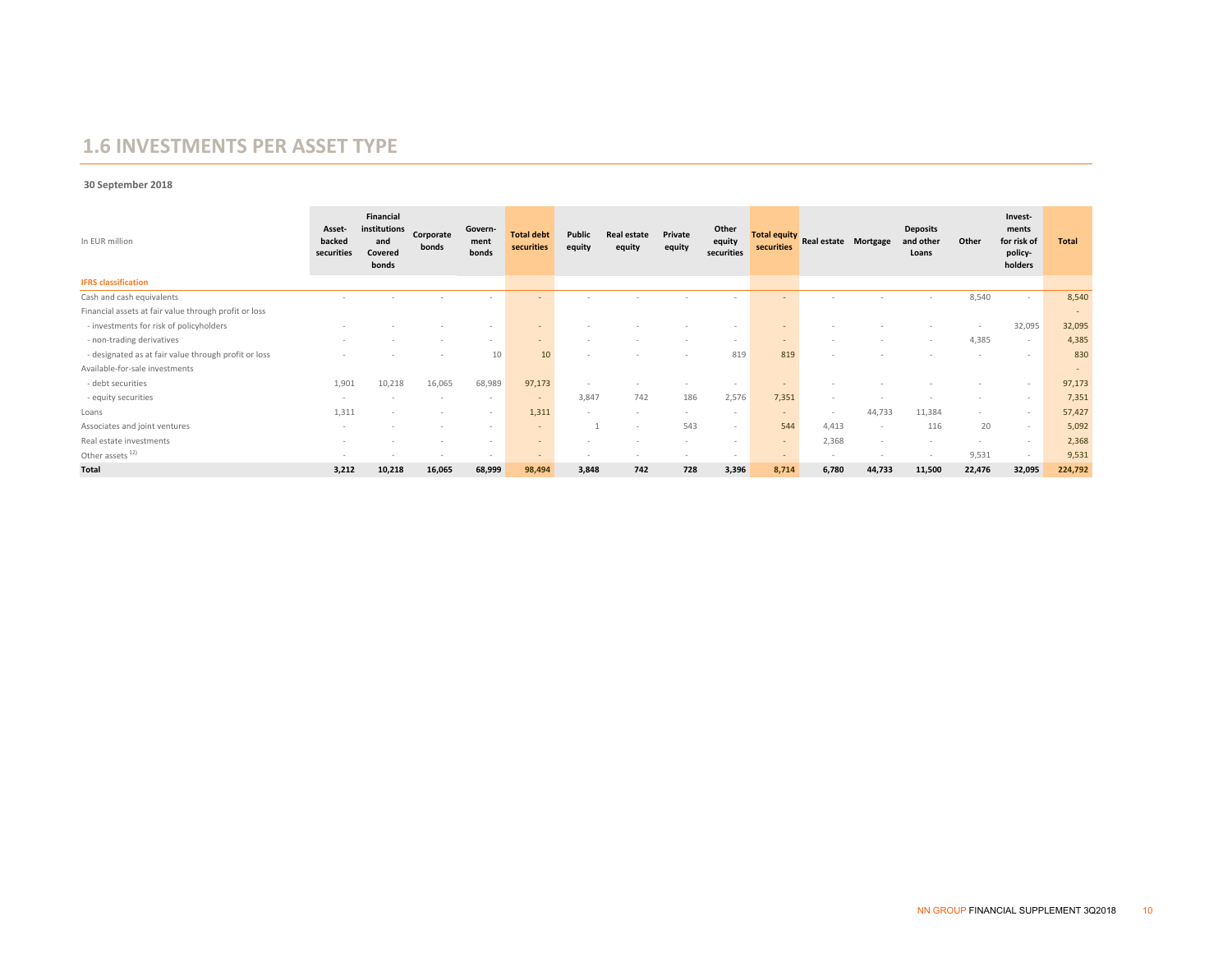### **1.7 PRO FORMA DEVELOPMENT OF ADMINISTRATIVE EXPENSES AFTER DELTA LLOYD ACQUISITION**

| In EUR million                                                                 | 3Q2018 | 2Q2018 | 1Q2018 | 4Q2017 | 3Q2017 | 2Q2017 | 1Q2017 | 9M2018 | 9M2017 | <b>FY2017</b> | FY2016 |
|--------------------------------------------------------------------------------|--------|--------|--------|--------|--------|--------|--------|--------|--------|---------------|--------|
| Pro forma development of administrative expenses after Delta Lloyd acquisition |        |        |        |        |        |        |        |        |        |               |        |
| Netherlands Life <sup>13)</sup>                                                | 117    | 115    | 129    | 147    | 133    | 134    | 137    | 361    | 404    | 551           | 591    |
| Netherlands Non-life <sup>14)</sup>                                            | 94     | 94     | 102    | 118    | 104    | 113    | 115    | 290    | 332    | 450           | 481    |
| Belgium                                                                        | 31     | 31     | 31     | 31     | 29     | 31     | 30     | 93     | 90     | 121           | 137    |
| Asset Management                                                               | 86     | 85     | 89     | 97     | 89     | 97     | 98     | 259    | 285    | 382           | 381    |
| <b>Banking business</b>                                                        | 47     | 50     | 53     | 60     | 55     | 56     | 59     | 149    | 170    | 230           | 235    |
| Corporate/holding (including reinsurance business)                             | 40     | 38     | 38     | 32     | 37     | 43     | 44     | 116    | 124    | 156           | 198    |
| Total                                                                          | 414    | 413    | 442    | 485    | 447    | 475    | 483    | 1,269  | 1,405  | 1,891         | 2,024  |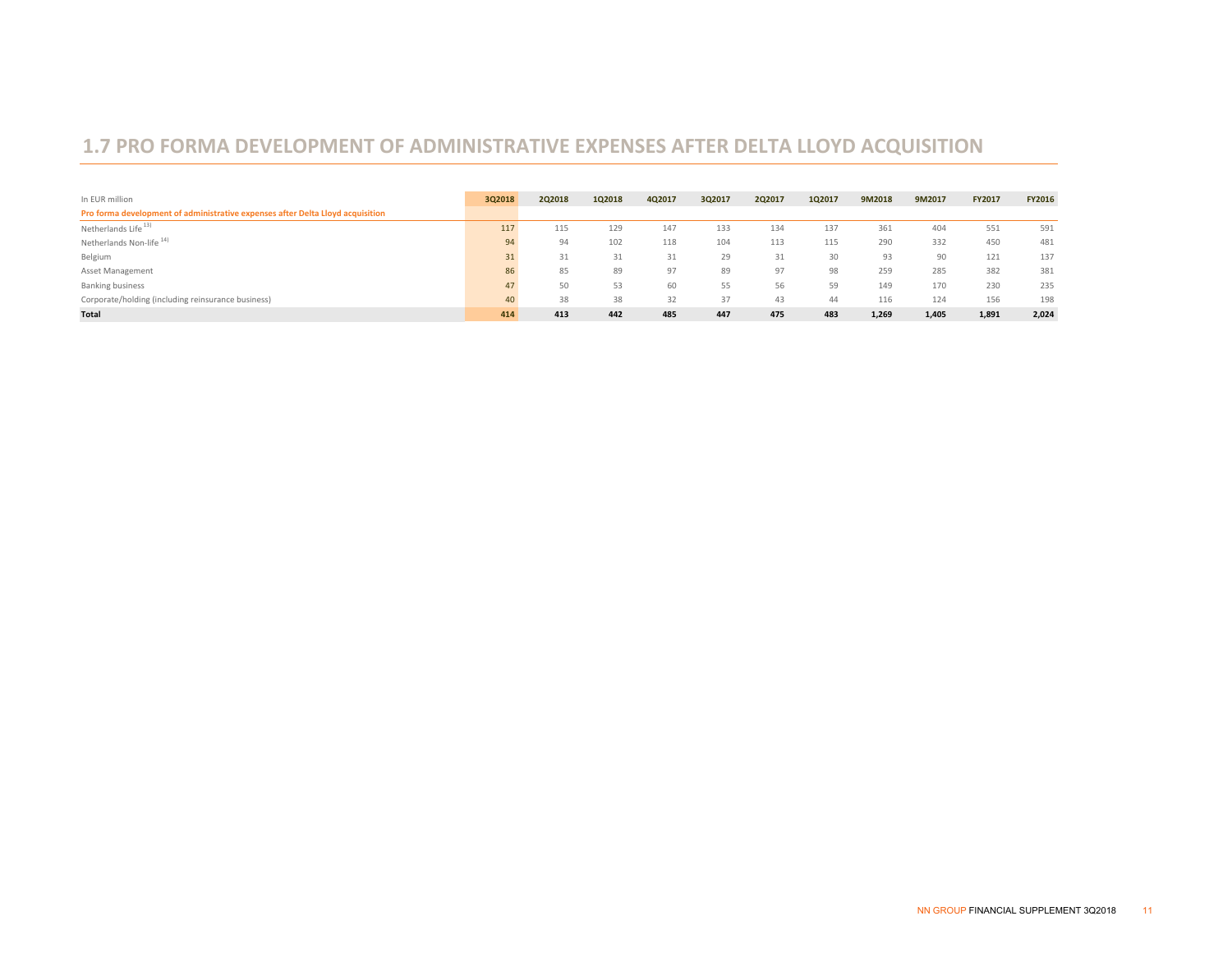#### **1.8 EARNINGS PER ORDINARY SHARE**

|                                                                                        | 3Q2018 | 2Q2018 | 1Q2018 | 4Q2017 | 3Q2017 | 2Q2017 | 1Q2017 | 9M2018 | 9M2017 | FY2017        |
|----------------------------------------------------------------------------------------|--------|--------|--------|--------|--------|--------|--------|--------|--------|---------------|
| Basic earnings per ordinary share 15)                                                  |        |        |        |        |        |        |        |        |        |               |
| Net result (in EUR million)                                                            | 788    | 463    | 399    | 700    | 734    | 240    | 435    | 1,650  | 1,410  | 2,110         |
| Coupon on undated subordinated notes (in EUR million)                                  | $-15$  | $-15$  | $-15$  | $-15$  | $-15$  | $-15$  | -8     | $-44$  | $-38$  | $-52$         |
| <b>Basic earnings (in EUR million)</b>                                                 | 774    | 449    | 384    | 686    | 720    | 226    | 427    | 1,606  | 1,372  | 2,058         |
| Weighted average number of ordinary shares (in million)                                | 337.4  | 334.6  | 334.2  | 335.7  | 336.9  | 328.8  | 322.9  | 335.4  | 329.6  | 331.1         |
| Basic earnings per ordinary share (in EUR)                                             | 2.29   | 1.34   | 1.15   | 2.04   | 2.14   | 0.69   | 1.32   | 4.79   | 4.16   | 6.21          |
|                                                                                        |        |        |        |        |        |        |        |        |        |               |
|                                                                                        | 3Q2018 | 2Q2018 | 1Q2018 | 4Q2017 | 3Q2017 | 2Q2017 | 1Q2017 | 9M2018 | 9M2017 | <b>FY2017</b> |
| Diluted earnings per ordinary share 16)                                                |        |        |        |        |        |        |        |        |        |               |
| <b>Basic earnings (in EUR million)</b>                                                 | 774    | 449    | 384    | 686    | 720    | 226    | 427    | 1,606  | 1,372  | 2,058         |
| Weighted average number of ordinary shares (in million)                                | 337.4  | 334.6  | 334.2  | 335.7  | 336.9  | 328.8  | 322.9  | 335.4  | 329.6  | 331.1         |
| Dilutive instruments: Stock option and share plans (in million)                        | 0.6    | 0.6    | 0.8    | 0.7    | 0.6    | 0.7    | 0.9    | 0.6    | 0.6    | 0.7           |
| Weighted average number of ordinary shares (including dilutive instruments in million) | 338.0  | 335.1  | 335.0  | 336.4  | 337.6  | 329.5  | 323.8  | 336.0  | 330.2  | 331.8         |
| Diluted earnings per ordinary share (in EUR)                                           | 2.29   | 1.34   | 1.15   | 2.04   | 2.13   | 0.69   | 1.32   | 4.78   | 4.16   | 6.20          |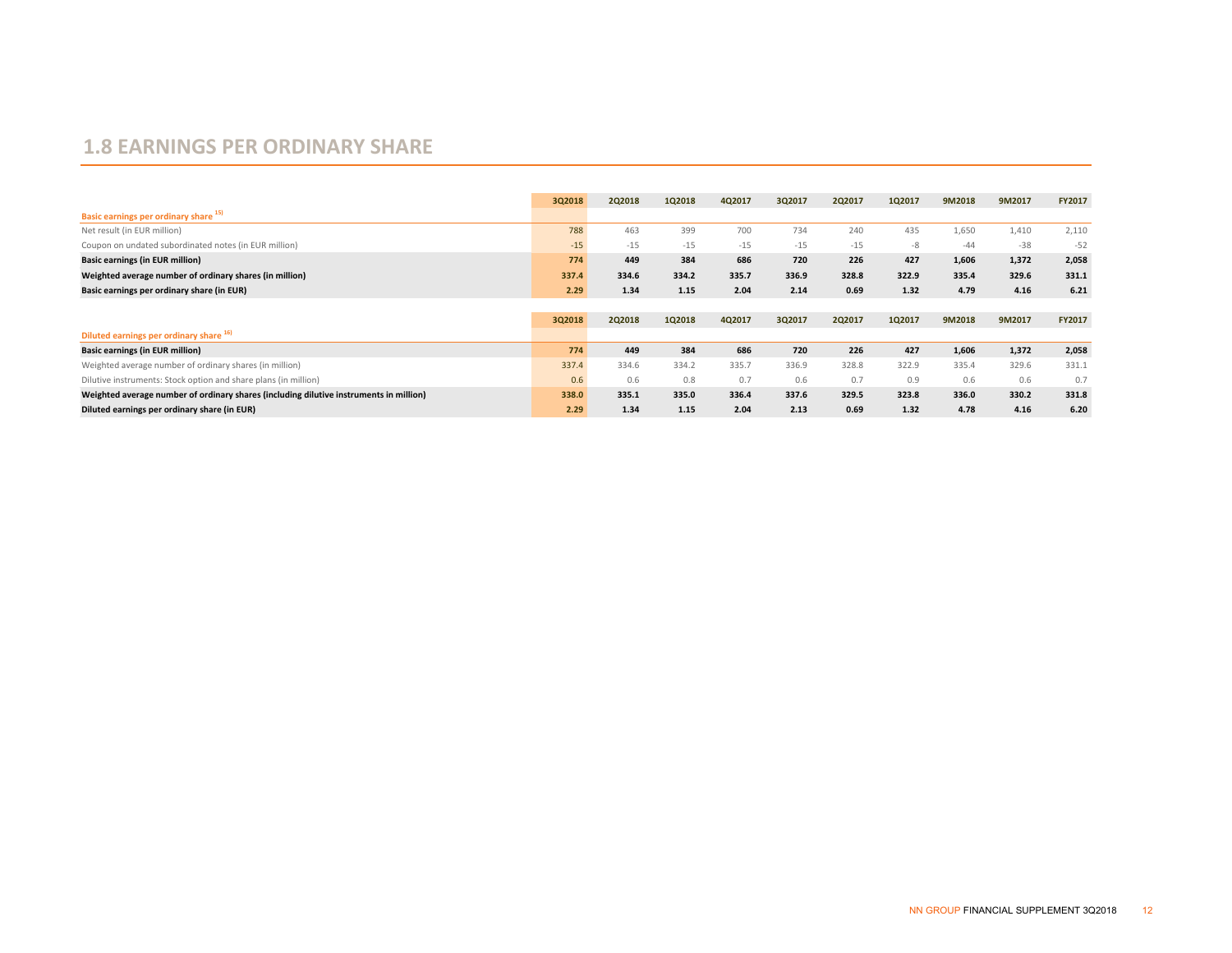#### **2.1 ANALYSIS OF RESULTS: TOTAL**

| In EUR million                                 | 3Q2018 | 2Q2018       | 1Q2018         | 4Q2017 | 3Q2017         | 2Q2017 | 1Q2017  | 9M2018 | 9M2017 | FY2017 |
|------------------------------------------------|--------|--------------|----------------|--------|----------------|--------|---------|--------|--------|--------|
| <b>Analysis of results</b>                     |        |              |                |        |                |        |         |        |        |        |
| Netherlands Life                               | 236    | 332          | 212            | 170    | 215            | 290    | 220     | 780    | 726    | 896    |
| Netherlands Non-life                           | 46     | 40           | $-32$          | 25     | 1              | $-27$  | 31      | 54     | 5      | 30     |
| Insurance Europe                               | 65     | 63           | 71             | 68     | 77             | 73     | 42      | 200    | 192    | 260    |
| Japan Life                                     | 45     | 27           | 66             | 25     | 52             | 37     | 85      | 138    | 175    | 200    |
| Asset Management                               | 43     | 41           | 41             | 46     | 45             | 37     | 33      | 125    | 115    | 161    |
| Other                                          | 28     | $\Delta$     | $-45$          | 11     | 41             | $-7$   | $-5$    | $-13$  | 29     | 40     |
| <b>Operating result ongoing business</b>       | 463    | 508          | 313            | 345    | 431            | 404    | 406     | 1,283  | 1,241  | 1,586  |
| Non-operating items ongoing business           | 516    | 233          | 257            | 510    | 541            | 211    | 168     | 1,007  | 920    | 1,430  |
| of which gains/losses and impairments          | 457    | 342          | 28             | 356    | 433            | 132    | 145     | 828    | 709    | 1,065  |
| of which revaluations                          | 12     | $-18$        | 222            | 172    | 89             | 34     | 52      | 216    | 174    | 346    |
| of which market & other impacts                | 47     | $-90$        | 6              | $-18$  | 20             | 45     | $-29$   | $-37$  | 37     | 19     |
| Japan Closed Block VA                          | 8      | $-11$        | 15             | $-3$   | 3              | 12     | $-20$   | 12     | $-6$   | -9     |
| Special items                                  | $-57$  | $-86$        | $-79$          | $-102$ | $-45$          | $-68$  | $-19$   | $-222$ | $-132$ | $-234$ |
| Amortisation of acquisition intangibles        | $-33$  | $-33$        | $-33$          | $-33$  | $-33$          | $-33$  | $\sim$  | -99    | $-66$  | $-99$  |
| Result on divestments                          | 56     | $\mathbf{0}$ | $\overline{4}$ | 28     | $\circ$        | $-188$ | 9       | 60     | $-178$ | $-150$ |
| <b>Result before tax</b>                       | 953    | 611          | 477            | 744    | 898            | 338    | 544     | 2,041  | 1,780  | 2,524  |
| Taxation                                       | 160    | 145          | 78             | 32     | 159            | 92     | 109     | 382    | 360    | 391    |
| Minority interests                             | 5      | $\Delta$     | $-0$           | 12     | $\overline{4}$ | 6      | $\circ$ | 9      | 10     | 22     |
| <b>Net result</b>                              | 788    | 463          | 399            | 700    | 734            | 240    | 435     | 1,650  | 1,410  | 2,110  |
| Shares outstanding in the market (in million)  | 338    | 338          | 334            | 334    | 337            | 337    | 322     | 338    | 337    | 334    |
| Basic earnings per ordinary share in EUR 15)   | 2.29   | 1.34         | 1.15           | 2.04   | 2.14           | 0.69   | 1.32    | 4.79   | 4.16   | 6.21   |
| Diluted earnings per ordinary share in EUR 16) | 2.29   | 1.34         | 1.15           | 2.04   | 2.13           | 0.69   | 1.32    | 4.78   | 4.16   | 6.20   |
| <b>New business ongoing business</b>           |        |              |                |        |                |        |         |        |        |        |
| Single premiums                                | 331    | 389          | 428            | 497    | 388            | 455    | 389     | 1,147  | 1,232  | 1,730  |
| Regular premiums                               | 295    | 318          | 505            | 327    | 355            | 354    | 581     | 1,118  | 1,291  | 1,618  |
| New sales life insurance (APE)                 | 328    | 357          | 547            | 377    | 394            | 400    | 620     | 1,233  | 1,414  | 1,791  |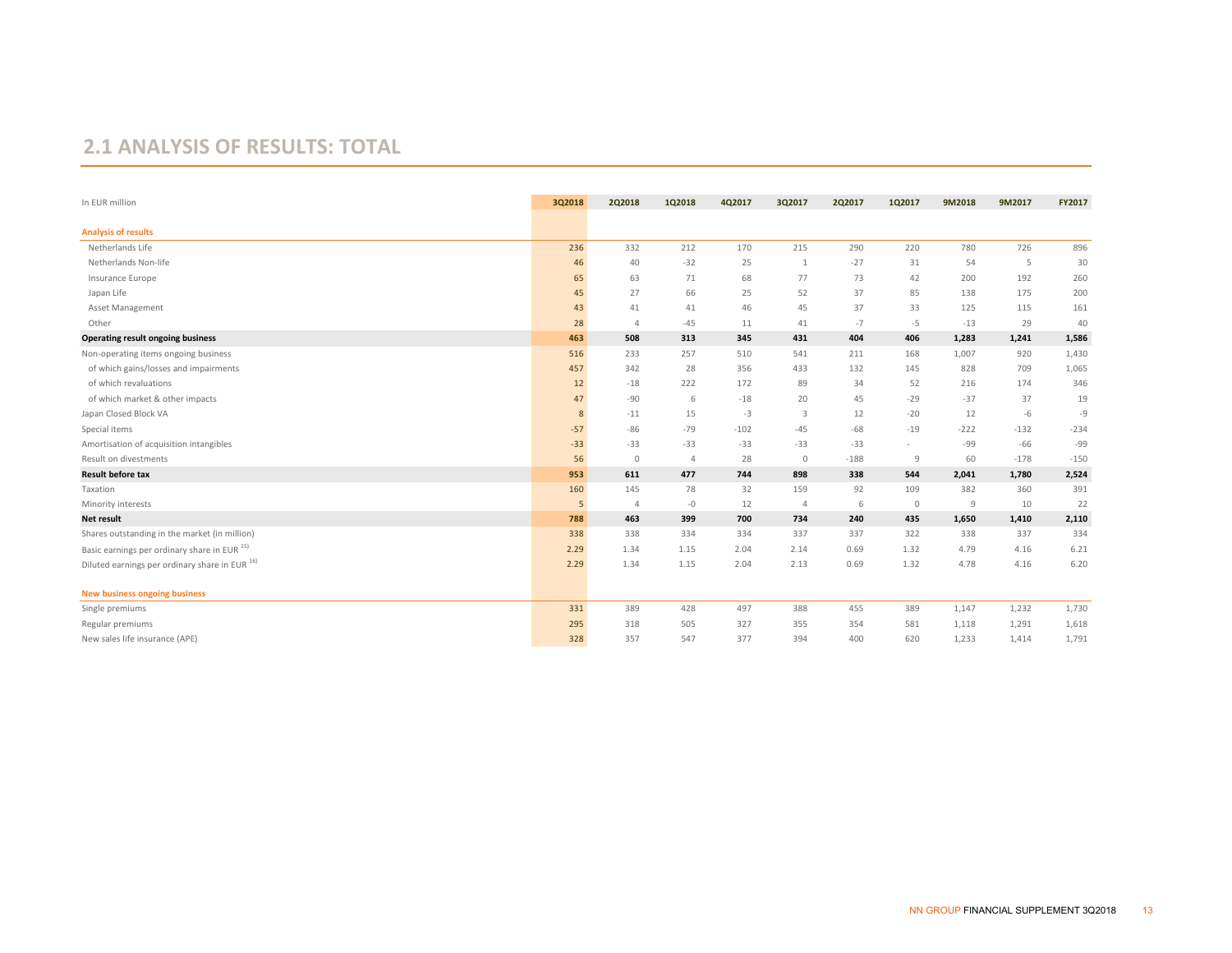#### **2.1 ANALYSIS OF RESULTS: TOTAL**

| In EUR million                                                              | 3Q2018 | 2Q2018 | 1Q2018 | 4Q2017 | 3Q2017 | 2Q2017  | 1Q2017  | 9M2018 | 9M2017 | FY2017 |
|-----------------------------------------------------------------------------|--------|--------|--------|--------|--------|---------|---------|--------|--------|--------|
| <b>Key figures ongoing business</b>                                         |        |        |        |        |        |         |         |        |        |        |
| Gross premium income                                                        | 2,949  | 2,951  | 4,490  | 2,796  | 2,926  | 2,945   | 3,397   | 10,390 | 9,268  | 12,064 |
| Total administrative expenses                                               | 523    | 519    | 546    | 602    | 553    | 582     | 427     | 1,588  | 1,562  | 2,164  |
| Cost/income ratio (Administrative expenses/Operating income)                | 29.1%  | 28.5%  | 30.2%  | 34.6%  | 31.5%  | 31.8%   | 30.9%   | 29.3%  | 31.4%  | 32.3%  |
| Combined ratio (Netherlands Non-life) <sup>17)18)</sup>                     | 97.1%  | 97.9%  | 106.3% | 99.6%  | 102.5% | 107.4%  | 95.9%   | 100.5% | 102.9% | 102.0% |
| Asset Management Assets under Management <sup>19)</sup>                     | 238    | 240    | 240    | 246    | 244    | 245     | 194     | 238    | 244    | 246    |
| Life general account invested assets 19)                                    | 137    | 136    | 136    | 135    | 135    | 136     | 91      | 137    | 135    | 135    |
| Investment margin/Life general account invested assets (bps) <sup>20)</sup> | 72     | 69     | 68     | 70     | 68     | 70      | 92      |        |        |        |
| Total provisions for insurance and investment contracts <sup>19)</sup>      | 159    | 159    | 159    | 158    | 158    | 159     | 104     | 159    | 158    | 158    |
| of which for risk policyholder <sup>19)</sup>                               | 29     | 29     | 28     | 29     | 28     | 29      | 18      | 29     | 28     | 29     |
| NN Life Solvency II ratio <sup>6)</sup>                                     | 253%   | 239%   | 219%   | 217%   | 218%   | 220%    | 197%    | 253%   | 218%   | 217%   |
| Delta Lloyd Life Solvency II ratio <sup>b)</sup>                            | 202%   | 190%   | 169%   | 153%   | 149%   | 139%    |         | 202%   | 149%   | 153%   |
| Net operating result <sup>21)</sup>                                         | 339    | 387    | 236    | 255    | 315    | 321     | 299     | 962    | 935    | 1,191  |
| Adjusted allocated equity (end of period) <sup>22)</sup>                    | 14,004 | 13,385 | 13,139 | 12,661 | 12,094 | 11,569  | 12,355  | 14,004 | 12,094 | 12,661 |
| Net operating ROE <sup>23)</sup>                                            | 9.9%   | 11.7%  | 7.3%   | 8.2%   | 10.6%  | 10.7%   | 9.9%    | 9.7%   | 10.8%  | 10.3%  |
| <b>Key figures Japan Closed Block VA</b>                                    |        |        |        |        |        |         |         |        |        |        |
| Account value                                                               | 2,853  | 3,466  | 4,074  | 4,755  | 5,384  | 6,546   | 7,926   | 2,853  | 5,384  | 4,755  |
| Number of policies                                                          | 41,224 | 54,587 | 68,462 | 81,808 | 97,847 | 122,394 | 145,457 | 41,224 | 97,847 | 81,808 |
| <b>Key figures Total NN Group</b>                                           |        |        |        |        |        |         |         |        |        |        |
| Solvency II ratio <sup>6)</sup>                                             | 239%   | 226%   | 213%   | 199%   | 204%   | 196%    | 238%    | 239%   | 204%   | 199%   |
| Total assets $19)$                                                          | 225    | 228    | 228    | 227    | 230    | 232     | 167     | 225    | 230    | 227    |
| Shareholders' equity                                                        | 23,014 | 23,568 | 23,345 | 22,718 | 22,009 | 21,824  | 22,108  | 23,014 | 22,009 | 22,718 |
| Employees (internal FTEs, end of period)                                    | 14,200 | 14,031 | 14,191 | 14,505 | 14,732 | 15,000  | 11,327  | 14,200 | 14,732 | 14,505 |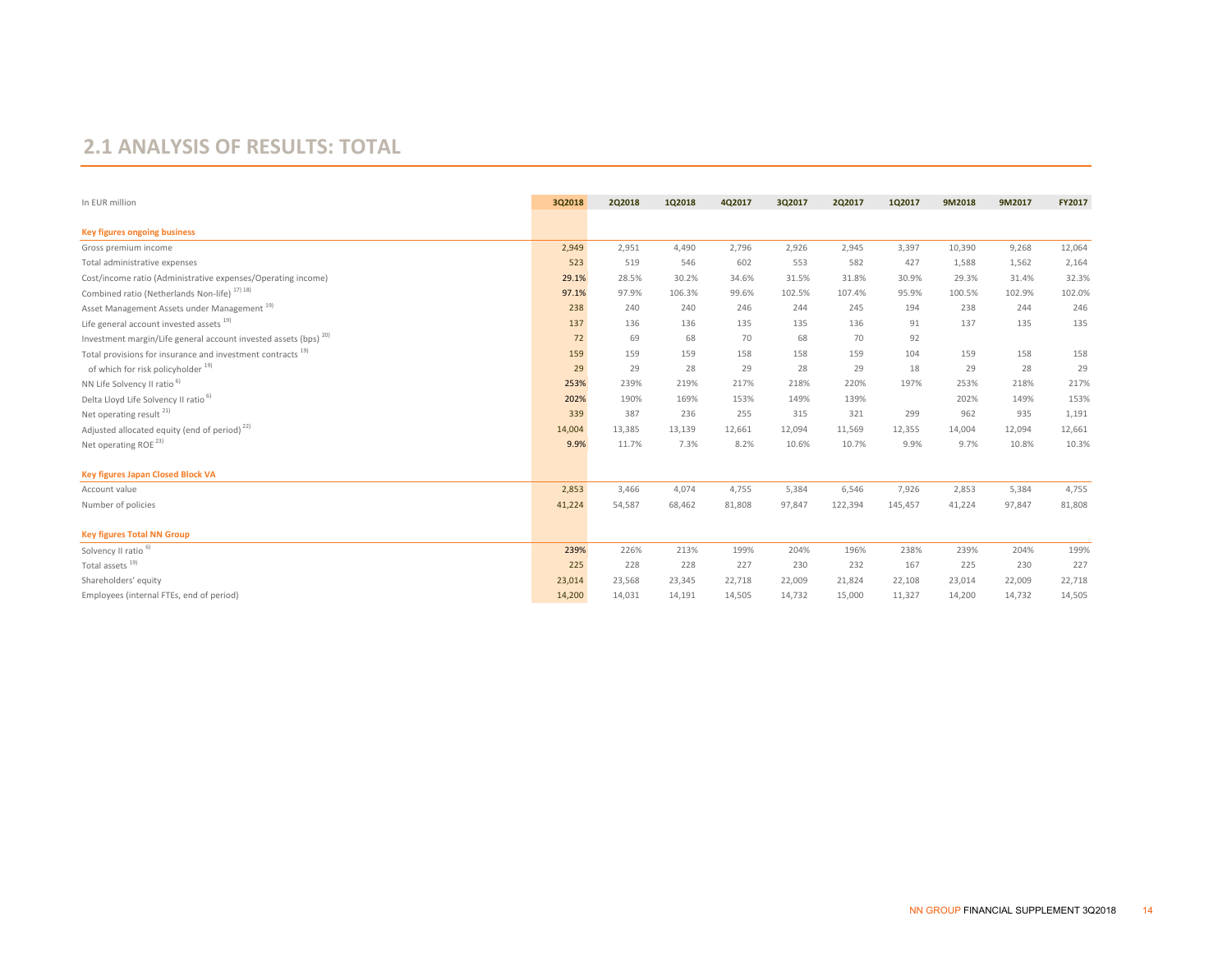### **2.1 ANALYSIS OF RESULTS: TOTAL ‐ EXCLUDING CURRENCY EFFECTS**

| In EUR million                                 | 3Q2018 | 2Q2018         | 1Q2018         | 4Q2017 | 3Q2017       | 2Q2017 | 1Q2017  | 9M2018 | 9M2017 | FY2017 |
|------------------------------------------------|--------|----------------|----------------|--------|--------------|--------|---------|--------|--------|--------|
| <b>Analysis of results</b>                     |        |                |                |        |              |        |         |        |        |        |
| Netherlands Life                               | 236    | 332            | 212            | 170    | 215          | 290    | 220     | 780    | 726    | 896    |
| Netherlands Non-life                           | 46     | 40             | $-32$          | 25     | $\mathbf{1}$ | $-27$  | 31      | 54     | 5      | 30     |
| Insurance Europe                               | 65     | 63             | 70             | 68     | 76           | 73     | 43      | 199    | 193    | 261    |
| Japan Life                                     | 45     | 27             | 66             | 26     | 52           | 36     | 78      | 138    | 166    | 192    |
| Asset Management                               | 43     | 41             | 41             | 46     | 45           | 37     | 33      | 125    | 115    | 161    |
| Other                                          | 28     | $\overline{4}$ | $-45$          | 12     | 41           | $-7$   | $-5$    | $-13$  | 29     | 41     |
| <b>Operating result ongoing business</b>       | 463    | 507            | 313            | 347    | 431          | 403    | 400     | 1,283  | 1,234  | 1,581  |
| Non-operating items ongoing business           | 516    | 233            | 257            | 509    | 541          | 211    | 168     | 1,006  | 920    | 1,430  |
| of which gains/losses and impairments          | 457    | 342            | 28             | 356    | 433          | 132    | 144     | 827    | 708    | 1,064  |
| of which revaluations                          | 12     | $-18$          | 222            | 171    | 89           | 34     | 52      | 216    | 175    | 347    |
| of which market & other impacts                | 47     | $-90$          | 6              | $-18$  | 20           | 45     | $-29$   | $-37$  | 37     | 19     |
| Japan Closed Block VA                          | 8      | $-11$          | 15             | $-3$   | 3            | 11     | $-21$   | 12     | $-7$   | $-10$  |
| Special items                                  | $-57$  | $-86$          | $-79$          | $-102$ | $-45$        | $-68$  | $-19$   | $-222$ | $-132$ | $-234$ |
| Amortisation of acquisition intangibles        | $-33$  | $-33$          | $-33$          | $-33$  | $-33$        | $-33$  | $\sim$  | $-99$  | $-66$  | -99    |
| Result on divestments                          | 56     | $\mathbf 0$    | $\overline{4}$ | 28     | $\circ$      | $-188$ | 9       | 60     | $-178$ | $-150$ |
| <b>Result before tax</b>                       | 953    | 611            | 476            | 746    | 898          | 336    | 538     | 2,041  | 1,772  | 2,518  |
| Taxation                                       | 160    | 145            | 78             | 32     | 159          | 91     | 106     | 382    | 357    | 389    |
| Minority interests                             | 5      | $\overline{4}$ | $-0$           | 12     | 4            | 6      | $\circ$ | 9      | 10     | 22     |
| Net result                                     | 788    | 463            | 399            | 701    | 735          | 239    | 431     | 1,650  | 1,406  | 2,107  |
| Shares outstanding in the market (in million)  | 338    | 338            | 334            | 334    | 337          | 337    | 322     | 338    | 337    | 334    |
| Basic earnings per ordinary share in EUR 15)   | 2.29   | 1.34           | 1.15           | 2.05   | 2.14         | 0.68   | 1.31    | 4.79   | 4.15   | 6.20   |
| Diluted earnings per ordinary share in EUR 16) | 2.29   | 1.34           | 1.15           | 2.04   | 2.13         | 0.68   | 1.31    | 4.78   | 4.14   | 6.19   |
| <b>New business ongoing business</b>           |        |                |                |        |              |        |         |        |        |        |
| New sales life insurance (APE)                 | 328    | 351            | 540            | 373    | 384          | 380    | 588     | 1,219  | 1,352  | 1,725  |
| <b>Key figures ongoing business</b>            |        |                |                |        |              |        |         |        |        |        |
| Gross premium income                           | 2,949  | 2,944          | 4,492          | 2,800  | 2,919        | 2,897  | 3,302   | 10,385 | 9,118  | 11,918 |
| Total administrative expenses                  | 523    | 517            | 544            | 600    | 550          | 576    | 421     | 1,584  | 1,546  | 2,146  |
| <b>Key figures Total NN Group</b>              |        |                |                |        |              |        |         |        |        |        |
| Total assets <sup>19)</sup>                    | 225    | 227            | 227            | 227    | 230          | 231    | 165     | 225    | 230    | 227    |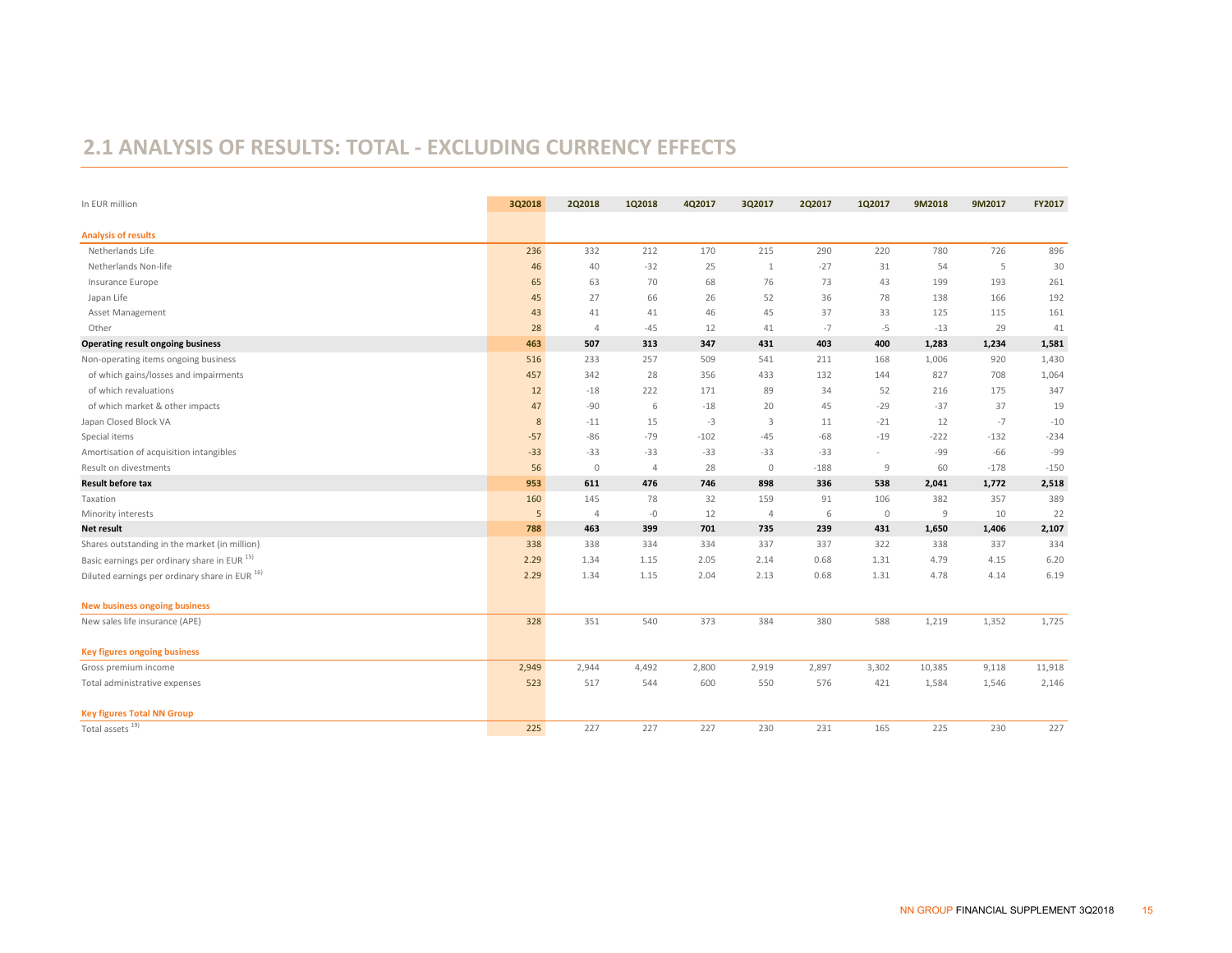#### **2.2.1 ANALYSIS OF RESULTS: NETHERLANDS LIFE**

| In EUR million                                                              | 3Q2018         | 2Q2018         | 1Q2018  | 4Q2017               | 3Q2017         | 2Q2017                   | 1Q2017  | 9M2018      | 9M2017    | FY2017      |
|-----------------------------------------------------------------------------|----------------|----------------|---------|----------------------|----------------|--------------------------|---------|-------------|-----------|-------------|
| <b>Analysis of results</b>                                                  |                |                |         |                      |                |                          |         |             |           |             |
| Investment margin                                                           | 215            | 292            | 181     | 212                  | 179            | 254                      | 198     | 688         | 631       | 843         |
| Fees and premium-based revenues                                             | 102            | 111            | 125     | 110                  | 103            | 127                      | 89      | 338         | 319       | 429         |
| Technical margin                                                            | 44             | 54             | 46      | 5                    | 77             | 55                       | 43      | 144         | 174       | 180         |
| Operating income non-modelled business                                      | $\mathbf{0}$   | $\mathbb O$    | $\circ$ | $\mathbf{0}$         | $-0$           | $\mathbf 0$              | $-0$    | $\mathbf 0$ | $-0$      | $\mathbf 0$ |
| <b>Operating income</b>                                                     | 361            | 457            | 352     | 328                  | 358            | 436                      | 330     | 1,171       | 1,124     | 1,452       |
| Administrative expenses                                                     | 117            | 115            | 129     | 147                  | 133            | 134                      | 99      | 361         | 366       | 513         |
| DAC amortisation and trail commissions                                      | 9              | $\overline{9}$ | 11      | 11                   | 10             | 11                       | 10      | 29          | 32        | 43          |
| <b>Expenses</b>                                                             | 125            | 125            | 140     | 158                  | 143            | 146                      | 110     | 390         | 398       | 556         |
|                                                                             |                | 332            | 212     | 170                  | 215            | 290                      | 220     | 780         | 726       | 896         |
| <b>Operating result</b>                                                     | 236<br>499     | 237            | 251     | 529                  | 538            | 141                      | 143     | 986         | 821       | 1,351       |
| Non-operating items                                                         |                | 317            | 28      | 337                  | 439            | 76                       | 115     | 799         | 630       | 967         |
| of which gains/losses and impairments                                       | 453            |                |         |                      | 77             |                          |         |             |           |             |
| of which revaluations                                                       | $-3$           | $-7$<br>$-74$  | 217     | 187<br>5             |                | 19                       | 57      | 206         | 153<br>39 | 340<br>44   |
| of which market & other impacts                                             | 49             |                | 6       |                      | 22             | 46                       | $-28$   | $-19$       |           |             |
| Special items                                                               | $-19$          | $-12$          | $-14$   | $-12$                | $-8$           | $-12$                    | $-10$   | $-46$       | $-30$     | $-42$       |
| Result on divestments                                                       | 56             | $\overline{a}$ |         | $-0$                 |                | $\overline{\phantom{a}}$ | $\sim$  | 56          | $\sim$    | $-0$        |
| <b>Result before tax</b>                                                    | 772            | 557            | 448     | 687                  | 745            | 419                      | 353     | 1,776       | 1,517     | 2,204       |
| Taxation                                                                    | 116            | 129            | 78      | 61<br>$\overline{7}$ | 129            | 70                       | 70      | 323         | 268       | 329         |
| Minority interests                                                          | $\overline{2}$ | $\overline{2}$ | 1       |                      | $\overline{2}$ | $\overline{3}$           | $\circ$ | 5           | 6         | 13          |
| Net result                                                                  | 654            | 426            | 369     | 619                  | 614            | 346                      | 283     | 1,449       | 1,243     | 1,862       |
| <b>New business</b>                                                         |                |                |         |                      |                |                          |         |             |           |             |
| Single premiums                                                             | 117            | 101            | 123     | 114                  | 120            | 112                      | 83      | 342         | 315       | 428         |
| Regular premiums                                                            | 24             | 38             | 131     | 19                   | 38             | 74                       | 194     | 193         | 306       | 325         |
| New sales life insurance (APE)                                              | 36             | 48             | 143     | 30                   | 50             | 85                       | 202     | 227         | 337       | 368         |
|                                                                             |                |                |         |                      |                |                          |         |             |           |             |
| <b>Key figures</b>                                                          |                |                |         |                      |                |                          |         |             |           |             |
| Gross premium income                                                        | 724            | 775            | 1,343   | 699                  | 731            | 763                      | 880     | 2,842       | 2,373     | 3,072       |
| Total administrative expenses                                               | 117            | 115            | 129     | 147                  | 133            | 134                      | 99      | 361         | 366       | 513         |
| Cost/income ratio (Administrative expenses/Operating income)                | 32.3%          | 25.2%          | 36.7%   | 44.9%                | 37.1%          | 30.8%                    | 30.1%   | 30.8%       | 32.6%     | 35.4%       |
| Life general account invested assets 19)                                    | 103            | 102            | 102     | 102                  | 102            | 102                      | 67      | 103         | 102       | 102         |
| Investment margin/Life general account invested assets (bps) <sup>20)</sup> | 88             | 83             | 81      | 84                   | 80             | 85                       | 116     |             |           |             |
| Total provisions for insurance and investment contracts <sup>19)</sup>      | 113            | 114            | 114     | 114                  | 114            | 115                      | 72      | 113         | 114       | 114         |
| of which for risk policyholder <sup>19)</sup>                               | 22             | 21             | 21      | 21                   | 21             | 22                       | 13      | 22          | 21        | 21          |
| Allocated equity (end of period) <sup>24)</sup>                             | 16,322         | 16,776         | 16,481  | 16,128               | 15,467         | 15,298                   | 15,152  | 16,322      | 15,467    | 16,128      |
| NN Life Solvency II ratio <sup>6)</sup>                                     | 253%           | 239%           | 219%    | 217%                 | 218%           | 220%                     | 197%    | 253%        | 218%      | 217%        |
| Delta Lloyd Life Solvency II ratio <sup>b)</sup>                            | 202%           | 190%           | 169%    | 153%                 | 149%           | 139%                     |         | 202%        | 149%      | 153%        |
| Net operating result                                                        | 182            | 266            | 171     | 141                  | 168            | 247                      | 169     | 620         | 583       | 724         |
| Adjusted allocated equity (end of period)                                   | 10,035         | 9,558          | 9,384   | 9,199                | 8,800          | 8,325                    | 7,489   | 10,035      | 8,800     | 9,199       |
| Net operating ROE <sup>24)</sup>                                            | 7.4%           | 11.2%          | 7.4%    | 6.3%                 | 7.8%           | 12.5%                    | 9.1%    | 8.7%        | 9.9%      | 9.0%        |
| Employees (internal FTEs, end of period)                                    | 2,498          | 2,499          | 2,535   | 2,610                | 2,642          | 2,664                    | 2,046   | 2,498       | 2,642     | 2,610       |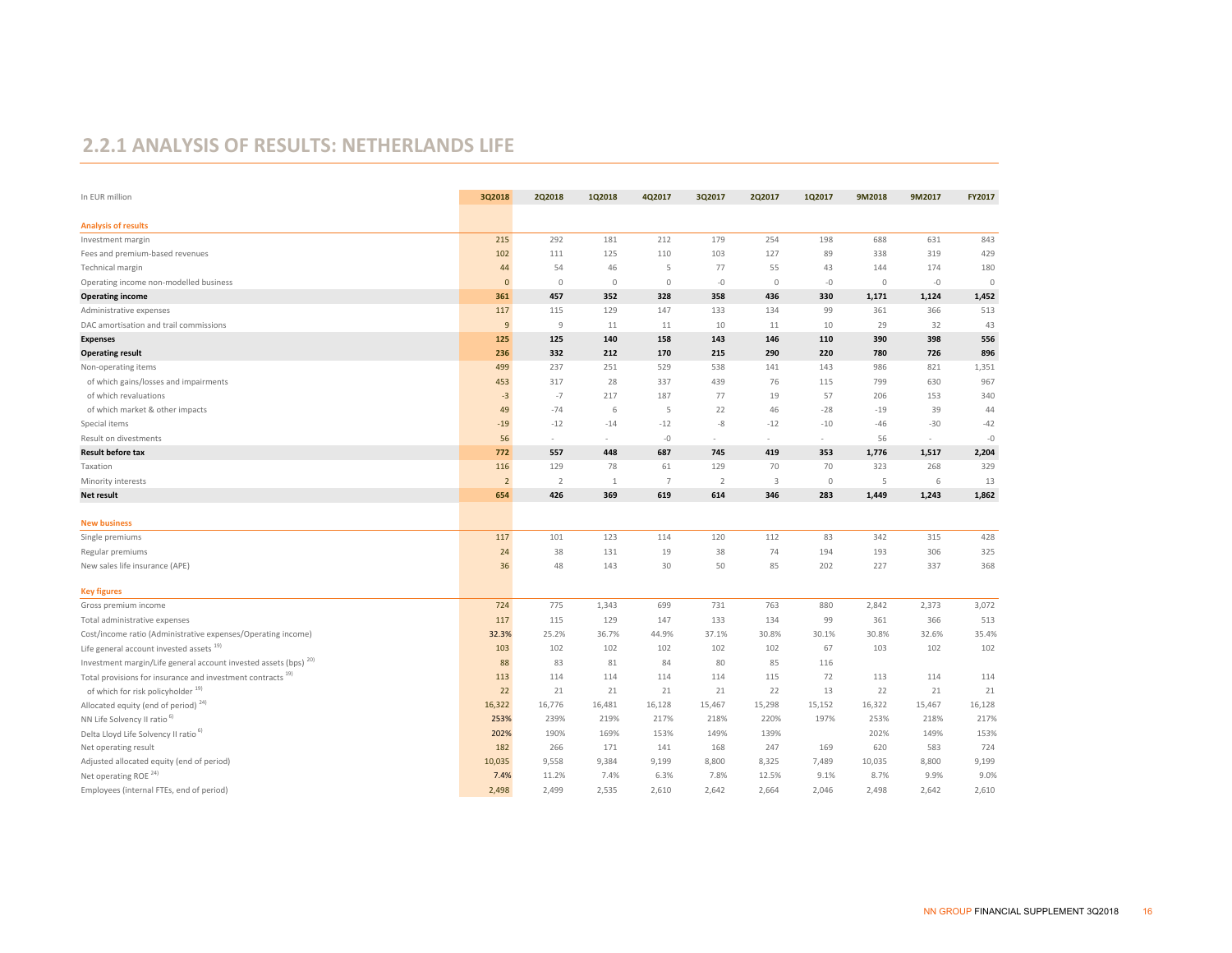### **2.2.2 NETHERLANDS LIFE ‐ PROVISIONS FOR LIFE INSURANCE AND INVESTMENT CONTRACTS**

| In EUR billion                                                                                  | 3Q2018 | 2Q2018                   | 1Q2018 | 4Q2017 | 3Q2017 | 2Q2017 | 1Q2017                   | 9M2018                   | 9M2017 | FY2017 |
|-------------------------------------------------------------------------------------------------|--------|--------------------------|--------|--------|--------|--------|--------------------------|--------------------------|--------|--------|
| Provisions for life insurance and investment contracts for risk of company - roll forward       |        |                          |        |        |        |        |                          |                          |        |        |
| <b>Beginning of period</b>                                                                      | 92.3   | 92.7                     | 92.5   | 93.1   | 92.9   | 59.1   | 57.8                     | 92.5                     | 57.8   | 57.8   |
| Deposits                                                                                        | 0.4    | 0.4                      | 1.0    | 0.4    | 0.3    | 0.4    | 2.0                      | 1.7                      | 2.7    | 3.1    |
| Withdrawals / Benefits                                                                          | $-1.3$ | $-1.3$                   | $-1.3$ | $-1.6$ | 0.9    | $-1.3$ | $-0.9$                   | $-3.8$                   | $-1.3$ | $-2.9$ |
| Net production                                                                                  | $-0.9$ | $-0.9$                   | $-0.3$ | $-1.2$ | 1.2    | $-0.9$ | 1.1                      | $-2.1$                   | 1.4    | 0.2    |
| Acquisition / Divestments / Transfers                                                           | ٠      | $-0.0$                   | 0.0    | 0.1    | $-1.3$ | 34.5   | 0.0                      | $\overline{\phantom{a}}$ | 33.2   | 33.2   |
| Market performance / Interest credited                                                          | 0.1    | 0.5                      | 0.5    | 0.5    | 0.3    | 0.3    | 0.2                      | 1.1                      | 0.8    | 1.3    |
| FX impact and other                                                                             |        | $\sim$                   | $\sim$ | $\sim$ | $\sim$ | $\sim$ | $\sim$                   | $\sim$                   | $\sim$ |        |
| <b>End of period</b>                                                                            | 91.5   | 92.3                     | 92.7   | 92.5   | 93.1   | 92.9   | 59.1                     | 91.5                     | 93.1   | 92.5   |
|                                                                                                 |        |                          |        |        |        |        |                          |                          |        |        |
| In EUR billion                                                                                  | 3Q2018 | <b>2Q2018</b>            | 1Q2018 | 4Q2017 | 3Q2017 | 2Q2017 | 1Q2017                   | 9M2018                   | 9M2017 | FY2017 |
| Provisions for life insurance and investment contracts for risk of policyholders - roll forward |        |                          |        |        |        |        |                          |                          |        |        |
| <b>Beginning of period</b>                                                                      | 21.4   | 20.9                     | 21.4   | 21.0   | 21.9   | 12.5   | 14.6                     | 21.4                     | 14.6   | 14.6   |
| Deposits                                                                                        | 0.3    | 0.3                      | 0.4    | 0.3    | 0.3    | 0.3    | 0.1                      | 1.1                      | 0.7    | 1.1    |
| Withdrawals / Benefits                                                                          | $-0.3$ | $-0.4$                   | $-0.6$ | $-0.5$ | $-2.6$ | $-0.6$ | $-2.3$                   | $-1.3$                   | $-5.5$ | $-6.0$ |
| Net production                                                                                  | 0.0    | $-0.1$                   | $-0.2$ | $-0.1$ | $-2.3$ | $-0.3$ | $-2.2$                   | $-0.2$                   | $-4.8$ | $-4.9$ |
| Acquisition / Divestments / Transfers                                                           | ٠      | 0.0                      | $-0.0$ | 0.0    | 1.3    | 9.9    | $\sim$                   | $\overline{\phantom{a}}$ | 11.2   | 11.2   |
| Market performance / Interest credited                                                          | 0.2    | 0.6                      | $-0.4$ | 0.5    | 0.2    | $-0.2$ | 0.1                      | 0.4                      | 0.1    | 0.6    |
| FX impact and other                                                                             |        | $\overline{\phantom{a}}$ |        | $\sim$ | $\sim$ | $\sim$ | $\overline{\phantom{a}}$ | $\sim$                   | $\sim$ |        |
|                                                                                                 |        |                          |        |        |        |        |                          |                          |        |        |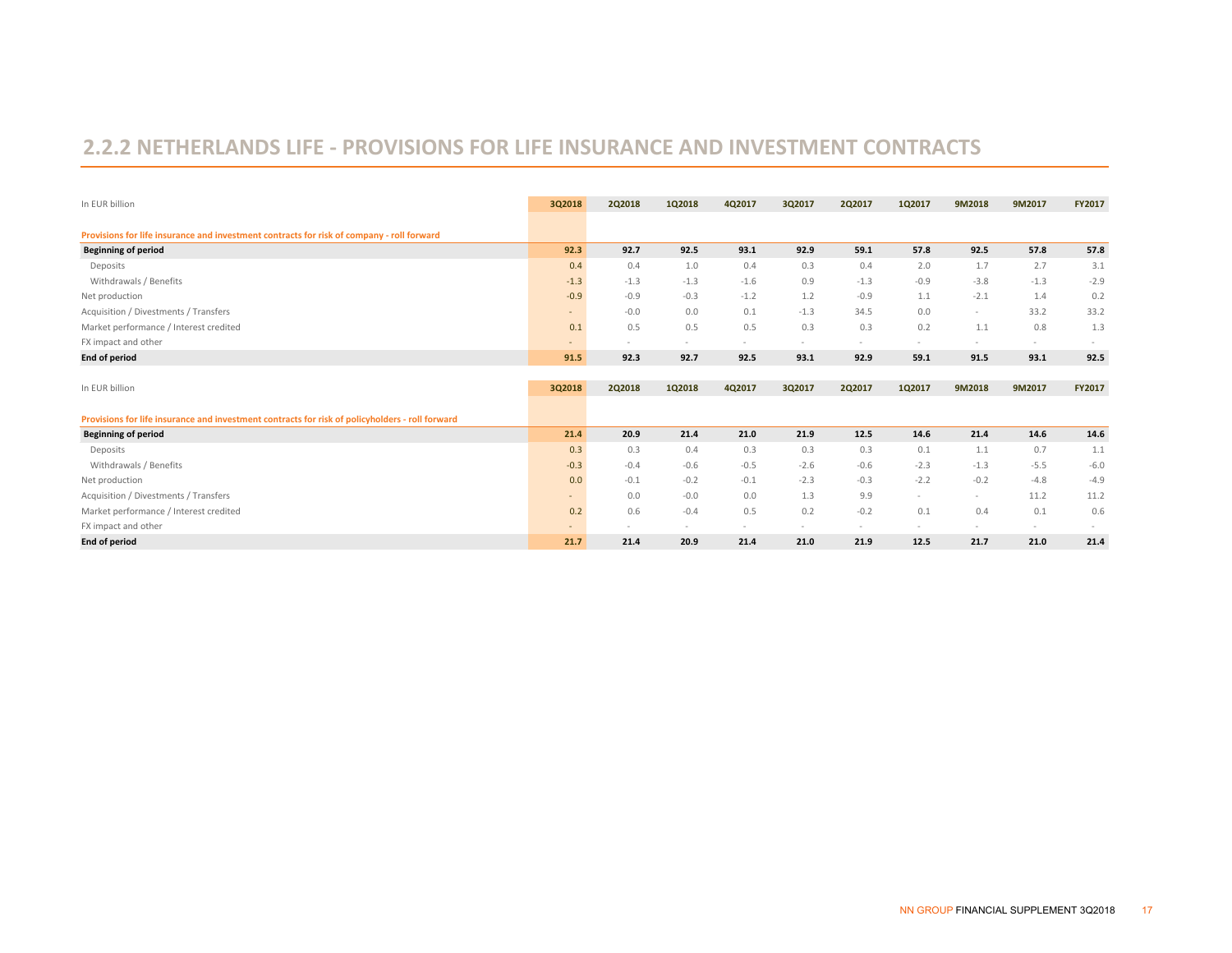#### **2.3.1 ANALYSIS OF RESULTS: NETHERLANDS NON‐LIFE**

| In EUR million                                       | 3Q2018         | 2Q2018         | 1Q2018         | 4Q2017         | 3Q2017         | 2Q2017         | 1Q2017         | 9M2018                  | 9M2017         | FY2017 |
|------------------------------------------------------|----------------|----------------|----------------|----------------|----------------|----------------|----------------|-------------------------|----------------|--------|
| <b>Analysis of results</b>                           |                |                |                |                |                |                |                |                         |                |        |
| Earned premiums                                      | 741            | 692            | 735            | 712            | 686            | 700            | 400            | 2,168                   | 1,785          | 2,497  |
| Investment income                                    | 31             | 38             | 24             | 33             | 24             | 32             | 28             | 93                      | 84             | 117    |
| Other income                                         | $\overline{3}$ | $-3$           | $-0$           | 1              | 1              | 1              | $\mathbf{1}$   | $\mathbb O$             | $\overline{2}$ | 3      |
| <b>Operating income</b>                              | 775            | 727            | 759            | 745            | 711            | 732            | 428            | 2,261                   | 1,871          | 2,617  |
| Claims incurred, net of reinsurance                  | 525            | 497            | 585            | 520            | 530            | 567            | 281            | 1,608                   | 1,378          | 1,898  |
| Acquisition costs                                    | 136            | 121            | 130            | 108            | 103            | 106            | 64             | 387                     | 273            | 382    |
| Administrative expenses                              | 75             | 76             | 82             | 97             | 86             | 94             | 53             | 233                     | 232            | 329    |
| Acquisition costs and administrative expenses        | 211            | 196            | 213            | 205            | 188            | 200            | 117            | 620                     | 505            | 710    |
| <b>Expenditure</b>                                   | 736            | 693            | 798            | 725            | 718            | 767            | 398            | 2,228                   | 1,884          | 2,608  |
| <b>Operating result insurance businesses</b>         | 39             | 34             | $-39$          | 20             | $-7$           | $-35$          | 30             | 33                      | $-12$          | 8      |
| Operating result health business and broker business | $\overline{7}$ | 6              | 8              | 5              | 8              | 8              | 1              | 21                      | 17             | 22     |
| <b>Total operating result</b>                        | 46             | 40             | $-32$          | 25             | $\mathbf 1$    | $-27$          | 31             | 54                      | 5              | 30     |
| Non-operating items                                  | 5              | 3              | 8              | 29             | $\overline{4}$ | 12             | $\overline{3}$ | 17                      | 20             | 49     |
| of which gains/losses and impairments                | $\mathbf{1}$   | $\overline{7}$ | $\overline{4}$ | 29             | 1              | $\overline{2}$ | $\overline{2}$ | 11                      | 5              | 34     |
| of which revaluations                                | $\mathbf{A}$   | $-3$           | $\overline{4}$ | $\overline{7}$ | $\overline{4}$ | 10             | $\mathbf{1}$   | 6                       | 15             | 22     |
| of which market & other impacts                      | -0             | $-1$           |                | $-6$           |                |                |                | $-1$                    | $\sim$         | $-6$   |
| Special items                                        | $-8$           | $-29$          | $-22$          | $-14$          | $-3$           | $-2$           | $-0$           | $-60$                   | $-5$           | $-19$  |
| Result on divestments                                |                |                | $\sim$         |                |                |                | $\sim$         | $\sim$                  | $\sim$         |        |
| <b>Result before tax</b>                             | 43             | 14             | $-46$          | 40             | $\overline{2}$ | $-17$          | 34             | 11                      | 20             | 60     |
| Taxation                                             | 9              | 4              | $-14$          | $-3$           | $-3$           | $-5$           | 7              | $-1$                    | $-0$           | $-3$   |
| Minority interests                                   | $\overline{3}$ | $\mathbf{1}$   | $-1$           | 5              | $\overline{2}$ | $\overline{2}$ | $\sim$         | $\overline{\mathbf{3}}$ | $\overline{4}$ | 9      |
| <b>Net result</b>                                    | 30             | 9              | $-30$          | 38             | 3              | $-14$          | 27             | 9                       | 16             | 54     |
| <b>Key figures</b>                                   |                |                |                |                |                |                |                |                         |                |        |
| Gross premium income                                 | 590            | 678            | 1,262          | 553            | 585            | 653            | 788            | 2,530                   | 2,026          | 2,579  |
| Total administrative expenses <sup>14)</sup>         | 94             | 94             | 102            | 118            | 104            | 113            | 63             | 290                     | 280            | 398    |
| Combined ratio <sup>17) 18)</sup>                    | 97.1%          | 97.9%          | 106.3%         | 99.6%          | 102.5%         | 107.4%         | 95.9%          | 100.5%                  | 102.9%         | 102.0% |
| of which Claims ratio <sup>17) 18)</sup>             | 68.7%          | 69.5%          | 77.4%          | 70.8%          | 75.0%          | 78.8%          | 66.5%          | 71.9%                   | 74.6%          | 73.5%  |
| of which Expense ratio <sup>17) 18)</sup>            | 28.5%          | 28.4%          | 28.9%          | 28.8%          | 27.4%          | 28.6%          | 29.4%          | 28.6%                   | 28.3%          | 28.4%  |
| Total insurance provisions <sup>19)</sup>            | 6              | 6              | 6              | 6              | 6              | 6              | $\overline{4}$ | 6                       | 6              | 6      |
| Allocated equity (end of period) <sup>24)</sup>      | 915            | 920            | 936            | 978            | 1,001          | 1,029          | 694            | 915                     | 1,001          | 978    |
| Net operating result                                 | 34             | 30             | $-22$          | 22             | $-0$           | $-18$          | 25             | 42                      | $\overline{7}$ | 29     |
| Adjusted allocated equity (end of period)            | 702            | 676            | 699            | 728            | 726            | 767            | 379            | 702                     | 726            | 728    |
| Net operating ROE <sup>24)</sup>                     | 19.9%          | 17.4%          | $-12.3%$       | 12.2%          | 0.0%           | $-12.8%$       | 26.9%          | 8.1%                    | 0.4%           | 4.3%   |
| Employees (internal FTEs, end of period)             | 2,802          | 2,609          | 2,672          | 2,682          | 2,720          | 2,684          | 1,458          | 2,802                   | 2,720          | 2,682  |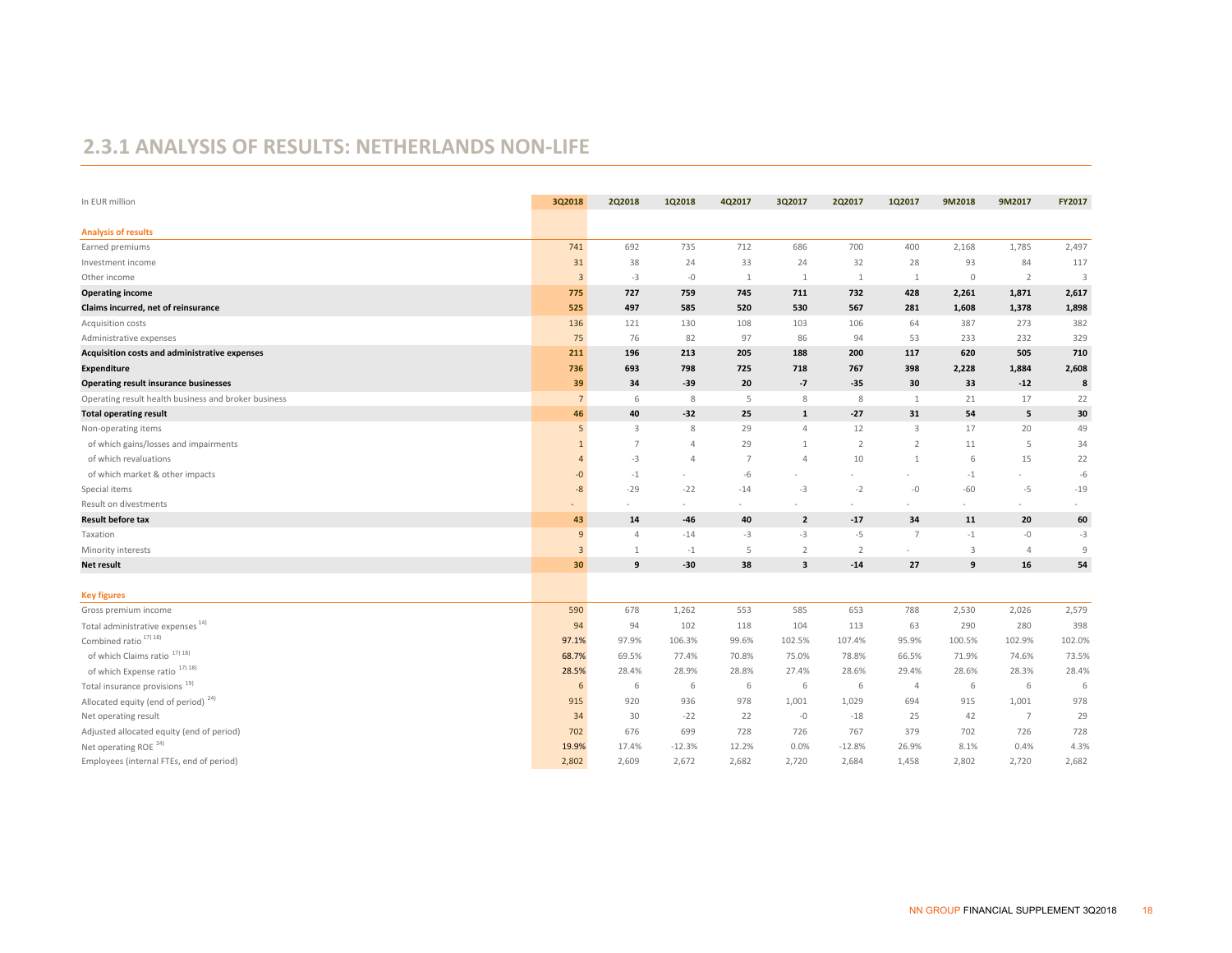#### **2.3.2 NETHERLANDS NON‐LIFE ‐ KEY FIGURES BY LINE OF BUSINESS**

| In EUR million                                                                  | 3Q2018          | 2Q2018        | 1Q2018         | 4Q2017         | 3Q2017         | 2Q2017  | 1Q2017         | 9M2018         | 9M2017         | FY2017         |
|---------------------------------------------------------------------------------|-----------------|---------------|----------------|----------------|----------------|---------|----------------|----------------|----------------|----------------|
| Gross premium income by line of business                                        |                 |               |                |                |                |         |                |                |                |                |
| <b>Disability &amp; Accident</b>                                                | 144             | 178           | 613            | 101            | 140            | 156     | 478            | 935            | 774            | 875            |
| Fire                                                                            | 180             | 220           | 269            | 190            | 190            | 230     | 136            | 669            | 556            | 746            |
| Marine & Aviation                                                               | 15              | 20            | 23             | 14             | 16             | 20      | $\overline{9}$ | 57             | 45             | 59             |
| Motor                                                                           | 170             | 175           | 218            | 167            | 160            | 162     | 91             | 562            | 414            | 581            |
| Miscellaneous                                                                   | 82              | 88            | 139            | 82             | 79             | 88      | 73             | 309            | 241            | 323            |
| Indirect business                                                               | $\mathbf{0}$    | $-3$          | $\mathbb O$    | $-1$           | $-1$           | $-4$    | 1              | $-2$           | $-4$           | $-4$           |
| <b>Property &amp; Casualty</b>                                                  | 446             | 500           | 649            | 451            | 445            | 497     | 310            | 1,595          | 1,253          | 1,704          |
| Total                                                                           | 590             | 678           | 1,262          | 553            | 585            | 653     | 788            | 2,530          | 2,026          | 2,579          |
|                                                                                 |                 |               |                |                |                |         |                |                |                |                |
| In EUR million                                                                  | 3Q2018          | <b>2Q2018</b> | 1Q2018         | 4Q2017         | 3Q2017         | 2Q2017  | 1Q2017         | 9M2018         | 9M2017         | FY2017         |
| <b>Operating result by line of business</b>                                     |                 |               |                |                |                |         |                |                |                |                |
| <b>Disability &amp; Accident</b>                                                | 21              | 29            | 13             | $\overline{2}$ | $-12$          | 29      | 29             | 62             | 46             | 48             |
| Fire                                                                            | 13              | 6             | $-53$          | 19             | 5              | $-6$    | 12             | $-34$          | 10             | 30             |
| Marine & Aviation                                                               | $\overline{2}$  | $\circ$       | $\overline{2}$ | $\mathbf{1}$   | $\mathbf{0}$   | $-0$    | $\mathbf{1}$   | $\overline{4}$ | $\mathbf{1}$   | $\overline{2}$ |
| Motor                                                                           | $\mathbf{1}$    | $-0$          | $-7$           | $-4$           | $-3$           | $-44$   | $-6$           | $-6$           | $-53$          | $-57$          |
| Miscellaneous                                                                   | $\overline{2}$  | $-1$          | $\overline{7}$ | $\mathbf{3}$   | $\overline{2}$ | $-13$   | -8             | 8              | $-19$          | $-15$          |
| Indirect business                                                               | $-1$            | $-0$          | $-1$           | $-1$           | $\mathbf{1}$   | $\circ$ | $\mathbf{1}$   | $-2$           | $\overline{2}$ | $\mathbf{1}$   |
| <b>Property &amp; Casualty</b>                                                  | 18              | 5             | $-52$          | 18             | 5              | $-63$   | $\mathbf 0$    | $-29$          | $-58$          | $-39$          |
| Health business and broker business                                             | $7\overline{ }$ | 6             | 8              | 5              | 8              | 8       | $\mathbf{1}$   | 21             | 17             | 22             |
| Total                                                                           | 46              | 40            | $-32$          | 25             | $\mathbf 1$    | $-27$   | 31             | 54             | 5              | 30             |
|                                                                                 |                 |               |                |                |                |         |                |                |                |                |
|                                                                                 | 3Q2018          | 2Q2018        | 1Q2018         | 4Q2017         | 3Q2017         | 2Q2017  | 1Q2017         | 9M2018         | 9M2017         | FY2017         |
| Combined ratios Disability & Accident and Property & Casualty <sup>17)18)</sup> |                 |               |                |                |                |         |                |                |                |                |
| <b>Disability &amp; Accident</b>                                                |                 |               |                |                |                |         |                |                |                |                |
| Combined ratio                                                                  | 94.3%           | 93.1%         | 94.9%          | 102.1%         | 105.8%         | 91.9%   | 86.6%          | 94.1%          | 95.4%          | 97.2%          |
| of which Claims ratio                                                           | 74.1%           | 74.2%         | 73.7%          | 80.4%          | 84.8%          | 71.1%   | 65.5%          | 74.0%          | 74.5%          | 76.1%          |
| of which Expense ratio                                                          | 20.1%           | 18.9%         | 21.1%          | 21.7%          | 20.9%          | 20.8%   | 21.1%          | 20.1%          | 20.9%          | 21.2%          |
| <b>Property &amp; Casualty</b>                                                  |                 |               |                |                |                |         |                |                |                |                |
| Combined ratio                                                                  | 98.6%           | 100.9%        | 112.4%         | 98.3%          | 100.8%         | 115.4%  | 103.6%         | 104.0%         | 107.3%         | 104.6%         |
| of which Claims ratio                                                           | 65.9%           | 66.6%         | 79.3%          | 65.8%          | 69.9%          | 82.9%   | 67.4%          | 70.7%          | 74.7%          | 72.1%          |
| of which Expense ratio                                                          | 32.8%           | 34.2%         | 33.1%          | 32.5%          | 30.9%          | 32.5%   | 36.2%          | 33.3%          | 32.6%          | 32.5%          |
| Total                                                                           |                 |               |                |                |                |         |                |                |                |                |
| Combined ratio                                                                  | 97.1%           | 97.9%         | 106.3%         | 99.6%          | 102.5%         | 107.4%  | 95.9%          | 100.5%         | 102.9%         | 102.0%         |
| of which Claims ratio                                                           | 68.7%           | 69.5%         | 77.4%          | 70.8%          | 75.0%          | 78.8%   | 66.5%          | 71.9%          | 74.6%          | 73.5%          |
| of which Expense ratio                                                          | 28.5%           | 28.4%         | 28.9%          | 28.8%          | 27.4%          | 28.6%   | 29.4%          | 28.6%          | 28.3%          | 28.4%          |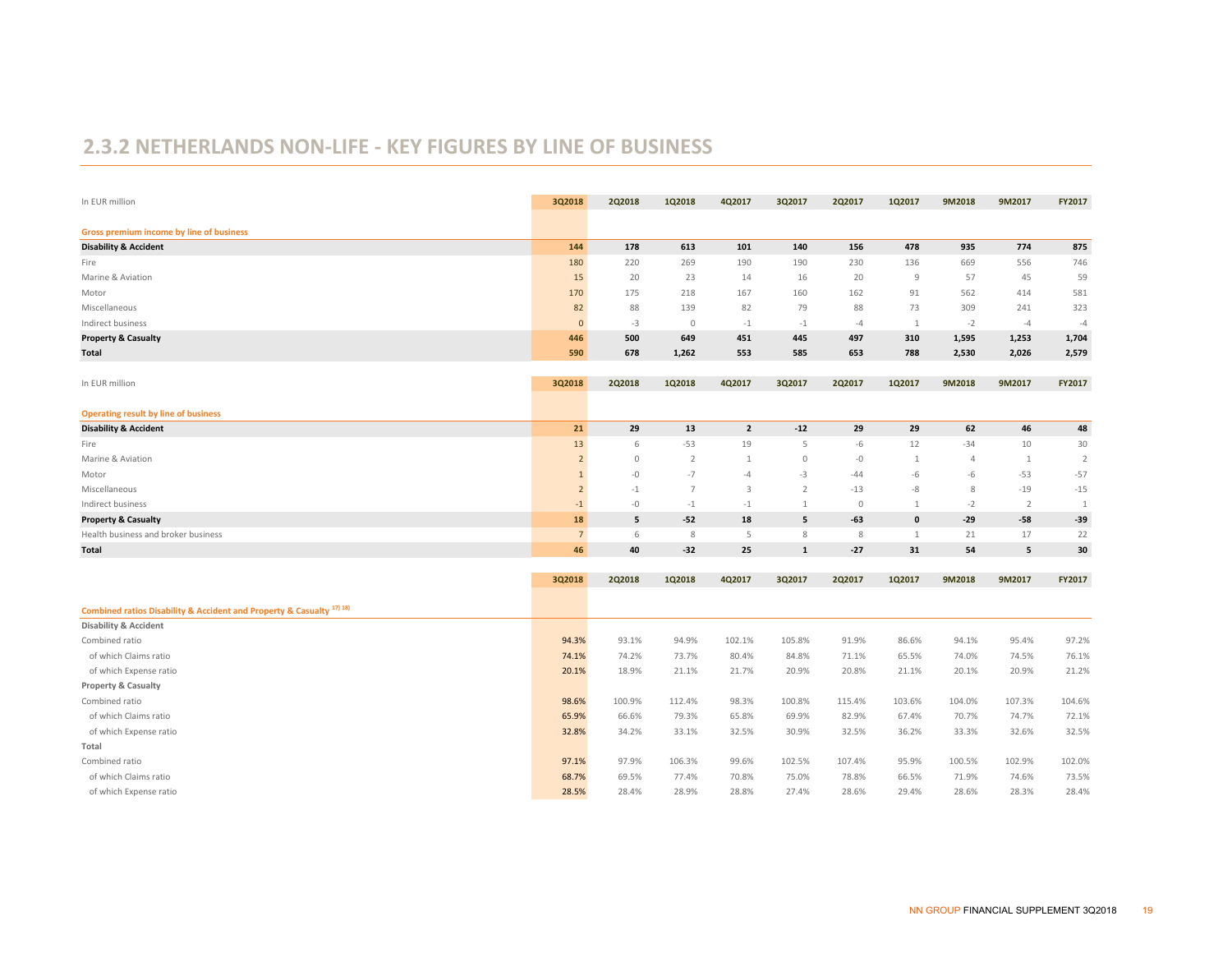#### **2.4.1 ANALYSIS OF RESULTS: INSURANCE EUROPE**

| In EUR million                                                              | 3Q2018         | <b>2Q2018</b>  | 1Q2018         | 4Q2017         | 3Q2017         | <b>2Q2017</b>  | 1Q2017         | 9M2018                   | 9M2017         | FY2017         |
|-----------------------------------------------------------------------------|----------------|----------------|----------------|----------------|----------------|----------------|----------------|--------------------------|----------------|----------------|
| <b>Analysis of results</b>                                                  |                |                |                |                |                |                |                |                          |                |                |
| Investment margin                                                           | 17             | 23             | 23             | 30             | 23             | 24             | 14             | 63                       | 62             | 91             |
| Fees and premium-based revenues                                             | 171            | 173            | 181            | 176            | 181            | 179            | 143            | 526                      | 503            | 679            |
| Technical margin                                                            | 59             | 46             | 55             | 52             | 50             | 47             | 47             | 160                      | 143            | 196            |
| Operating income non-modelled business                                      | $\mathbf 0$    | 1              | $\circ$        | 1              | 1              | $\mathbf{1}$   | 1              | 1                        | $\overline{2}$ | $\overline{3}$ |
| <b>Operating income Life Insurance</b>                                      | 247            | 243            | 260            | 259            | 255            | 251            | 205            | 750                      | 710            | 969            |
| Administrative expenses                                                     | 101            | 98             | 100            | 108            | 97             | 99             | 82             | 299                      | 278            | 386            |
| DAC amortisation and trail commissions                                      | 80             | 80             | 88             | 85             | 81             | 78             | 81             | 247                      | 240            | 325            |
| <b>Expenses Life Insurance</b>                                              | 181            | 177            | 188            | 193            | 178            | 178            | 162            | 546                      | 518            | 711            |
| <b>Operating result Life Insurance</b>                                      | 66             | 66             | 72             | 66             | 76             | 73             | 43             | 204                      | 192            | 258            |
| Operating result Non-life                                                   | $-1$           | $-3$           | $-1$           | $\mathbf{1}$   | $\mathbb O$    | $-0$           | $-0$           | $-4$                     | $\circ$        | $\mathbf{1}$   |
| <b>Operating result</b>                                                     | 65             | 63             | 71             | 68             | 77             | 73             | 42             | 200                      | 192            | 260            |
| Non-operating items                                                         | 19             | 10             | $-0$           | $-52$          | $-9$           | 30             | 21             | 30                       | 42             | $-10$          |
| of which gains/losses and impairments                                       | 3              | 18             | $-7$           | $-20$          | $-12$          | 22             | 19             | 14                       | 28             | $\overline{9}$ |
| of which revaluations                                                       | 16             | $-2$           | $\overline{7}$ | $-15$          | 5              | 8              | $\overline{2}$ | 21                       | 15             | $-0$           |
| of which market & other impacts                                             | $\mathbf 0$    | $-6$           | $\mathbb O$    | $-17$          | $-2$           | -0             | -0             | $-5$                     | $-2$           | $-19$          |
| Special items                                                               | $-6$           | $-7$           | $-5$           | $-10$          | $-3$           | $-8$           | -0             | $-19$                    | $-11$          | $-21$          |
| Result on divestments                                                       |                |                |                | 20             |                |                |                | $\sim$                   | $\sim$         | 20             |
| <b>Result before tax</b>                                                    | 78             | 67             | 65             | 26             | 64             | 95             | 63             | 210                      | 222            | 248            |
| Taxation                                                                    | 20             | 16             | 13             | $-18$          | 18             | 15             | 10             | 49                       | 44             | 26             |
| Minority interests                                                          |                |                |                |                |                |                |                | $\overline{\phantom{a}}$ |                |                |
| Net result                                                                  | 59             | 50             | 53             | 43             | 46             | 80             | 53             | 161                      | 179            | 222            |
|                                                                             |                |                |                |                |                |                |                |                          |                |                |
| <b>New business</b>                                                         |                |                |                |                |                |                |                |                          |                |                |
| Single premiums                                                             | 213            | 288            | 305            | 384            | 269            | 343            | 306            | 806                      | 918            | 1,301          |
| Regular premiums                                                            | 107            | 117            | 156            | 137            | 114            | 135            | 145            | 381                      | 394            | 531            |
| New sales life insurance (APE)                                              | 129            | 146            | 186            | 175            | 141            | 170            | 175            | 461                      | 486            | 661            |
| <b>Key figures</b>                                                          |                |                |                |                |                |                |                |                          |                |                |
| Gross premium income                                                        | 673            | 724            | 772            | 849            | 699            | 763            | 609            | 2,169                    | 2,072          | 2,921          |
| Total administrative expenses (Life & Non-life)                             | 105            | 104            | 103            | 111            | 100            | 102            | 84             | 312                      | 286            | 398            |
| Cost/income ratio (Administrative expenses/Operating income)                | 41.2%          | 41.3%          | 38.8%          | 41.9%          | 38.2%          | 39.8%          | 40.0%          | 40.4%                    | 39.3%          | 40.0%          |
| Life general account invested assets 19)                                    | 18             | 19             | 19             | 19             | 19             | 19             | 10             | 18                       | 19             | 19             |
| Investment margin/Life general account invested assets (bps) <sup>20)</sup> | 49             | 52             | 52             | 51             | 50             | 49             | 72             |                          |                |                |
| Total provisions for insurance and investment contracts <sup>19)</sup>      | 25             | 25             | 26             | 26             | 26             | 26             | 16             | 25                       | 26             | 26             |
| of which for risk policyholder <sup>19)</sup>                               | $\overline{7}$ | $\overline{7}$ | $\overline{7}$ | $\overline{7}$ | $\overline{7}$ | $\overline{7}$ | 6              | $\overline{7}$           | $\overline{7}$ | $\overline{7}$ |
| Assets under Management Pensions <sup>19)26)</sup>                          | 19             | 18             | 19             | 19             | 19             | 18             | 18             | 19                       | 19             | 19             |
| Allocated equity (end of period) <sup>24)</sup>                             | 2,273          | 2,328          | 2,530          | 2,481          | 2,500          | 2,464          | 1,942          | 2,273                    | 2,500          | 2,481          |
| Net operating result                                                        | 50             | 51             | 56             | 53             | 58             | 58             | 33             | 158                      | 149            | 202            |
| Adjusted allocated equity (end of period)                                   | 1,872          | 1,907          | 2,069          | 2,034          | 2,031          | 2,021          | 1,477          | 1,872                    | 2,031          | 2,034          |
| Net operating ROE <sup>24)</sup>                                            | 10.6%          | 10.3%          | 11.0%          | 10.5%          | 11.4%          | 13.3%          | 9.2%           | 10.6%                    | 9.9%           | 10.2%          |
| Employees (internal FTEs, end of period)                                    | 4,558          | 4,518          | 4,519          | 4,521          | 4,599          | 4,629          | 4,215          | 4,558                    | 4,599          | 4,521          |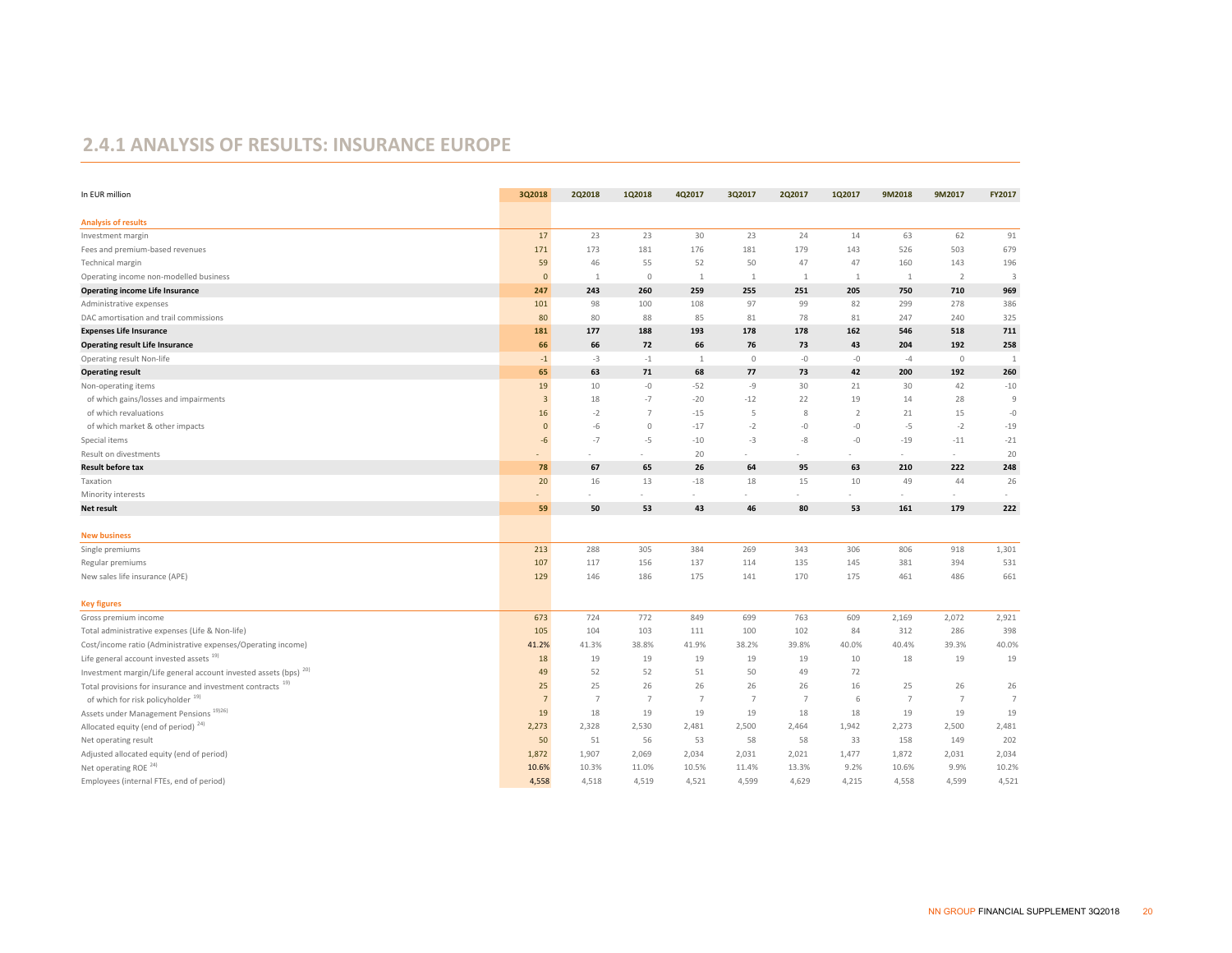#### **2.4.1 ANALYSIS OF RESULTS: INSURANCE EUROPE ‐ EXCLUDING CURRENCY EFFECTS**

| In EUR million                                  | 3Q2018                   | 2Q2018       | 1Q2018       | 4Q2017         | 3Q2017       | 2Q2017      | 1Q2017         | 9M2018 | 9M2017         | FY2017 |
|-------------------------------------------------|--------------------------|--------------|--------------|----------------|--------------|-------------|----------------|--------|----------------|--------|
| <b>Analysis of results</b>                      |                          |              |              |                |              |             |                |        |                |        |
| Investment margin                               | 17                       | 23           | 23           | 30             | 23           | 24          | 14             | 63     | 61             | 91     |
| Fees and premium-based revenues                 | 171                      | 172          | 177          | 173            | 176          | 174         | 139            | 520    | 489            | 661    |
| Technical margin                                | 59                       | 46           | 54           | 52             | 50           | 46          | 47             | 159    | 143            | 194    |
| Operating income non-modelled business          | $\mathbf{0}$             | $\mathbf{1}$ | $\mathbf{0}$ | 1              | $\mathbf{1}$ | 1           | 1              | 1      | $\overline{2}$ | 3      |
| <b>Operating income Life Insurance</b>          | 247                      | 241          | 254          | 255            | 249          | 245         | 201            | 742    | 695            | 950    |
| Administrative expenses                         | 101                      | 97           | 98           | 106            | 95           | 96          | 79             | 296    | 270            | 376    |
| DAC amortisation and trail commissions          | 80                       | 78           | 86           | 83             | 79           | 76          | 79             | 244    | 233            | 316    |
| <b>Expenses Life Insurance</b>                  | 181                      | 175          | 183          | 188            | 173          | 172         | 158            | 540    | 503            | 691    |
| <b>Operating result Life Insurance</b>          | 66                       | 66           | 71           | 67             | 76           | 73          | 43             | 203    | 192            | 259    |
| Operating result Non-life                       | $-1$                     | $-2$         | $-1$         | $\overline{2}$ | $\mathbf{1}$ | $\mathbb O$ | $-0$           | $-4$   | 1              | 3      |
| <b>Operating result</b>                         | 65                       | 63           | 70           | 68             | 76           | 73          | 43             | 199    | 193            | 261    |
| Non-operating items                             | 19                       | 10           | -0           | $-52$          | $-9$         | 30          | 21             | 30     | 42             | $-10$  |
| of which gains/losses and impairments           | 3                        | 18           | $-7$         | $-20$          | $-12$        | 22          | 19             | 14     | 28             | 9      |
| of which revaluations                           | 16                       | $-2$         | 7            | $-15$          | 5            | 8           | $\overline{2}$ | 21     | 15             | $-0$   |
| of which market & other impacts                 | $\Omega$                 | -6           | $\mathbf 0$  | $-17$          | $-2$         | $-0$        | -0             | $-5$   | $-2$           | $-19$  |
| Special items                                   | $-6$                     | $-7$         | $-5$         | $-10$          | $-3$         | -8          | $-0$           | $-19$  | $-11$          | $-21$  |
| Result on divestments                           |                          |              |              | 20             | $\sim$       |             | $\sim$         | $\sim$ | $\sim$         | 20     |
| <b>Result before tax</b>                        | 78                       | 67           | 65           | 26             | 64           | 95          | 64             | 210    | 224            | 250    |
| Taxation                                        | 20                       | 17           | 13           | $-18$          | 18           | 15          | 10             | 49     | 43             | 26     |
| Minority interests                              | $\overline{\phantom{a}}$ |              |              |                |              |             |                | $\sim$ | $\sim$         |        |
| <b>Net result</b>                               | 59                       | 50           | 52           | 44             | 46           | 80          | 54             | 161    | 180            | 224    |
| <b>New business</b>                             |                          |              |              |                |              |             |                |        |                |        |
| New sales life insurance (APE)                  | 129                      | 141          | 177          | 166            | 130          | 157         | 163            | 447    | 450            | 617    |
| <b>Key figures</b>                              |                          |              |              |                |              |             |                |        |                |        |
| Gross premium income                            | 673                      | 721          | 764          | 840            | 688          | 754         | 604            | 2,158  | 2,046          | 2,886  |
| Total administrative expenses (Life & Non-life) | 105                      | 102          | 101          | 109            | 97           | 99          | 81             | 308    | 277            | 385    |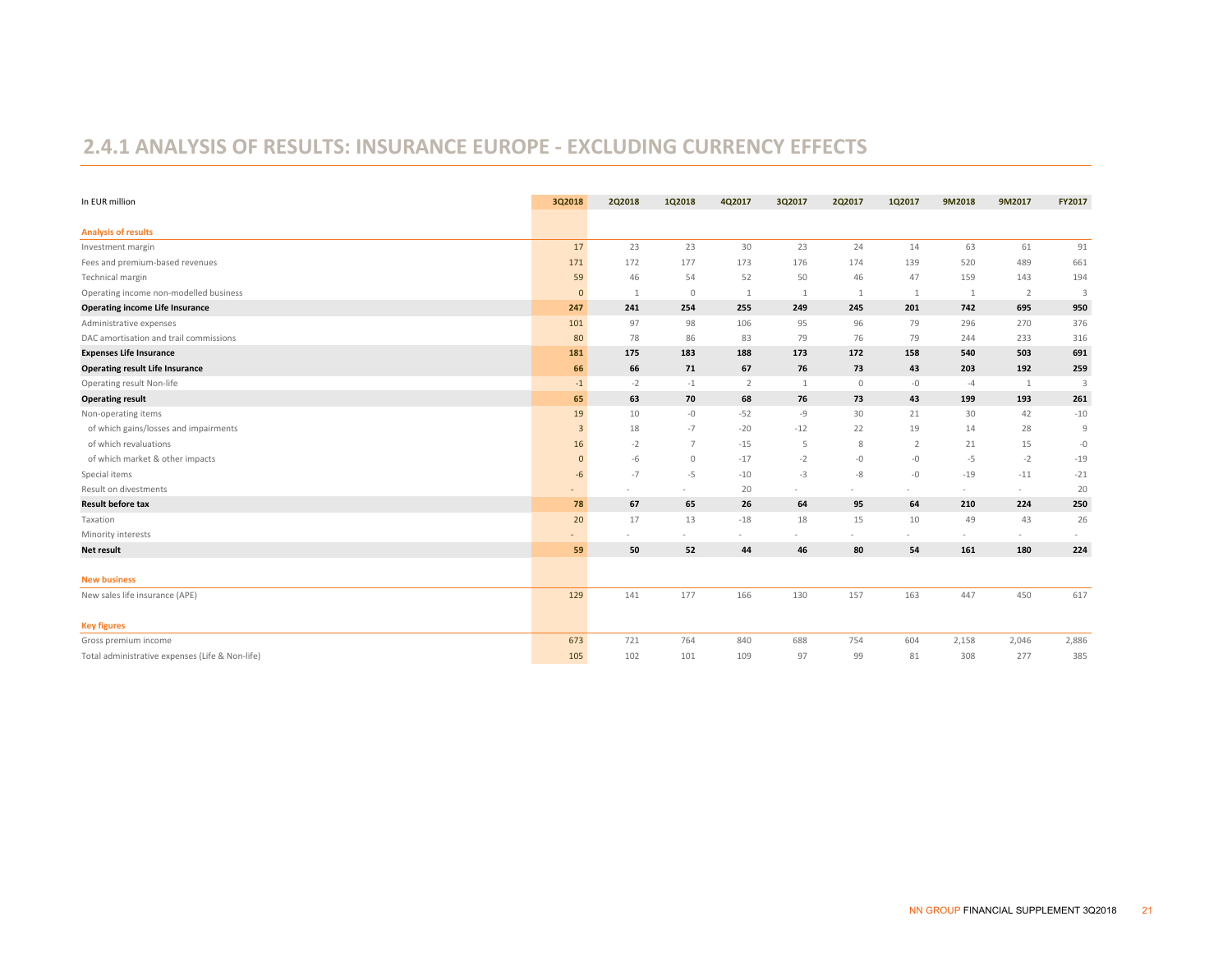#### **2.4.2 INSURANCE EUROPE ‐ KEY FIGURES BY COUNTRY**

| In EUR million                     | 3Q2018          | 2Q2018         | 1Q2018         | 4Q2017          | 3Q2017         | 2Q2017         | 1Q2017          | 9M2018 | 9M2017 | FY2017 |
|------------------------------------|-----------------|----------------|----------------|-----------------|----------------|----------------|-----------------|--------|--------|--------|
| Gross premium income by country    |                 |                |                |                 |                |                |                 |        |        |        |
| Belgium                            | 212             | 221            | 251            | 279             | 208            | 237            | 86              | 685    | 531    | 810    |
| Poland                             | 90              | 89             | 93             | 136             | 90             | 90             | 85              | 273    | 265    | 401    |
| Czech Republic                     | 35              | 38             | 39             | 41              | 36             | 38             | 38              | 112    | 112    | 153    |
| Hungary                            | 58              | 63             | 60             | 67              | 95             | 63             | 58              | 181    | 215    | 282    |
| Spain                              | 117             | 134            | 153            | 146             | 114            | 161            | 156             | 404    | 431    | 577    |
| Other                              | 161             | 179            | 175            | 180             | 157            | 174            | 186             | 515    | 518    | 698    |
| <b>Insurance Europe</b>            | 673             | 724            | 772            | 849             | 699            | 763            | 609             | 2,169  | 2,072  | 2,921  |
| In EUR million                     | 3Q2018          | 2Q2018         | 1Q2018         | 4Q2017          | 3Q2017         | 2Q2017         | 1Q2017          | 9M2018 | 9M2017 | FY2017 |
|                                    |                 |                |                |                 |                |                |                 |        |        |        |
| <b>Operating result by country</b> |                 |                |                |                 |                |                |                 |        |        |        |
| Belgium                            | 17              | 13             | 9              | 25              | 16             | 15             | $\mathbf{1}$    | 39     | 32     | 57     |
| Poland                             | 22              | 23             | 25             | 25              | 22             | 20             | 17              | 70     | 60     | 84     |
| Czech Republic                     |                 | 8              | 8              | 7               | 8              | 10             | $\overline{7}$  | 23     | 25     | 32     |
| Hungary                            | $\overline{3}$  | 3              | 3              | $\mathbf{1}$    | $\Delta$       | $\overline{4}$ | $\overline{4}$  | 10     | 13     | 13     |
| Spain                              | $\overline{7}$  | 6              | 9              | 12              | 8              | $\overline{7}$ | $7\overline{ }$ | 22     | 23     | 35     |
| Other                              | 10              | 10             | 16             | $-2$            | 18             | 16             | 6               | 36     | 40     | 37     |
| <b>Insurance Europe</b>            | 65              | 63             | 71             | 68              | 77             | 73             | 42              | 200    | 192    | 260    |
| In EUR million                     | 3Q2018          | 2Q2018         | 1Q2018         | 4Q2017          | 3Q2017         | 2Q2017         | 1Q2017          | 9M2018 | 9M2017 | FY2017 |
|                                    |                 |                |                |                 |                |                |                 |        |        |        |
| New sales (APE) by country         |                 |                |                |                 |                |                |                 |        |        |        |
| Belgium                            | 21              | 27             | 32             | 31              | 19             | 22             | 6               | 80     | 47     | 77     |
| Poland                             | 23              | 24             | 24             | 39              | 24             | 23             | 27              | 71     | 74     | 113    |
| Czech Republic                     | $\mathbf{A}$    | 5              | $\overline{4}$ | $\overline{4}$  | $\overline{4}$ | 6              | 6               | 14     | 17     | 21     |
| Hungary                            | $6\overline{6}$ | $\overline{7}$ | 6              | $7\overline{ }$ | 9              | 6              | 6               | 19     | 21     | 28     |
| Spain                              | 18              | 23             | 35             | 28              | 19             | 30             | 30              | 76     | 79     | 107    |
| Other                              | 56              | 60             | 85             | 67              | 66             | 82             | 100             | 201    | 248    | 315    |
| <b>Insurance Europe</b>            | 129             | 146            | 186            | 175             | 141            | 170            | 175             | 461    | 486    | 661    |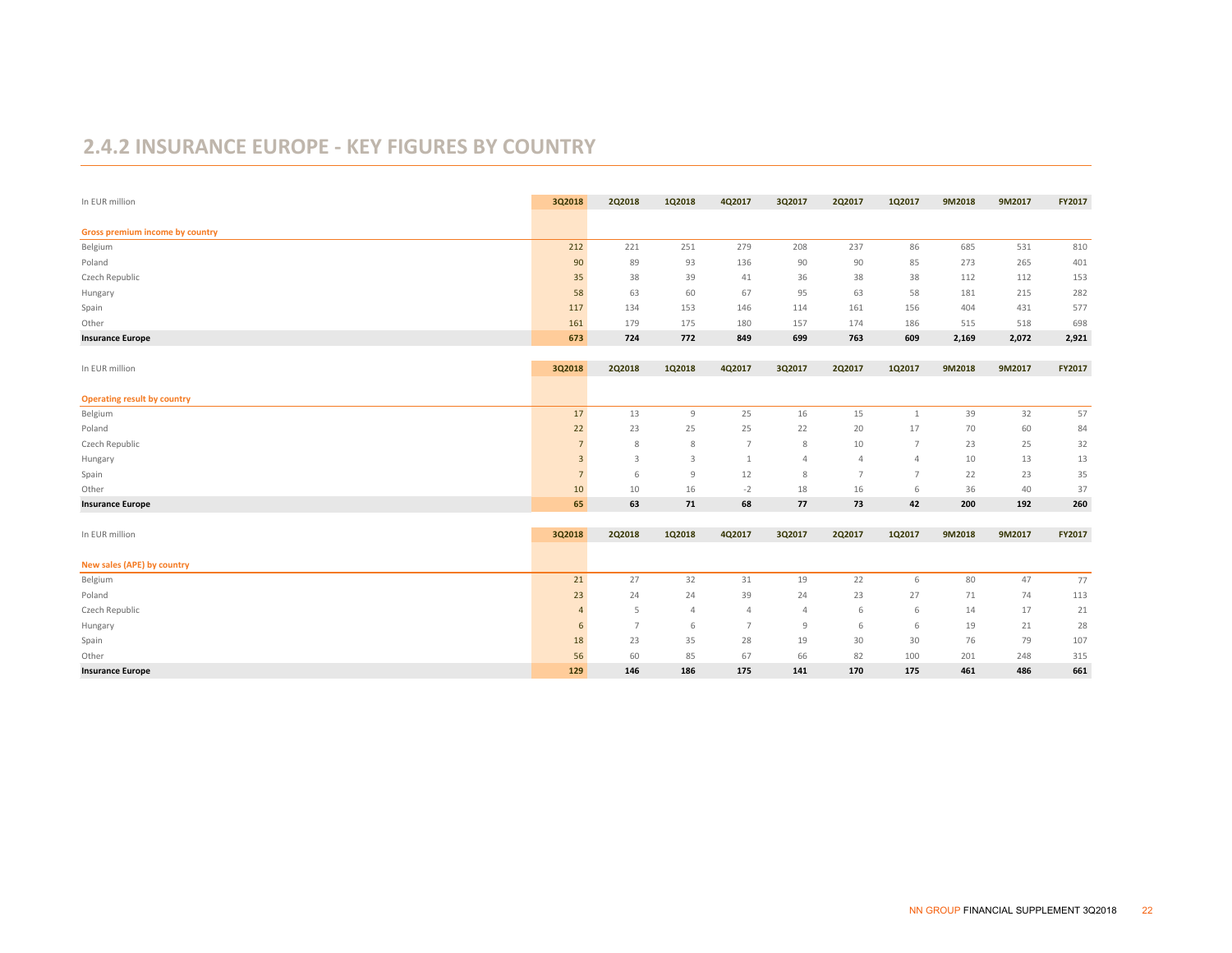#### **2.4.2 INSURANCE EUROPE ‐ KEY FIGURES BY COUNTRY ‐ EXCLUDING CURRENCY EFFECTS**

| In EUR million                     | 3Q2018         | 2Q2018         | 1Q2018         | 4Q2017         | 3Q2017         | 2Q2017         | 1Q2017          | 9M2018         | 9M2017 | FY2017 |
|------------------------------------|----------------|----------------|----------------|----------------|----------------|----------------|-----------------|----------------|--------|--------|
| Gross premium income by country    |                |                |                |                |                |                |                 |                |        |        |
| Belgium                            | 212            | 221            | 251            | 279            | 208            | 237            | 86              | 685            | 531    | 810    |
| Poland                             | 90             | 89             | 91             | 134            | 89             | 89             | 85              | 270            | 263    | 397    |
| Czech Republic                     | 35             | 38             | 39             | 41             | 37             | 39             | 40              | 112            | 116    | 157    |
| Hungary                            | 58             | 62             | 58             | 64             | 90             | 60             | 55              | 177            | 205    | 269    |
| Spain                              | 117            | 134            | 153            | 146            | 114            | 161            | 156             | 404            | 431    | 577    |
| Other                              | 161            | 177            | 172            | 176            | 152            | 168            | 181             | 511            | 501    | 677    |
| <b>Insurance Europe</b>            | 673            | 721            | 764            | 840            | 688            | 754            | 604             | 2,158          | 2,046  | 2,886  |
| In EUR million                     | 3Q2018         | 2Q2018         | 1Q2018         | 4Q2017         | 3Q2017         | 2Q2017         | 1Q2017          | 9M2018         | 9M2017 | FY2017 |
|                                    |                |                |                |                |                |                |                 |                |        |        |
| <b>Operating result by country</b> |                |                |                |                |                |                |                 |                |        |        |
| Belgium                            | $17\,$         | 13             | $\mathsf{9}$   | 25             | 16             | 15             | 1               | 39             | 32     | 57     |
| Poland                             | 22             | 23             | 24             | 24             | 22             | 20             | 17              | 69             | 59     | 83     |
| Czech Republic                     |                | 8              | 8              | 7              | 8              | 11             | $\overline{7}$  | 22             | 26     | 33     |
| Hungary                            | $\overline{3}$ | 3              | 3              | 1              | $\overline{4}$ | $\overline{4}$ | $\overline{4}$  | $\overline{9}$ | 12     | 13     |
| Spain                              | $\overline{7}$ | 6              | 9              | 12             | 8              | 7              | $\overline{7}$  | 22             | 23     | 35     |
| Other                              | 10             | 10             | 16             | $-1$           | 18             | 16             | $\overline{7}$  | 37             | 41     | 40     |
| <b>Insurance Europe</b>            | 65             | 63             | 70             | 68             | 76             | 73             | 43              | 199            | 193    | 261    |
| In EUR million                     | 3Q2018         | 2Q2018         | 1Q2018         | 4Q2017         | 3Q2017         | 2Q2017         | 1Q2017          | 9M2018         | 9M2017 | FY2017 |
|                                    |                |                |                |                |                |                |                 |                |        |        |
| New sales (APE) by country         |                |                |                |                |                |                |                 |                |        |        |
| Belgium                            | 21             | 27             | 32             | 31             | 19             | 22             | 6               | 80             | 47     | 77     |
| Poland                             | 23             | 24             | 23             | 38             | 23             | 23             | 27              | 70             | 74     | 111    |
| Czech Republic                     |                | 5              | $\overline{4}$ | $\overline{4}$ | 5              | 6              | $7\phantom{.0}$ | 14             | 17     | 22     |
| Hungary                            | 6              | $\overline{7}$ | 6              | 6              | 9              | 6              | 6               | 19             | 20     | 27     |
| Spain                              | 18             | 23             | 35             | 28             | 19             | 30             | 30              | 76             | 79     | 107    |
| Other                              | 56             | 56             | 76             | 59             | 55             | 71             | 87              | 188            | 213    | 273    |
| <b>Insurance Europe</b>            | 129            | 141            | 177            | 166            | 130            | 157            | 163             | 447            | 450    | 617    |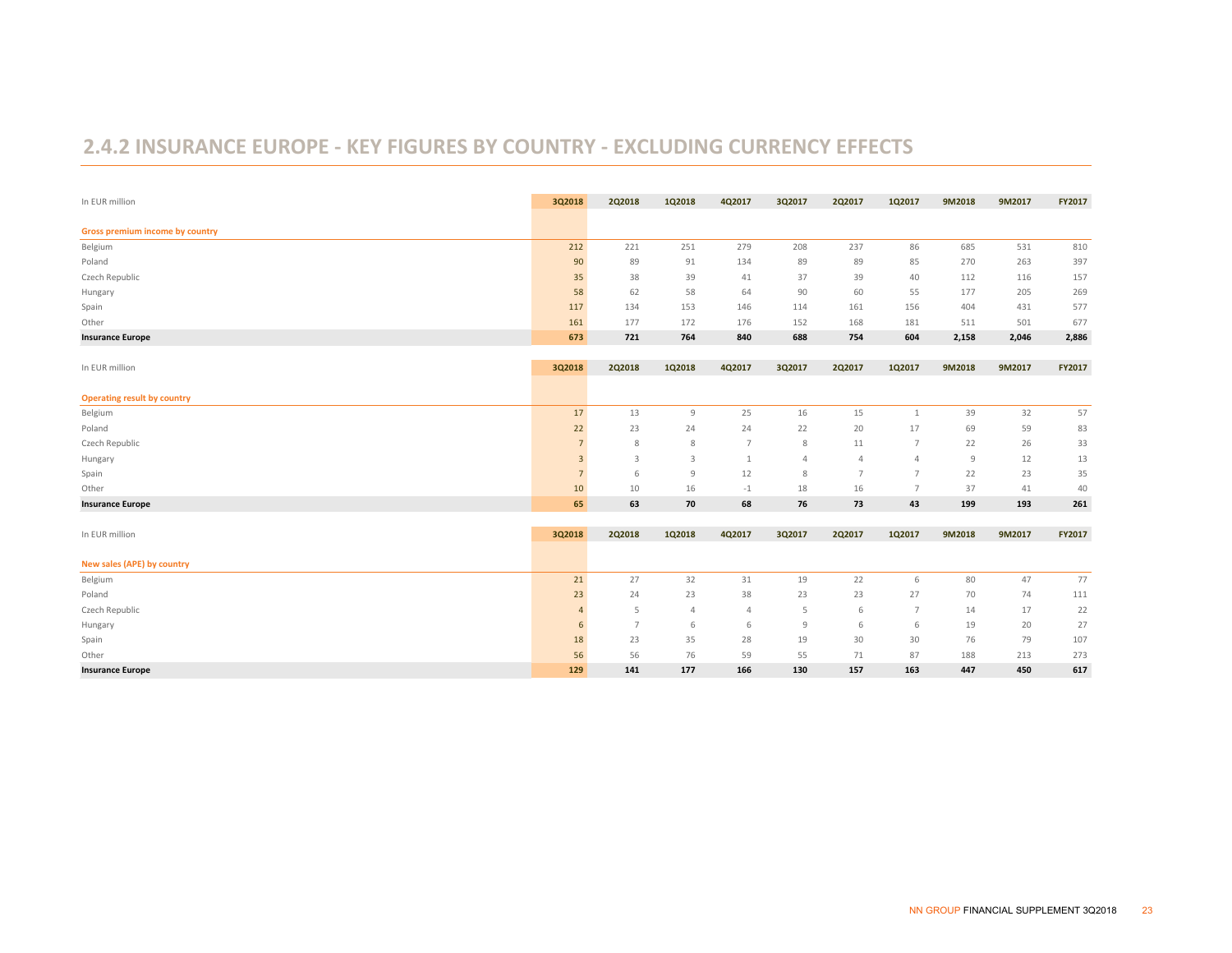#### **2.4.3 INSURANCE EUROPE ‐ PROVISIONS FOR LIFE INSURANCE AND INVESTMENT CONTRACTS**

#### **AND ASSETS UNDER MANAGEMENT PENSIONS**

| In EUR billion                                                                                  | 3Q2018 | 2Q2018 | 102018 | 4Q2017 | 3Q2017 | 2Q2017 | 1Q2017                   | 9M2018 | 9M2017 | <b>FY2017</b> |
|-------------------------------------------------------------------------------------------------|--------|--------|--------|--------|--------|--------|--------------------------|--------|--------|---------------|
| Provisions for life insurance and investment contracts for risk of company - roll forward       |        |        |        |        |        |        |                          |        |        |               |
| <b>Beginning of period</b>                                                                      | 18.2   | 18.5   | 18.7   | 18.6   | 18.9   | 9.8    | 10.1                     | 18.7   | 10.1   | 10.1          |
| Deposits                                                                                        | 0.3    | 0.3    | 0.3    | 0.5    | 0.2    | 0.2    | 0.2                      | 0.9    | 0.5    | 1.0           |
| Withdrawals / Benefits                                                                          | $-0.5$ | $-0.5$ | $-0.5$ | $-0.8$ | $-0.4$ | $-0.4$ | $-0.4$                   | $-1.5$ | $-1.2$ | $-1.9$        |
| Net production                                                                                  | $-0.2$ | $-0.2$ | $-0.2$ | $-0.3$ | $-0.2$ | $-0.2$ | $-0.2$                   | $-0.6$ | $-0.6$ | $-0.9$        |
| Acquisition / Divestments / Transfers                                                           | 0.0    | $-0.0$ | $-0.0$ | $\sim$ | $\sim$ | 9.2    | $\sim$                   | $-0.0$ | 9.2    | 9.2           |
| Market performance / Interest credited                                                          | $-0.1$ | $-0.0$ | 0.0    | 0.3    | $-0.1$ | 0.0    | $-0.1$                   | $-0.1$ | $-0.1$ | 0.2           |
| FX impact and other                                                                             | 0.0    | $-0.1$ | $-0.0$ | 0.0    | $-0.0$ | 0.0    | 0.0                      | $-0.0$ | 0.0    | 0.0           |
| <b>End of period</b>                                                                            | 17.9   | 18.2   | 18.5   | 18.7   | 18.6   | 18.9   | 9.8                      | 17.9   | 18.6   | 18.7          |
| In EUR billion                                                                                  | 3Q2018 | 2Q2018 | 1Q2018 | 4Q2017 | 3Q2017 | 2Q2017 | 1Q2017                   | 9M2018 | 9M2017 | FY2017        |
| Provisions for life insurance and investment contracts for risk of policyholders - roll forward |        |        |        |        |        |        |                          |        |        |               |
| <b>Beginning of period</b>                                                                      | 7.1    | 7.1    | 7.0    | 6.8    | 6.7    | 5.8    | 7.9                      | 7.0    | 7.9    | 7.9           |
| Deposits                                                                                        | 0.2    | 0.3    | 0.3    | 0.3    | 0.2    | 0.3    | 0.3                      | 0.8    | 0.7    | $1.0$         |
| Withdrawals / Benefits                                                                          | $-0.1$ | $-0.2$ | $-0.1$ | $-0.2$ | $-0.2$ | $-0.3$ | $-0.2$                   | $-0.4$ | $-0.7$ | $-0.8$        |
| Net production                                                                                  | 0.1    | 0.1    | 0.1    | 0.1    | $-0.0$ | $-0.0$ | 0.1                      | 0.3    | 0.0    | 0.2           |
| Acquisition / Divestments / Transfers                                                           | ٠      | 0.0    | 0.0    | $\sim$ | 0.0    | 0.9    | $\sim$                   | 0.0    | 0.9    | 0.9           |
| Market performance / Interest credited                                                          | 0.1    | 0.0    | $-0.1$ | 0.0    | 0.2    | 0.0    | $-2.2$                   | 0.0    | $-2.0$ | $-2.0$        |
| FX impact and other                                                                             | 0.0    | $-0.1$ | $-0.0$ | 0.0    | $-0.0$ | 0.0    | 0.0                      | $-0.1$ | 0.0    | 0.1           |
| <b>End of period</b>                                                                            | 7.4    | 7.1    | 7.1    | 7.0    | 6.8    | 6.7    | 5.8                      | 7.4    | 6.8    | 7.0           |
| In EUR billion                                                                                  | 3Q2018 | 2Q2018 | 1Q2018 | 4Q2017 | 3Q2017 | 2Q2017 | 1Q2017                   | 9M2018 | 9M2017 | FY2017        |
|                                                                                                 |        |        |        |        |        |        |                          |        |        |               |
| Assets under management pensions - roll forward                                                 |        |        |        |        |        |        |                          |        |        |               |
| <b>Beginning of period</b>                                                                      | 17.8   | 18.5   | 19.2   | 18.8   | 18.4   | 17.6   | 16.1                     | 19.2   | 16.1   | 16.1          |
| Deposits                                                                                        | 0.4    | 0.4    | 0.4    | 0.4    | 0.4    | 0.4    | 0.4                      | 1.2    | 1.1    | 1.6           |
| Withdrawals / Benefits                                                                          | $-0.2$ | $-0.2$ | $-0.3$ | $-0.3$ | $-0.2$ | $-0.2$ | $-0.2$                   | $-0.7$ | $-0.6$ | $-0.9$        |
| Net production                                                                                  | 0.2    | 0.2    | 0.2    | 0.1    | 0.2    | 0.2    | 0.1                      | 0.5    | 0.6    | 0.7           |
| Acquisition / Divestments / Transfers                                                           | ÷      |        |        |        |        |        | $\overline{\phantom{a}}$ | $\sim$ | $\sim$ |               |
| Market performance / Interest credited                                                          | 0.6    | $-0.4$ | $-0.7$ | 0.1    | 0.4    | 0.5    | 1.0                      | $-0.6$ | 1.9    | 2.0           |
| FX impact and other                                                                             | 0.1    | $-0.4$ | $-0.1$ | 0.3    | $-0.2$ | 0.0    | 0.3                      | $-0.5$ | 0.1    | 0.4           |
| End of period                                                                                   | 18.7   | 17.8   | 18.5   | 19.2   | 18.8   | 18.4   | 17.6                     | 18.7   | 18.8   | 19.2          |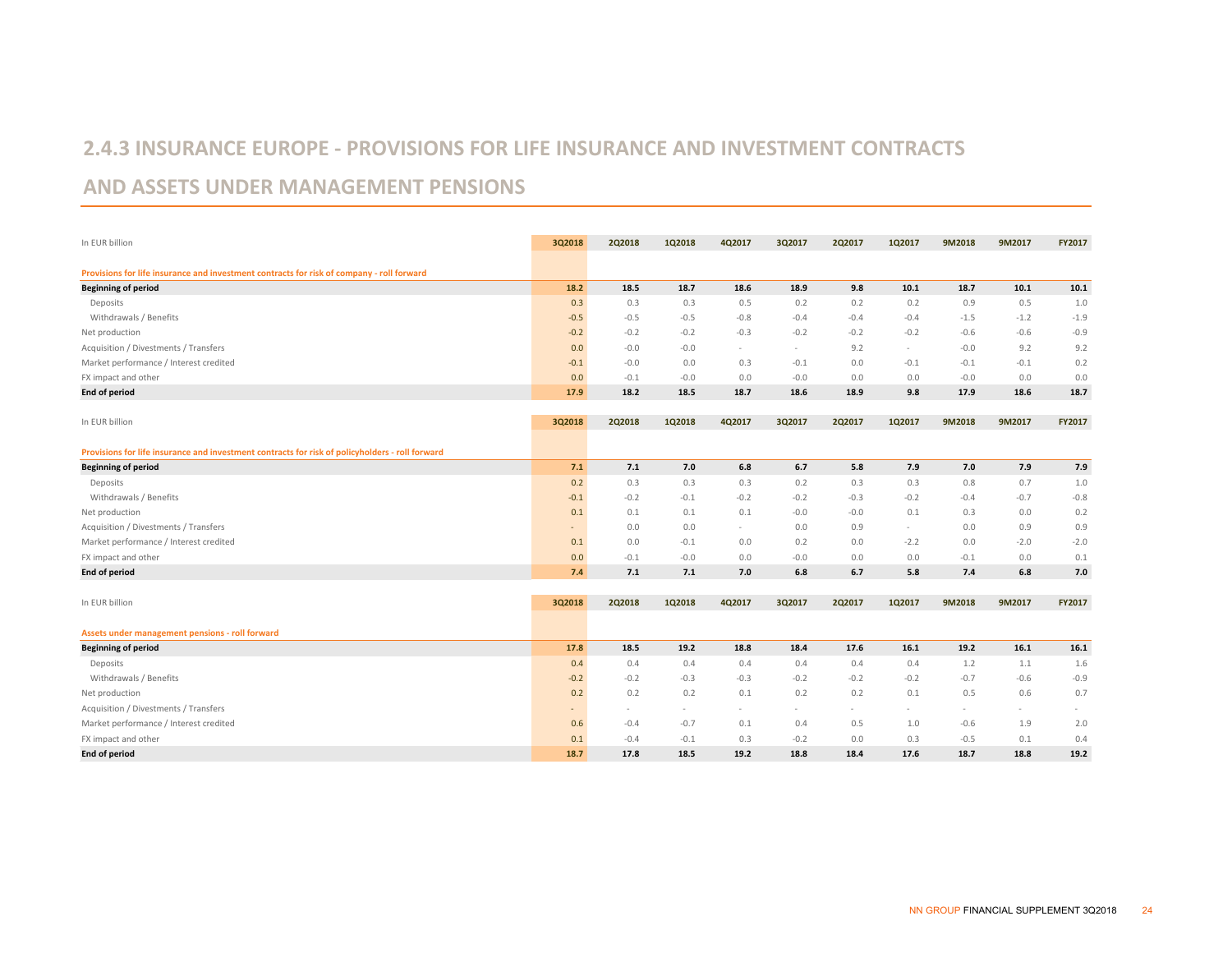#### **2.5.1 ANALYSIS OF RESULTS: JAPAN LIFE**

| In EUR million                                                         | 3Q2018       | 2Q2018  | 1Q2018       | 4Q2017  | 3Q2017       | 2Q2017  | 1Q2017      | 9M2018  | 9M2017      | FY2017  |
|------------------------------------------------------------------------|--------------|---------|--------------|---------|--------------|---------|-------------|---------|-------------|---------|
| <b>Analysis of results</b>                                             |              |         |              |         |              |         |             |         |             |         |
| Investment margin                                                      | $-1$         | $-2$    | $-3$         | $-2$    | $-1$         | $-2$    | $-3$        | $-7$    | $-5$        | $-7$    |
| Fees and premium-based revenues                                        | 157          | 130     | 187          | 117     | 154          | 135     | 194         | 475     | 482         | 599     |
| Technical margin                                                       | $-0$         | $-1$    | $-1$         | $-3$    | $-0$         | 1       | 13          | $-2$    | 14          | 11      |
| Operating income non-modelled business                                 | $\mathbf{0}$ | $-0$    | $\mathbf{0}$ | $\circ$ | $\mathbf{0}$ | $-0$    | $\circ$     | $-0$    | $-0$        | $-0$    |
| <b>Operating income</b>                                                | 156          | 127     | 184          | 112     | 152          | 134     | 204         | 466     | 491         | 602     |
| Administrative expenses                                                | 35           | 33      | 32           | 36      | 35           | 36      | 32          | 100     | 103         | 139     |
| DAC amortisation and trail commissions                                 | 76           | 67      | 85           | 51      | 65           | 61      | 87          | 229     | 213         | 264     |
| <b>Expenses</b>                                                        | 111          | 100     | 118          | 86      | 100          | 97      | 119         | 328     | 316         | 403     |
| <b>Operating result</b>                                                | 45           | 27      | 66           | 25      | 52           | 37      | 85          | 138     | 175         | 200     |
| Non-operating items                                                    | $-3$         | $-8$    | $-5$         | $-4$    | $-3$         | $-4$    | $-1$        | $-16$   | $-7$        | $-11$   |
| of which gains/losses and impairments                                  | $-0$         | -4      | $\mathbf{1}$ | $-0$    | $-0$         | $-0$    | 8           | $-3$    | 8           | 8       |
| of which revaluations                                                  | $-3$         | $-4$    | -6           | $-4$    | $-3$         | $-4$    | -9          | $-14$   | $-15$       | $-19$   |
| of which market & other impacts                                        |              |         |              |         |              |         |             | $\sim$  |             |         |
| Special items                                                          | $-1$         | $-0$    | $-0$         | $-0$    |              |         |             | $-2$    | $\sim$      | $-0$    |
| Result on divestments                                                  |              |         |              |         |              |         |             | $\sim$  | $\sim$      |         |
| <b>Result before tax</b>                                               | 40           | 19      | 60           | 21      | 49           | 34      | 85          | 119     | 167         | 188     |
| Taxation                                                               | 14           | 3       | 16           | 8       | 14           | 10      | 24          | 34      | 47          | 55      |
| Minority interests                                                     |              |         |              |         |              |         |             |         | $\sim$      |         |
| <b>Net result</b>                                                      | 26           | 16      | 44           | 13      | 35           | 24      | 61          | 86      | 120         | 133     |
|                                                                        |              |         |              |         |              |         |             |         |             |         |
| <b>New business</b>                                                    |              |         |              |         |              |         |             |         |             |         |
| Single premiums                                                        | $\sim$       | $\sim$  | $\sim$       | $\sim$  | $\sim$       | $\sim$  | $\sim$      | $\sim$  | $\sim$      | $\sim$  |
| Regular premiums                                                       | 164          | 163     | 218          | 171     | 203          | 145     | 243         | 544     | 590         | 762     |
| New sales life insurance (APE)                                         | 164          | 163     | 218          | 171     | 203          | 145     | 243         | 544     | 590         | 762     |
|                                                                        |              |         |              |         |              |         |             |         |             |         |
| <b>Key figures</b>                                                     |              |         |              |         |              |         |             |         |             |         |
| Gross premium income                                                   | 956          | 767     | 1,108        | 690     | 904          | 762     | 1,114       | 2,831   | 2,780       | 3,470   |
| Total administrative expenses                                          | 35           | 33      | 32           | 36      | 35           | 36      | 32          | 100     | 103         | 139     |
| Cost/income ratio (Administrative expenses/Operating income)           | 22.3%        | 25.7%   | 17.7%        | 32.2%   | 23.2%        | 26.6%   | 15.6%       | 21.4%   | 21.0%       | 23.1%   |
| Life general account invested assets <sup>19)</sup>                    | 16           | 15      | 15           | 14      | 14           | 14      | 15          | 16      | 14          | 14      |
| Total provisions for insurance and investment contracts <sup>19)</sup> | 14           | 14      | 14           | 13      | 13           | 13      | 13          | 14      | 13          | 13      |
| of which for risk policyholder <sup>19)</sup>                          | $\mathbf{0}$ | $\circ$ | $\circ$      | $\circ$ | $\mathbf 0$  | $\circ$ | $\mathbf 0$ | $\circ$ | $\mathbb O$ | $\circ$ |
| Allocated equity (end of period) <sup>24)</sup>                        | 2,124        | 2,265   | 2,231        | 2,116   | 2,121        | 2,162   | 2,336       | 2,124   | 2,121       | 2,116   |
| Net operating result                                                   | 32           | 15      | 44           | 17      | 37           | 26      | 61          | 91      | 124         | 141     |
| Adjusted allocated equity (end of period) <sup>27)</sup>               | 1,631        | 1,634   | 1,607        | 1,514   | 1,527        | 1,550   | 1,673       | 1,631   | 1,527       | 1,514   |
| Net operating ROE <sup>24)27)</sup>                                    | 7.9%         | 3.7%    | 11.4%        | 4.4%    | 9.6%         | 6.6%    | 15.1%       | 7.6%    | 10.4%       | 9.0%    |
| Employees (internal FTEs, end of period)                               | 830          | 839     | 804          | 801     | 804          | 792     | 734         | 830     | 804         | 801     |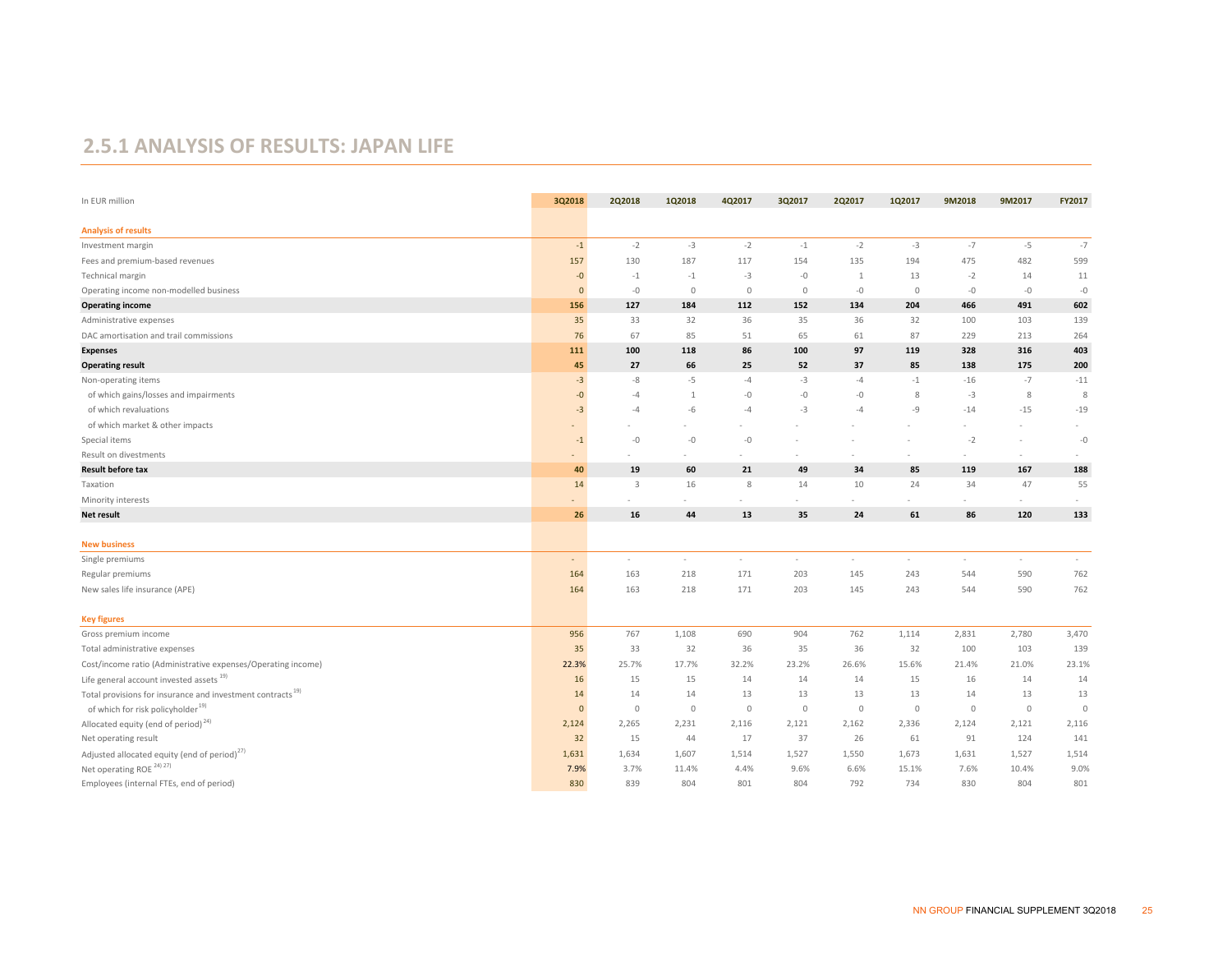#### **2.5.1 ANALYSIS OF RESULTS: JAPAN LIFE ‐ EXCLUDING CURRENCY EFFECTS**

| In EUR million                         | 3Q2018                   | 2Q2018 | 1Q2018  | 4Q2017      | 3Q2017       | 2Q2017 | 1Q2017         | 9M2018 | 9M2017         | FY2017         |
|----------------------------------------|--------------------------|--------|---------|-------------|--------------|--------|----------------|--------|----------------|----------------|
| <b>Analysis of results</b>             |                          |        |         |             |              |        |                |        |                |                |
| Investment margin                      | $-1$                     | $-2$   | $-3$    | $-2$        | $-1$         | $-1$   | $-2$           | -6     | $-5$           | $-7$           |
| Fees and premium-based revenues        | 157                      | 129    | 189     | 120         | 154          | 127    | 178            | 476    | 460            | 580            |
| Technical margin                       | $-0$                     | $-1$   | $-1$    | $-3$        | $-0$         | 1      | 12             | $-2$   | 13             | 10             |
| Operating income non-modelled business | $\mathbf{0}$             | $-0$   | $\circ$ | $\mathbb O$ | $\mathbf{0}$ | $-0$   | $\circ$        | $-0$   | $-0$           | $-0$           |
| <b>Operating income</b>                | 156                      | 126    | 185     | 115         | 153          | 127    | 188            | 467    | 468            | 583            |
| Administrative expenses                | 35                       | 33     | 33      | 37          | 35           | 34     | 30             | 100    | 99             | 136            |
| DAC amortisation and trail commissions | 76                       | 67     | 86      | 52          | 65           | 58     | 80             | 229    | 203            | 255            |
| <b>Expenses</b>                        | 111                      | 99     | 119     | 89          | 100          | 92     | 110            | 329    | 302            | 390            |
| <b>Operating result</b>                | 45                       | 27     | 66      | 26          | 52           | 36     | 78             | 138    | 166            | 192            |
| Non-operating items                    | $-3$                     | -8     | -5      | $-4$        | $-3$         | $-4$   | $-1$           | $-16$  | $-7$           | $-11$          |
| of which gains/losses and impairments  | $-0$                     | $-4$   |         | -0          | $-0$         | -0     | $\overline{7}$ | $-3$   | $\overline{7}$ | $\overline{7}$ |
| of which revaluations                  | $-3$                     | $-4$   | $-6$    | $-4$        | $-3$         | $-3$   | -8             | $-14$  | $-14$          | $-18$          |
| of which market & other impacts        |                          |        |         |             |              |        |                |        |                |                |
| Special items                          | $-1$                     | $-0$   | $-0$    | $-0$        |              |        |                | $-2$   |                | $-0$           |
| Result on divestments                  | $\overline{\phantom{a}}$ |        |         |             |              |        | $\sim$         | $\sim$ | $\sim$         |                |
| <b>Result before tax</b>               | 40                       | 19     | 61      | 22          | 49           | 32     | 78             | 119    | 159            | 181            |
| Taxation                               | 14                       | 3      | 16      | 8           | 14           | $9$    | 22             | 34     | 45             | 53             |
| Minority interests                     |                          |        |         |             |              |        | $\sim$         |        | $\sim$         |                |
| Net result                             | 26                       | 15     | 44      | 14          | 35           | 23     | 56             | 86     | 114            | 128            |
| <b>New business</b>                    |                          |        |         |             |              |        |                |        |                |                |
| New sales life insurance (APE)         | 164                      | 162    | 220     | 176         | 204          | 137    | 223            | 546    | 565            | 740            |
| <b>Key figures</b>                     |                          |        |         |             |              |        |                |        |                |                |
| Gross premium income                   | 956                      | 763    | 1,118   | 707         | 908          | 722    | 1,025          | 2,837  | 2,654          | 3,361          |
| Total administrative expenses          | 35                       | 33     | 33      | 37          | 35           | 34     | 30             | 100    | 99             | 136            |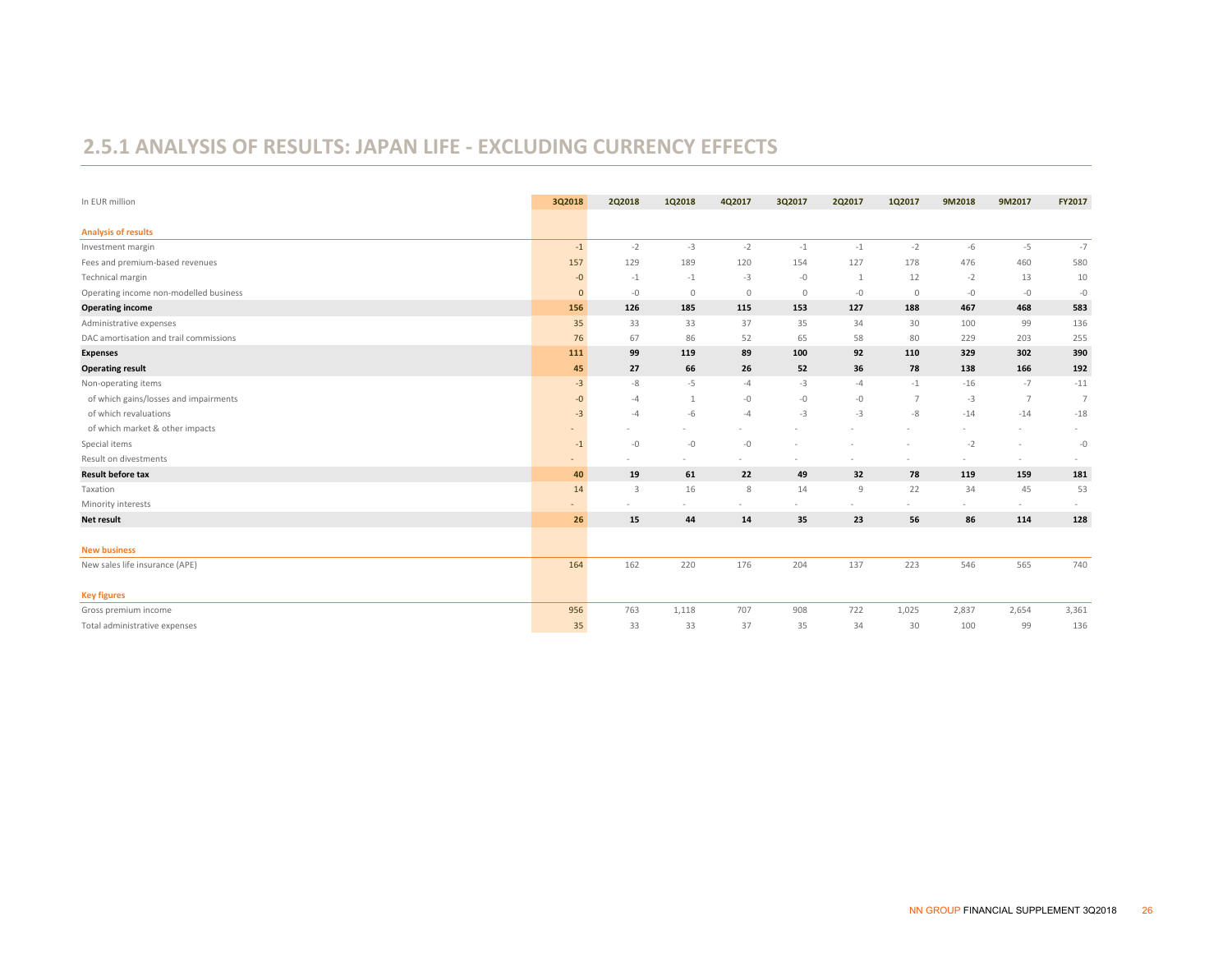#### **2.5.2 JAPAN LIFE ‐ PROVISIONS FOR LIFE INSURANCE AND INVESTMENT CONTRACTS**

| In EUR billion                                                                            | 3Q2018         | 2Q2018 | 1Q2018                   | 4Q2017 | 3Q2017 | 2Q2017 | 1Q2017 | 9M2018 | 9M2017                   | FY2017 |
|-------------------------------------------------------------------------------------------|----------------|--------|--------------------------|--------|--------|--------|--------|--------|--------------------------|--------|
|                                                                                           |                |        |                          |        |        |        |        |        |                          |        |
| Provisions for life insurance and investment contracts for risk of company - roll forward |                |        |                          |        |        |        |        |        |                          |        |
| <b>Beginning of period</b>                                                                | 13.9           | 13.5   | 12.5                     | 12.5   | 12.5   | 13.2   | 12.2   | 12.5   | 12.2                     | 12.2   |
| Deposits                                                                                  | 0.9            | 0.7    | 1.0                      | 0.6    | 0.8    | 0.7    | 1.0    | 2.5    | 2.5                      | 3.1    |
| Withdrawals / Benefits                                                                    | $-0.5$         | $-0.5$ | $-0.5$                   | $-0.4$ | $-0.4$ | $-0.4$ | $-0.5$ | $-1.5$ | $-1.3$                   | $-1.8$ |
| Net production                                                                            | 0.3            | 0.2    | 0.5                      | 0.2    | 0.4    | 0.2    | 0.5    | 1.0    | 11<br>1.1                | 1.3    |
| Acquisition / Divestments / Transfers                                                     | $\overline{a}$ |        | $\overline{\phantom{a}}$ |        |        |        |        |        | $\overline{\phantom{a}}$ |        |
| Market performance / Interest credited                                                    | 0.0            | 0.0    | 0.0                      | 0.0    | 0.0    | 0.0    | 0.0    | 0.1    | 0.1                      | 0.2    |
| FX impact and other                                                                       | $-0.3$         | 0.2    | 0.4                      | $-0.2$ | $-0.5$ | $-0.9$ | 0.4    | 0.3    | $-1.0$                   | $-1.2$ |
| <b>End of period</b>                                                                      | 14.0           | 13.9   | 13.5                     | 12.5   | 12.5   | 12.5   | 13.2   | 14.0   | 12.5                     | 12.5   |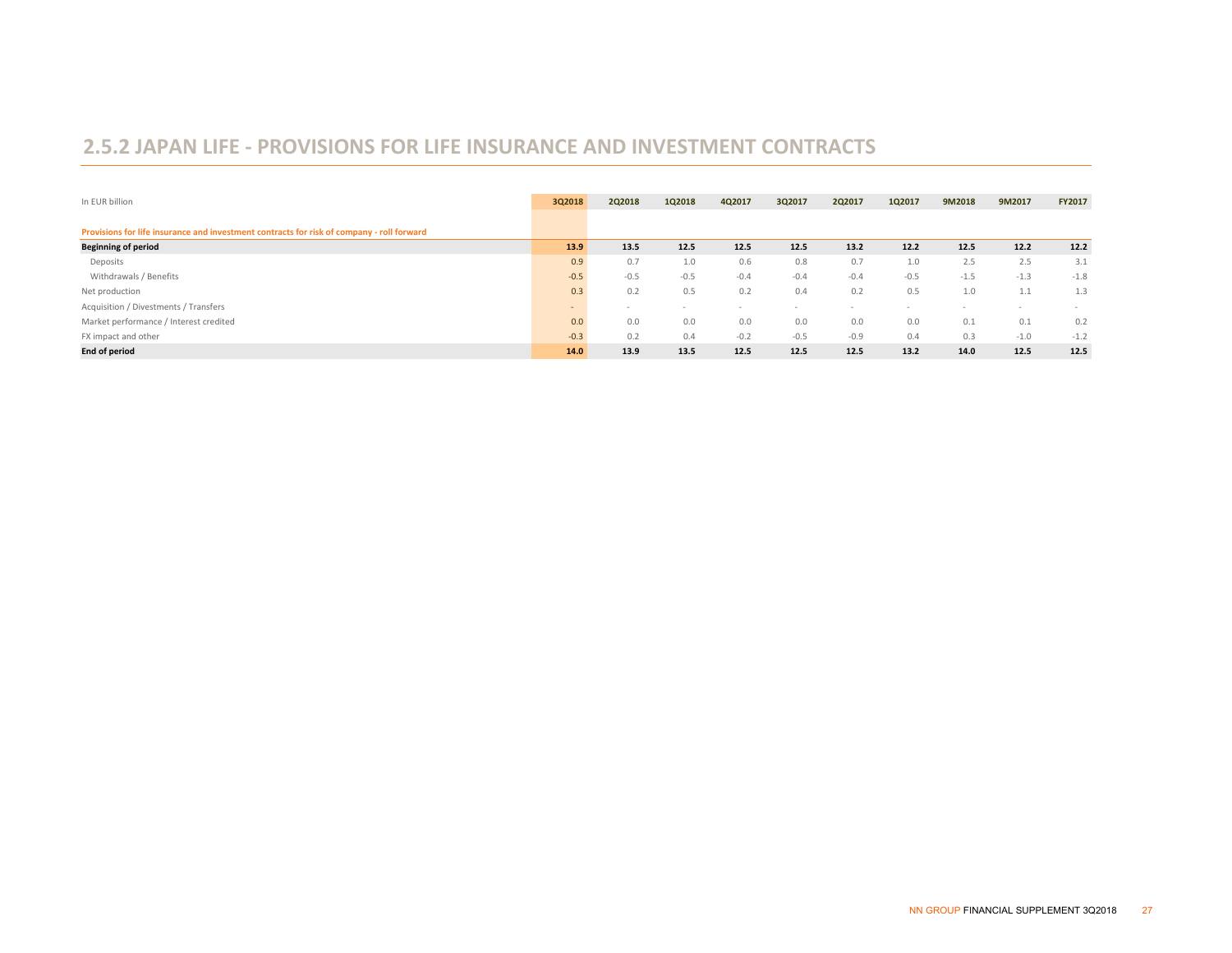#### **2.6.1 ANALYSIS OF RESULTS: ASSET MANAGEMENT**

| In EUR million                                               | 3Q2018       | 2Q2018      | 1Q2018 | 4Q2017      | 3Q2017      | 2Q2017         | 1Q2017         | 9M2018  | 9M2017      | FY2017      |
|--------------------------------------------------------------|--------------|-------------|--------|-------------|-------------|----------------|----------------|---------|-------------|-------------|
| <b>Analysis of results</b>                                   |              |             |        |             |             |                |                |         |             |             |
| Investment income                                            | $-0$         | $-0$        | $-0$   | $-0$        | $\mathbb O$ | $-0$           | $-{\mathbb O}$ | $-1$    | $-0$        | $-0$        |
| Fees                                                         | 129          | 126         | 130    | 143         | 134         | 135            | 118            | 385     | 387         | 530         |
| <b>Operating income</b>                                      | 128          | 126         | 130    | 143         | 134         | 135            | 118            | 384     | 387         | 530         |
| <b>Administrative expenses</b>                               | 86           | 85          | 89     | 97          | 89          | 97             | 85             | 259     | 271         | 369         |
| <b>Operating result</b>                                      | 43           | 41          | 41     | 46          | 45          | 37             | 33             | 125     | 115         | 161         |
| Non-operating items                                          | $\mathbf{0}$ | $\mathbb O$ | -0     | $\mathbb O$ | $\mathbb O$ | $-0$           | $\mathbb O$    | $\circ$ | $\mathbb O$ | $\mathbb O$ |
| Special items                                                | $-1$         | $-11$       | $-5$   | $-15$       | $-2$        | $-5$           | $-0$           | $-17$   | $-7$        | $-22$       |
| Result on divestments                                        |              |             |        |             |             |                |                | $\sim$  | $\sim$      |             |
| <b>Result before tax</b>                                     | 42           | 30          | 36     | 31          | 43          | 32             | 33             | 108     | 108         | 139         |
| Taxation                                                     | 10           | 7           | 8      | 6           | 9           | 10             | 8              | 25      | 26          | 32          |
| Minority interests                                           |              |             |        |             |             |                |                |         |             |             |
| Net result                                                   | 32           | 23          | 27     | 25          | 34          | 23             | 25             | 83      | 82          | 107         |
|                                                              |              |             |        |             |             |                |                |         |             |             |
| <b>Key figures</b>                                           |              |             |        |             |             |                |                |         |             |             |
| Total administrative expenses                                | 86           | 85          | 89     | 97          | 89          | 97             | 85             | 259     | 271         | 369         |
| Cost/income ratio (Administrative expenses/Operating income) | 66.8%        | 67.4%       | 68.4%  | 68.1%       | 66.3%       | 72.4%          | 72.0%          | 67.5%   | 70.2%       | 69.6%       |
| Net inflow Assets under Management (in EUR billion)          | $-1$         | $-3$        | $-2$   | $-0$        | $-2$        | $\overline{2}$ | $-1$           | $-6$    | $-0$        | $-0$        |
| Assets under Management <sup>19)</sup>                       | 238          | 240         | 240    | 246         | 244         | 245            | 194            | 238     | 244         | 246         |
| Fees/average Assets under Management (bps)                   | 22           | 21          | 21     | 23          | 22          | 25             | 24             | 21      | 23          | 24          |
| Allocated equity (end of period) $24$ )                      | 409          | 427         | 454    | 447         | 453         | 452            | 426            | 409     | 453         | 447         |
| Net operating result                                         | 32           | 31          | 31     | 34          | 34          | 28             | 25             | 95      | 87          | 121         |
| Adjusted allocated equity (end of period)                    | 410          | 428         | 454    | 447         | 453         | 452            | 427            | 410     | 453         | 447         |
| Net operating ROE <sup>24)</sup>                             | 30.9%        | 28.4%       | 27.8%  | 30.2%       | 30.4%       | 25.6%          | 23.9%          | 29.0%   | 26.5%       | 27.7%       |
| Employees (internal FTEs, end of period)                     | 1,030        | 1,066       | 1,080  | 1,171       | 1,185       | 1,220          | 1,086          | 1,030   | 1,185       | 1,171       |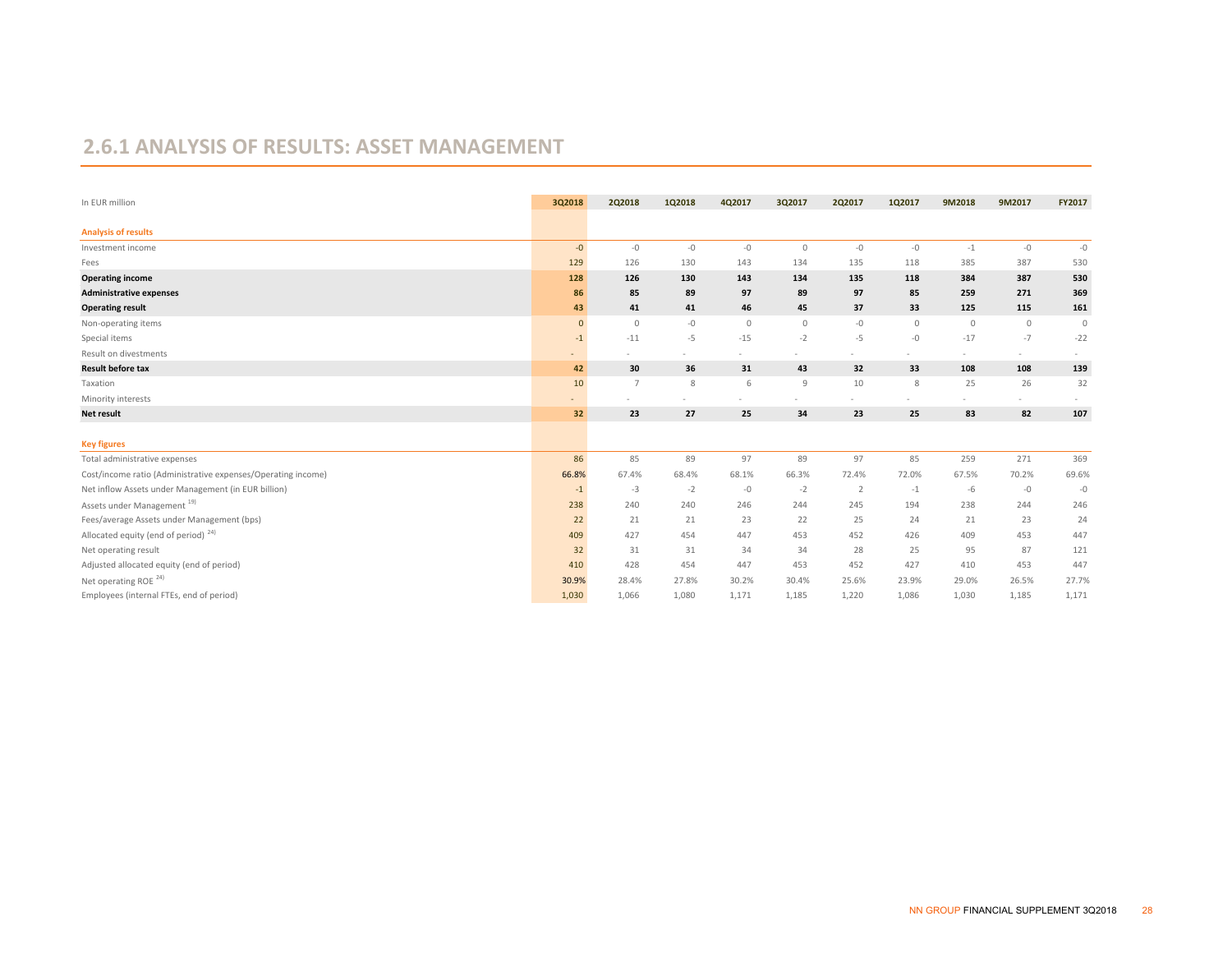#### **2.6.1 ANALYSIS OF RESULTS: ASSET MANAGEMENT ‐ EXCLUDING CURRENCY EFFECTS**

| In EUR million                 | 3Q2018         | <b>2Q2018</b>  | 1Q2018 | 4Q2017      | 3Q2017      | <b>2Q2017</b> | 1Q2017  | 9M2018  | 9M2017  | FY2017  |
|--------------------------------|----------------|----------------|--------|-------------|-------------|---------------|---------|---------|---------|---------|
| <b>Analysis of results</b>     |                |                |        |             |             |               |         |         |         |         |
| Investment income              | $-0$           | $-0$           | $-0$   | $-0$        | $\mathbb O$ | $-0$          | $-0$    | $-1$    | $-0$    | $-0$    |
| Fees                           | 129            | 126            | 130    | 143         | 134         | 134           | 117     | 385     | 385     | 529     |
| <b>Operating income</b>        | 128            | 126            | 130    | 143         | 134         | 134           | 117     | 384     | 385     | 528     |
| <b>Administrative expenses</b> | 86             | 85             | 89     | 97          | 89          | 97            | 84      | 259     | 270     | 368     |
| <b>Operating result</b>        | 43             | 41             | 41     | 46          | 45          | 37            | 33      | 125     | 115     | 161     |
| Non-operating items            | $\mathbf{0}$   | 0              | $-0$   | $\mathbb O$ | $\mathbb O$ | $-0$          | $\circ$ | $\circ$ | $\circ$ | $\circ$ |
| Special items                  | $-1$           | $-11$          | $-5$   | $-15$       | $-2$        | $-5$          | $-0$    | $-17$   | $-7$    | $-22$   |
| Result on divestments          | $\overline{a}$ |                |        |             |             |               |         | $\sim$  | $\sim$  |         |
| <b>Result before tax</b>       | 42             | 30             | 36     | 31          | 43          | 32            | 33      | 108     | 108     | 138     |
| Taxation                       | 10             | $\overline{7}$ | 8      | 6           | 9           | 10            | 8       | 25      | 26      | 32      |
| Minority interests             | $\overline{a}$ |                | $\sim$ |             | $\sim$      |               | $\sim$  | $\sim$  | $\sim$  | $\sim$  |
| <b>Net result</b>              | 32             | 23             | 27     | 25          | 34          | 22            | 25      | 83      | 82      | 107     |
|                                |                |                |        |             |             |               |         |         |         |         |
| <b>Key figures</b>             |                |                |        |             |             |               |         |         |         |         |
| Total administrative expenses  | 86             | 85             | 89     | 97          | 89          | 97            | 84      | 259     | 270     | 368     |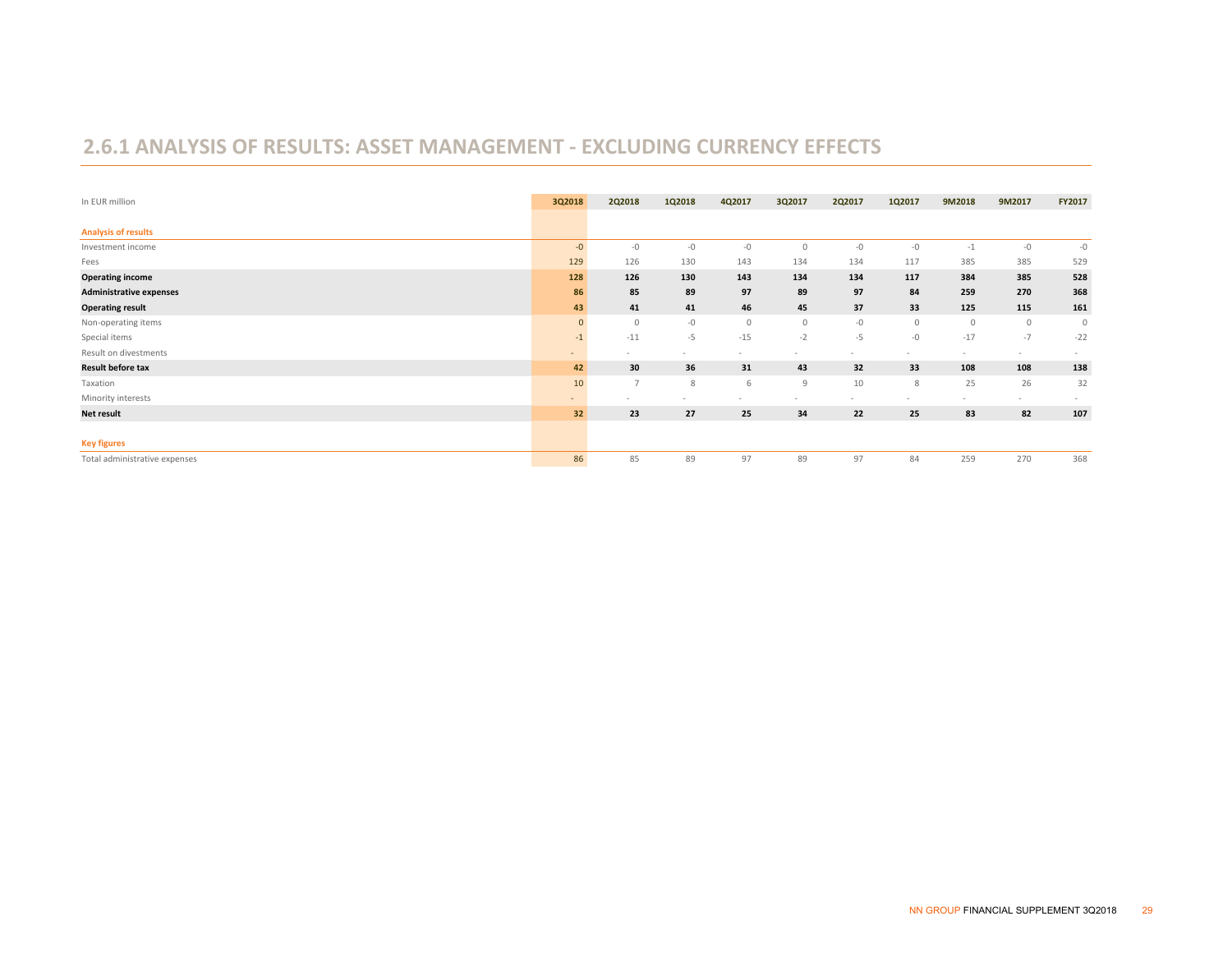#### **2.6.2 ASSET MANAGEMENT ‐ ASSETS UNDER MANAGEMENT AND ASSETS UNDER ADMINISTRATION**

| In EUR billion                                                                 | 3Q2018 | 2Q2018 | 1Q2018 | 4Q2017 | 3Q2017 | <b>2Q2017</b> | 1Q2017 |
|--------------------------------------------------------------------------------|--------|--------|--------|--------|--------|---------------|--------|
| Assets under Management (AuM) and Assets under Advice and Administration (AuA) |        |        |        |        |        |               |        |
| <b>Affiliates</b>                                                              | 154    | 158    | 156    | 159    | 158    | 160           | 118    |
| Proprietary (general account assets)                                           | 130    | 133    | 131    | 133    | 132    | 134           | 99     |
| Other affiliates business                                                      | 24     | 25     | 25     | 26     | 26     | 26            | 19     |
| <b>Third parties</b>                                                           | 84     | 82     | 84     | 87     | 86     | 86            | 76     |
| Institutional customers                                                        | 41     | 40     | 41     | 43     | 41     | 41            | 34     |
| Retail customers home markets                                                  | 31     | 29     | 31     | 31     | 31     | 30            | 27     |
| Retail customers others                                                        | 13     | 12     | 13     | 14     | 14     | 14            | 15     |
| <b>Total Assets under Management</b>                                           | 238    | 240    | 240    | 246    | 244    | 245           | 194    |
| <b>Assets under Advice and Administration</b>                                  | 48     | 48     | 47     | 48     | 49     | 53            | 68     |
|                                                                                |        |        |        |        |        |               |        |

| In EUR billion    | 3Q2018 | 2Q2018 | 1Q2018 | 4Q2017 | 3Q2017 | <b>2Q2017</b> | 1Q2017 |
|-------------------|--------|--------|--------|--------|--------|---------------|--------|
|                   |        |        |        |        |        |               |        |
| AuM by investment |        |        |        |        |        |               |        |
| Equity            | 26     | 28     | 28     | 31     | 31     | 31            | 26     |
| Fixed income      | 180    | 181    | 180    | 185    | 184    | 186           | 145    |
| Multi asset       |        | 32     | 32     | 30     | 29     | 28            | 23     |
| <b>Total</b>      | 238    | 240    | 240    | 246    | 244    | 245           | 194    |

| 30 September 2018                              |     | <b>Affiliates</b> Proprietary | Other  | <b>Third</b> | <b>Parties Institutional</b> | <b>Retail home</b><br>markets | Retail<br><b>Others</b> | <b>Total</b> |
|------------------------------------------------|-----|-------------------------------|--------|--------------|------------------------------|-------------------------------|-------------------------|--------------|
| In EUR billion                                 |     |                               |        |              |                              |                               |                         |              |
| <b>AuM roll forward</b>                        |     |                               |        |              |                              |                               |                         |              |
| <b>Beginning of period</b>                     | 158 | 133                           | 25     | 82           | 40                           | 29                            | 12                      | 240          |
| Net inflow                                     | $-$ | -1                            | $-0$   |              | -0                           | 0                             | $\Omega$                | $-1$         |
| Acquisition / Divestments /Transfers           |     | -                             | $\sim$ |              |                              |                               | $\sim$                  | $\sim$       |
| Market performance (incl. FX Impact) and Other | -3  |                               | -1     |              |                              |                               | $\Omega$                | $-0$         |
| <b>End of period</b>                           | 154 | 130                           | 24     | 84           | 41                           | 31                            | 13                      | 238          |

| In EUR billion                                 | 3Q2018                   | 2Q2018                   | 1Q2018 | 4Q2017 | 3Q2017 | 2Q2017 | 1Q2017 |
|------------------------------------------------|--------------------------|--------------------------|--------|--------|--------|--------|--------|
|                                                |                          |                          |        |        |        |        |        |
| <b>AuM roll forward</b>                        |                          |                          |        |        |        |        |        |
| <b>Beginning of period</b>                     | 240                      | 240                      | 246    | 244    | 245    | 194    | 195    |
| Net inflow                                     |                          | $-5$                     |        | $-0$   | $-1$   |        | $-1$   |
| Acquisition / Divestments / Transfers          | $\overline{\phantom{a}}$ | $\overline{\phantom{a}}$ | -3     |        | $-0$   | 52     | $\sim$ |
| Market performance (incl. FX Impact) and Other | $\sim$<br>-O             |                          |        |        |        | -3     | $-()$  |
| <b>End of period</b>                           | 238                      | 240                      | 240    | 246    | 244    | 245    | 194    |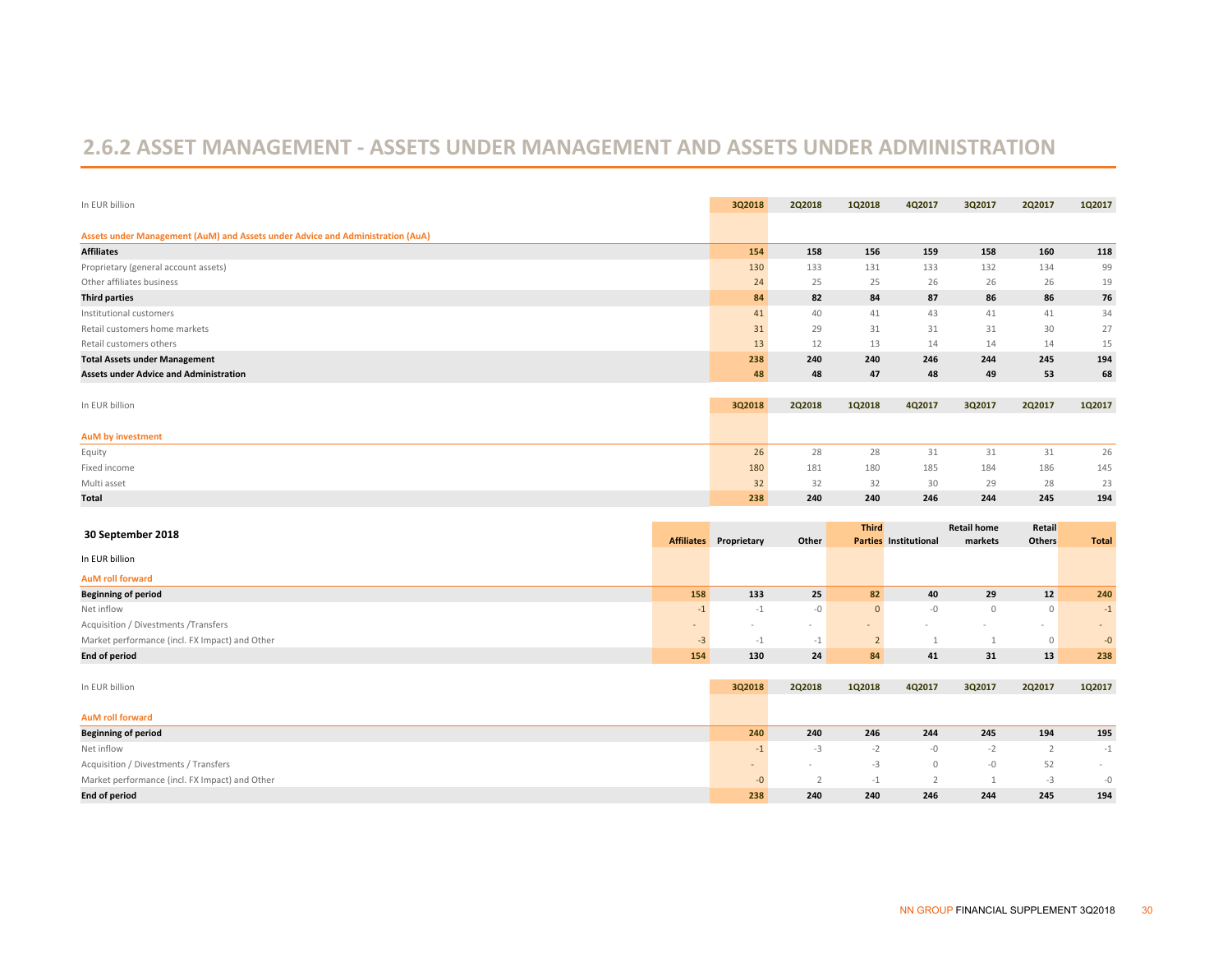#### **2.7.1 ANALYSIS OF RESULTS: OTHER**

| In EUR million                                                         | 3Q2018               | 2Q2018         | 1Q2018         | 4Q2017         | 3Q2017      | 2Q2017         | 1Q2017         | 9M2018         | 9M2017       | FY2017         |
|------------------------------------------------------------------------|----------------------|----------------|----------------|----------------|-------------|----------------|----------------|----------------|--------------|----------------|
| <b>Analysis of results</b>                                             |                      |                |                |                |             |                |                |                |              |                |
| Interest on hybrids and debt 28)                                       | $-27$                | $-27$          | $-27$          | $-31$          | $-35$       | $-34$          | $-31$          | $-81$          | -99          | $-130$         |
| Investment income and fees                                             | 25                   | 24             | 23             | 29             | 39          | 23             | 12             | 72             | 73           | 102            |
| Holding expenses                                                       | $-37$                | $-36$          | $-35$          | $-30$          | $-37$       | $-38$          | $-16$          | $-108$         | $-92$        | $-121$         |
| Amortisation of intangible assets                                      | $-0$                 | $-0$           | $-0$           | $-0$           | $-0$        | $-0$           | $-0$           | $-1$           | $-1$         | $-2$           |
| <b>Holding result</b>                                                  | $-40$                | $-39$          | $-39$          | $-31$          | $-34$       | $-50$          | $-36$          | $-118$         | $-119$       | $-150$         |
| Operating result reinsurance business                                  | 19                   | $\overline{7}$ | $-39$          | 9              | 21          | 8              | 5              | $-14$          | 35           | 43             |
| Operating result banking business                                      | 33                   | 35             | 33             | 32             | 35          | 34             | 24             | 100            | 92           | 124            |
| Other results                                                          | 16                   | $\overline{2}$ | $\mathbf{1}$   | 3              | 19          | $\mathbb O$    | $\overline{2}$ | 18             | 21           | 23             |
| <b>Operating result</b>                                                | 28                   | 4              | $-45$          | 11             | 41          | $-7$           | -5             | $-13$          | 29           | 40             |
| Non-operating items                                                    | $-3$                 | -9             | 3              | 7              | 12          | 32             | $\mathbf{1}$   | -9             | 45           | 51             |
| of which gains/losses and impairments                                  | $\mathbf{1}$         | $\Delta$       | $\overline{2}$ | 10             | 5           | 32             | $\mathbf{1}$   | $\overline{7}$ | 38           | 48             |
| of which revaluations                                                  | $-1$                 | $-3$           | $\mathbf{1}$   | $-3$           | 6           | $-0$           | $\circ$        | $-4$           | 6            | $\overline{4}$ |
| of which market & other impacts                                        | $-3$                 | $-9$           |                | $-0$           |             |                |                | $-12$          | $\sim$       | $-0$           |
| Special items                                                          | $-22$                | $-26$          | $-31$          | $-51$          | $-29$       | $-41$          | -8             | $-79$          | $-78$        | $-129$         |
| Amortisation of acquisition intangibles                                | $-33$                | $-33$          | $-33$          | $-33$          | $-33$       | $-33$          | ÷.             | $-99$          | $-66$        | -99            |
| Result on divestments                                                  | ٠                    | $\circ$        | $\overline{4}$ | 9              | $\circ$     | $-188$         | $\mathcal{G}$  | $\overline{4}$ | $-178$       | $-170$         |
| <b>Result before tax</b>                                               | $-30$                | $-64$          | $-102$         | $-57$          | -9          | $-237$         | $-3$           | $-196$         | $-249$       | $-306$         |
| Taxation                                                               | $-11$                | $-12$          | $-27$          | $-21$          | $-9$        | $-11$          | $-5$           | $-50$          | $-24$        | $-45$          |
| Minority interests                                                     | $\mathbf 0$          | $-0$           | $\mathbb O$    | $\mathbb O$    | $\mathbb O$ | $\mathbb O$    | $-0$           | $\circ$        | $\mathbb O$  | $\circ$        |
| <b>Net result</b>                                                      | $-19$                | $-52$          | -75            | $-36$          | -0          | $-226$         | $\overline{2}$ | $-146$         | $-225$       | $-261$         |
|                                                                        |                      |                |                |                |             |                |                |                |              |                |
| <b>Key figures</b>                                                     | 6                    | $\overline{7}$ | 6              | 5              | 6           | 5              | 6              | 18             | 17           | 22             |
| Gross premium income<br>Total administrative expenses                  | 87                   | 88             | 91             | 92             | 92          | 99             | 63             | 266            | 255          | 347            |
|                                                                        |                      | $\overline{2}$ |                | $\overline{3}$ |             | $\overline{3}$ | $\overline{4}$ | 6              | 10           |                |
| of which reinsurance business<br>of which banking business             | $\overline{2}$<br>47 | 50             | 3<br>53        | 60             | 3<br>55     | 56             | 43             | 149            | 154          | 13<br>214      |
| of which corporate/holding                                             | 38                   | 36             | 36             | 29             | 34          | 39             | 17             | 110            | 90           | 120            |
| NN Bank common equity Tier 1 ratio <sup>29)</sup>                      | 16.4%                | 16.2%          | 15.6%          | 15.2%          | 14.2%       | 14.0%          | 13.2%          | 16.4%          | 14.2%        | 15.2%          |
| Total assets banking business <sup>19)</sup>                           | 22                   | 22             | 21             | 21             | 21          | 21             | 15             | 22             | 21           | 21             |
| Net operating result banking business                                  | 25                   | 26             | 25             | 24             | 26          | 26             | 18             | 75             | 69           | 93             |
| Adjusted allocated equity banking business (end of period)             | 747                  | 730            | 722            | 700            | 686         | 658            | 528            | 747            | 686          | 700            |
| Net operating ROE banking business 30)                                 | 13.5%                | 14.3%          | 13.8%          | 13.6%          | 15.5%       | 17.2%          | 13.6%          | 13.8%          | 15.5%        | 15.0%          |
| Total provisions for insurance and investment contracts <sup>19)</sup> | $\mathbf{0}$         | $\mathbb O$    | $\mathbb O$    | $\mathbb O$    | $\mathbf 0$ | $\mathbb O$    | $\mathbb O$    | $\circ$        | $\mathbf{0}$ | $\circ$        |
| Allocated equity (end of period) <sup>24)</sup>                        | 728                  | 576            | 389            | 216            | 64          | $-33$          | 1,038          | 728            | 64           | 216            |
| Net operating result 31)                                               | 8                    | -6             | $-46$          | $-12$          | 18          | $-19$          | $-13$          | $-44$          | $-15$        | $-27$          |
| Adjusted allocated equity (end of period) <sup>22)27)</sup>            | $-645$               | $-818$         | $-1,074$       | $-1,262$       | $-1,442$    | $-1,547$       | 911            | $-645$         | $-1,442$     | $-1,262$       |
| Employees (internal FTEs, end of period)                               | 2,441                | 2,457          | 2,538          | 2,674          | 2,733       | 2,958          | 1,740          | 2,441          | 2,733        | 2,674          |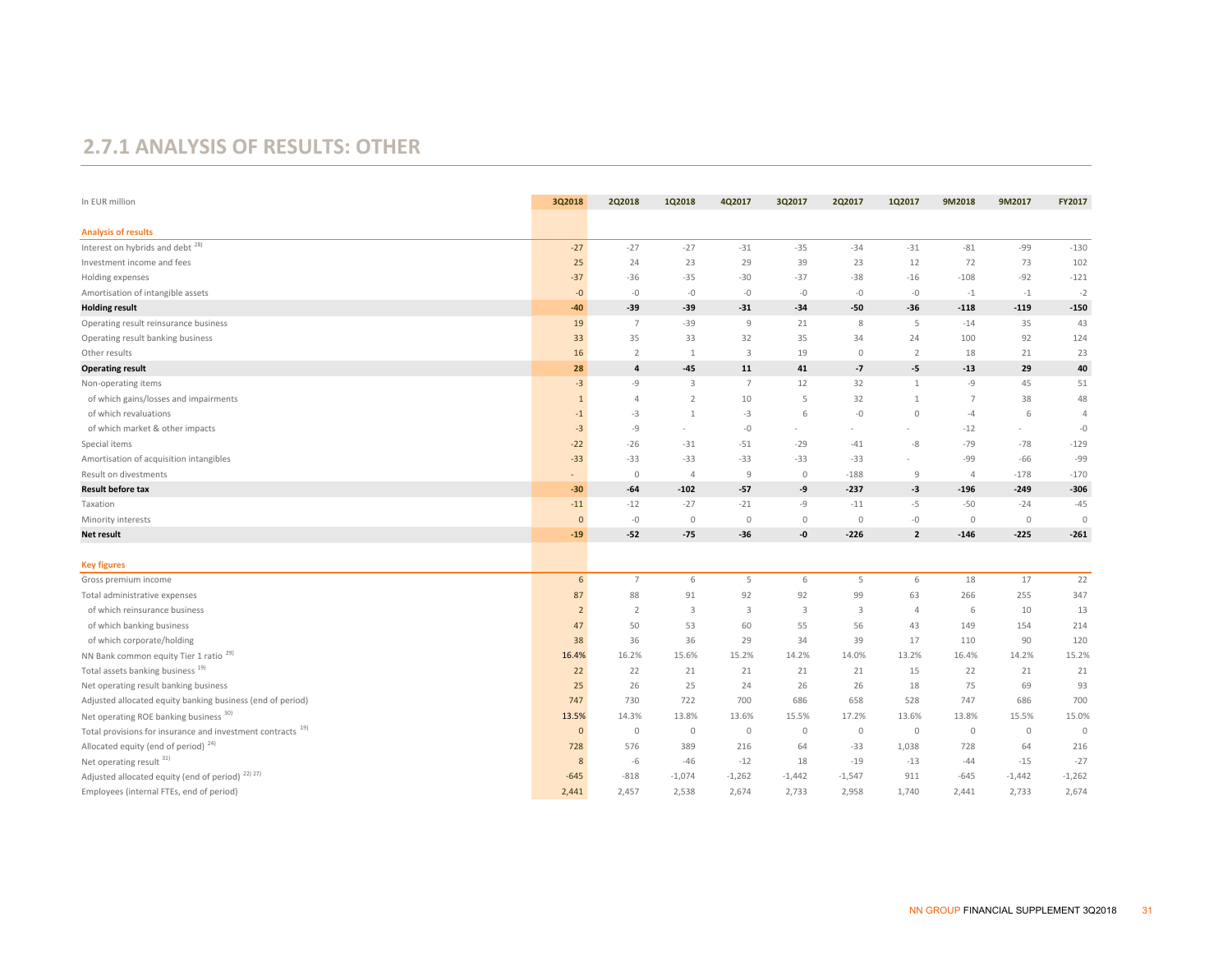#### **2.7.1 ANALYSIS OF RESULTS: OTHER ‐ EXCLUDING CURRENCY EFFECTS**

| In EUR million                          | 3Q2018   | 2Q2018         | 1Q2018         | 4Q2017                  | 3Q2017       | 2Q2017      | 1Q2017         | 9M2018         | 9M2017  | FY2017         |
|-----------------------------------------|----------|----------------|----------------|-------------------------|--------------|-------------|----------------|----------------|---------|----------------|
| <b>Analysis of results</b>              |          |                |                |                         |              |             |                |                |         |                |
| Interest on hybrids and debt            | $-27$    | $-27$          | $-27$          | $-31$                   | $-35$        | $-34$       | $-31$          | $-81$          | $-99$   | $-130$         |
| Investment income and fees              | 25       | 24             | 23             | 29                      | 39           | 23          | 12             | 72             | 73      | 102            |
| Holding expenses                        | $-37$    | $-36$          | $-35$          | $-30$                   | $-37$        | $-38$       | $-16$          | $-108$         | $-92$   | $-121$         |
| Amortisation of intangible assets       | $-0$     | $-0$           | $-0$           | $-0$                    | $-0$         | $-0$        | $-0$           | $-1$           | $-1$    | $-1$           |
| <b>Holding result</b>                   | $-40$    | $-39$          | $-39$          | $-31$                   | $-33$        | $-49$       | $-36$          | $-118$         | $-118$  | $-150$         |
| Operating result reinsurance business   | 19       | $\overline{7}$ | $-39$          | 9                       | 21           | 8           | -5             | $-14$          | 35      | 43             |
| Operating result banking business       | 33       | 35             | 33             | 32                      | 35           | 34          | 24             | 100            | 92      | 124            |
| Other results                           | 16       | $\overline{2}$ | 1              | 3                       | 19           | $\circ$     | 2              | 18             | 21      | 24             |
| <b>Operating result</b>                 | 28       | 4              | $-45$          | 12                      | 41           | $-7$        | $-5$           | $-13$          | 29      | 41             |
| Non-operating items                     | $-3$     | -9             | 3              | $\overline{7}$          | 12           | 32          | $\mathbf{1}$   | $-9$           | 45      | 51             |
| of which gains/losses and impairments   |          | $\overline{4}$ | $\overline{2}$ | 10                      | 5            | 32          |                | $\overline{7}$ | 38      | 48             |
| of which revaluations                   | $-1$     | $-3$           |                | $-3$                    | 6            | $-0-$       | $\mathbf{0}$   | $-4$           | 6       | $\overline{4}$ |
| of which market & other impacts         | $-3$     | -9             | $\sim$         | $-0$                    | $\sim$       |             | $\sim$         | $-12$          | $\sim$  | $-0$           |
| Special items                           | $-22$    | $-26$          | $-31$          | $-51$                   | $-29$        | $-41$       | -8             | $-79$          | $-78$   | $-129$         |
| Amortisation of acquisition intangibles | $-33$    | $-33$          | $-33$          | $-33$                   | $-33$        | $-33$       | $\sim$         | -99            | $-66$   | -99            |
| Result on divestments                   | $\sim$   | 0              | $\overline{4}$ | $9$                     | $\mathbb O$  | $-188$      | 9              | $\overline{4}$ | $-178$  | $-170$         |
| <b>Result before tax</b>                | $-30$    | $-64$          | $-102$         | $-57$                   | -8           | $-237$      | $-3$           | $-196$         | $-248$  | $-305$         |
| Taxation                                | $-11$    | $-12$          | $-27$          | $-21$                   | $-9$         | $-11$       | $-5$           | $-50$          | $-24$   | $-45$          |
| Minority interests                      | $\Omega$ | $-0$           | $\mathbf{0}$   | $\mathbb O$             | $\mathbf 0$  | $\mathbb O$ | -0             | $\circ$        | $\circ$ | $\mathbb O$    |
| <b>Net result</b>                       | $-19$    | $-52$          | $-75$          | $-36$                   | $\mathbf{0}$ | $-226$      | $\overline{2}$ | $-146$         | $-224$  | $-260$         |
| <b>Key figures</b>                      |          |                |                |                         |              |             |                |                |         |                |
| Gross premium income                    | 6        | $\overline{7}$ | 6              | $\mathbf{1}$            | 6            | 6           | 6              | 18             | 17      | 19             |
| Total administrative expenses           | 87       | 88             | 91             | 92                      | 92           | 99          | 63             | 265            | 254     | 347            |
| of which reinsurance business           | 2        | 2              | $\overline{3}$ | $\overline{\mathbf{3}}$ | 3            | 3           | $\overline{4}$ | 6              | 10      | 13             |
| of which banking business               | 47       | 50             | 53             | 60                      | 55           | 56          | 43             | 149            | 154     | 214            |
| of which corporate/holding              | 38       | 36             | 36             | 29                      | 34           | 39          | 17             | 110            | 90      | 119            |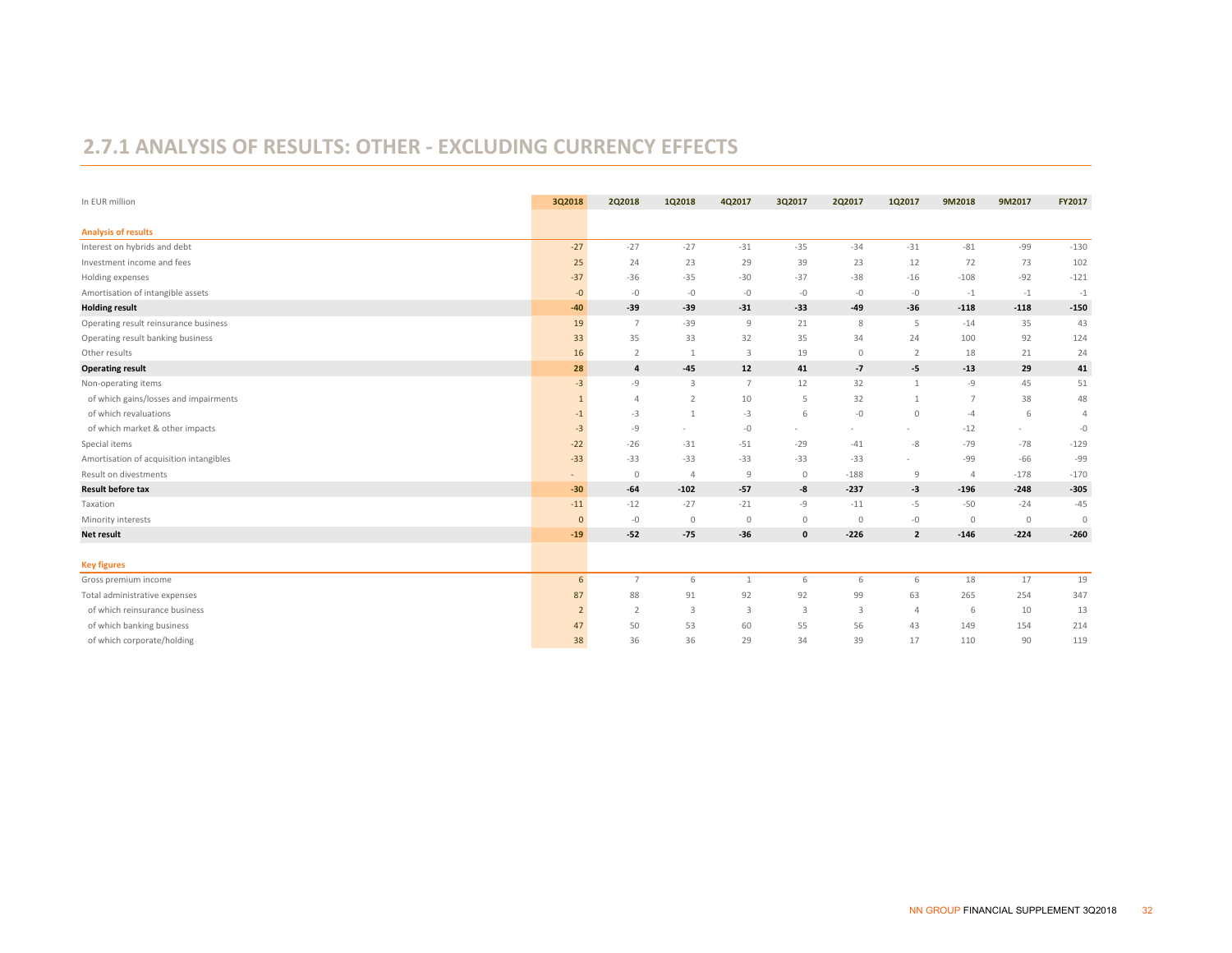#### **2.7.2 BANKING BUSINESS ‐ SAVINGS AND DEPOSITS AND MORTGAGES**

| In EUR billion                               | 3Q2018                   | <b>2Q2018</b> | 1Q2018 | 4Q2017 | 3Q2017 | 2Q2017 | 1Q2017 | 9M2018 | 9M2017                   | FY2017 |
|----------------------------------------------|--------------------------|---------------|--------|--------|--------|--------|--------|--------|--------------------------|--------|
| <b>Savings &amp; Deposits - roll forward</b> |                          |               |        |        |        |        |        |        |                          |        |
| <b>Beginning of period</b>                   | 14.7                     | 14.4          | 14.1   | 14.2   | 13.7   | 10.6   | 10.2   | 14.1   | 10.2                     | 10.2   |
| Deposits                                     | 0.8                      | 1.0           | 1.3    | 1.1    | 0.8    | 1.0    | 1.3    | 3.0    | 3.2                      | 4.3    |
| Withdrawals / Benefits                       | $-0.7$                   | $-0.7$        | $-1.0$ | $-1.2$ | $-0.8$ | $-0.9$ | $-1.0$ | $-2.4$ | $-2.7$                   | $-3.9$ |
| Net production                               | 0.0                      | 0.2           | 0.4    | $-0.1$ | 0.0    | 0.2    | 0.4    | 0.6    | 0.6                      | 0.4    |
| Acquisition / Divestments / Transfers        | $\qquad \qquad =\qquad$  |               | $\sim$ | $\sim$ | 0.5    | 2.9    | $\sim$ | $\sim$ | 3.4                      | 3.4    |
| Market performance / Interest credited       | $\overline{\phantom{a}}$ |               |        |        |        |        |        |        |                          |        |
| FX impact and other                          | $\overline{\phantom{a}}$ |               |        |        |        |        |        |        |                          |        |
| End of period                                | 14.7                     | 14.7          | 14.4   | 14.1   | 14.2   | 13.7   | 10.6   | 14.7   | 14.2                     | 14.1   |
|                                              |                          |               |        |        |        |        |        |        |                          |        |
| In EUR billion                               | 3Q2018                   | <b>2Q2018</b> | 1Q2018 | 4Q2017 | 3Q2017 | 2Q2017 | 1Q2017 | 9M2018 | 9M2017                   | FY2017 |
| <b>Mortgages - roll forward</b>              |                          |               |        |        |        |        |        |        |                          |        |
| <b>Beginning of period</b>                   | 17.5                     | 17.5          | 17.6   | 17.8   | 17.4   | 13.1   | 12.7   | 17.6   | 12.7                     | 12.7   |
| Production                                   | 1.2                      | 1.2           | 1.5    | 1.1    | 1.1    | 0.9    | 1.1    | 3.9    | 3.1                      | 4.1    |
| Redemptions                                  | $-0.4$                   | $-0.4$        | $-0.4$ | $-0.4$ | $-0.4$ | $-0.4$ | $-0.3$ | $-1.1$ | $-1.1$                   | $-1.5$ |
| Net production                               | 0.8                      | 0.9           | 1.1    | 0.6    | 0.6    | 0.5    | 0.8    | 2.8    | 2.0                      | 2.7    |
| Acquisition / Divestments / Transfers        | $-0.6$                   | $-0.8$        | $-1.3$ | $-0.8$ | $-0.2$ | 3.8    | $-0.5$ | $-2.7$ | 3.0                      | 2.3    |
| Market performance / Interest credited       | $\sim$                   |               |        |        |        |        |        |        |                          |        |
| FX impact and other                          | $\overline{\phantom{m}}$ |               |        |        |        |        |        |        | $\overline{\phantom{a}}$ |        |
| End of period                                | 17.8                     | 17.5          | 17.5   | 17.6   | 17.8   | 17.4   | 13.1   | 17.8   | 17.8                     | 17.6   |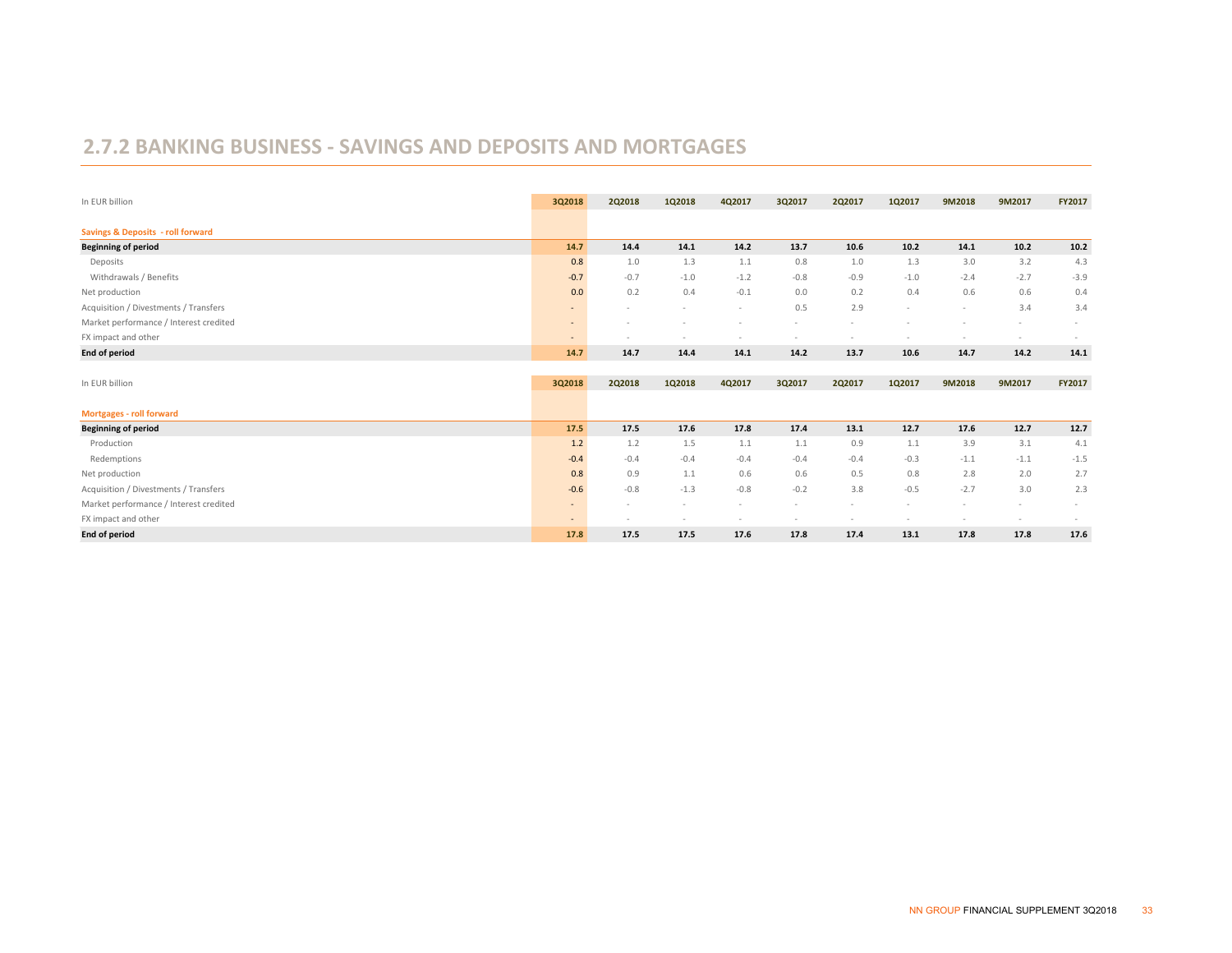#### **2.8.1 ANALYSIS OF RESULTS: JAPAN CLOSED BLOCK VA**

| In EUR million                           | 3Q2018         | 2Q2018         | 1Q2018         | 4Q2017         | 3Q2017         | 2Q2017           | 1Q2017         | 9M2018         | 9M2017         | FY2017                  |
|------------------------------------------|----------------|----------------|----------------|----------------|----------------|------------------|----------------|----------------|----------------|-------------------------|
|                                          |                |                |                |                |                |                  |                |                |                |                         |
| <b>Analysis of results</b>               |                |                |                |                |                |                  |                |                |                |                         |
| Investment margin                        | $-1$           | $-1$           | $-1$           | $-1$           | $-1$           | $-1$             | $-1$           | $-2$           | $-2$           | $-2$                    |
| Fees and premium-based revenues          | 5              | $\overline{7}$ | 6              | $\overline{7}$ | 9              | 11               | 12             | 19             | 32             | 39                      |
| Technical margin                         |                |                |                |                |                |                  |                |                |                |                         |
| Operating income non-modelled business   | $-0$           | $\mathbb O$    | $\mathbb O$    | $-0$           | $-0$           | $-0$             | $\mathbb O$    | $\circ$        | $\mathbb O$    | $\circ$                 |
| <b>Operating income</b>                  | 5              | 6              | 6              | $\overline{7}$ | 8              | 11               | 11             | 17             | 30             | 37                      |
| Administrative expenses                  | $\overline{2}$ | $\overline{2}$ | $\overline{2}$ | $\overline{3}$ | $\mathbf{3}$   | $\overline{3}$   | $\overline{3}$ | $\overline{7}$ | 9              | 12                      |
| DAC amortisation and trail commissions   | $\mathbf{1}$   | $\mathbf{1}$   | $\mathbf{1}$   | $\mathbf{1}$   | 1              | 1                | $\mathbf{1}$   | $\overline{2}$ | $\overline{4}$ | 5                       |
| <b>Expenses</b>                          | 3              | 3              | 3              | $\overline{a}$ | 4              | $\overline{a}$   | 5              | 9              | 13             | 17                      |
| <b>Operating result</b>                  | $\overline{2}$ | 3              | 3              | 3              | 4              | 6                | $\overline{7}$ | 8              | 17             | 20                      |
| Non-operating items                      | 6              | $-14$          | 12             | $-6$           | $-1$           | 5                | $-27$          | 5              | $-23$          | $-29$                   |
| of which gains/losses and impairments    | $-0$           | $-0$           | $-0$           | $-0$           | $-0$           | $-0$             | $-0$           | $-0$           | $-0$           | $-0$                    |
| of which revaluations                    |                |                |                |                |                |                  |                |                | $\sim$         |                         |
| of which market & other impacts          | 6              | $-14$          | 12             | $-6$           | $-1$           | 5                | $-27$          | 5              | $-23$          | $-29$                   |
| Special items                            | $-0$           | $\theta$       | $-0$           |                |                |                  |                | $\circ$        | ٠              |                         |
| Result on divestments                    | ٠              |                |                |                |                |                  |                |                |                |                         |
| <b>Result before tax</b>                 | 8              | $-11$          | 15             | -3             | 3              | 12               | $-20$          | 12             | -6             | -9                      |
| Taxation                                 | $\overline{2}$ | $-3$           | 4              | $-1$           | $\mathbf{1}$   | $\overline{3}$   | $-5$           | $\overline{3}$ | $-1$           | $-2$                    |
| Minority interests                       |                |                |                |                |                |                  |                |                |                |                         |
| Net result                               | 6              | -8             | 11             | $-2$           | $\overline{2}$ | $\boldsymbol{9}$ | $-15$          | 9              | $-5$           | $-7$                    |
| Key figures <sup>25)</sup>               |                |                |                |                |                |                  |                |                |                |                         |
| Gross premium income                     | $\mathbf{1}$   | $\mathbf{1}$   | $\mathbf{1}$   | $\mathbf{1}$   | $\mathbf{1}$   | $\mathbf{1}$     | $\mathbf{1}$   | $\overline{2}$ | 3              | $\overline{\mathbf{3}}$ |
| Allocated equity (end of period) 32)     | 241            | 275            | 323            | 351            | 404            | 452              | 519            | 241            | 404            | 351                     |
| Account value                            | 2,853          | 3,466          | 4,074          | 4,755          | 5,384          | 6,546            | 7,926          | 2,853          | 5,384          | 4,755                   |
| Net Amount at Risk                       | 38             | 80             | 106            | 25             | 80             | 180              | 434            | 38             | 80             | 25                      |
| <b>IFRS Reserves</b>                     | 157            | 218            | 256            | 188            | 271            | 401              | 677            | 157            | 271            | 188                     |
| Number of policies                       | 41,224         | 54,587         | 68,462         | 81,808         | 97,847         | 122,394          | 145,457        | 41,224         | 97,847         | 81,808                  |
| Employees (internal FTEs, end of period) | 41             | 43             | 43             | 46             | 49             | 53               | 49             | 41             | 49             | 46                      |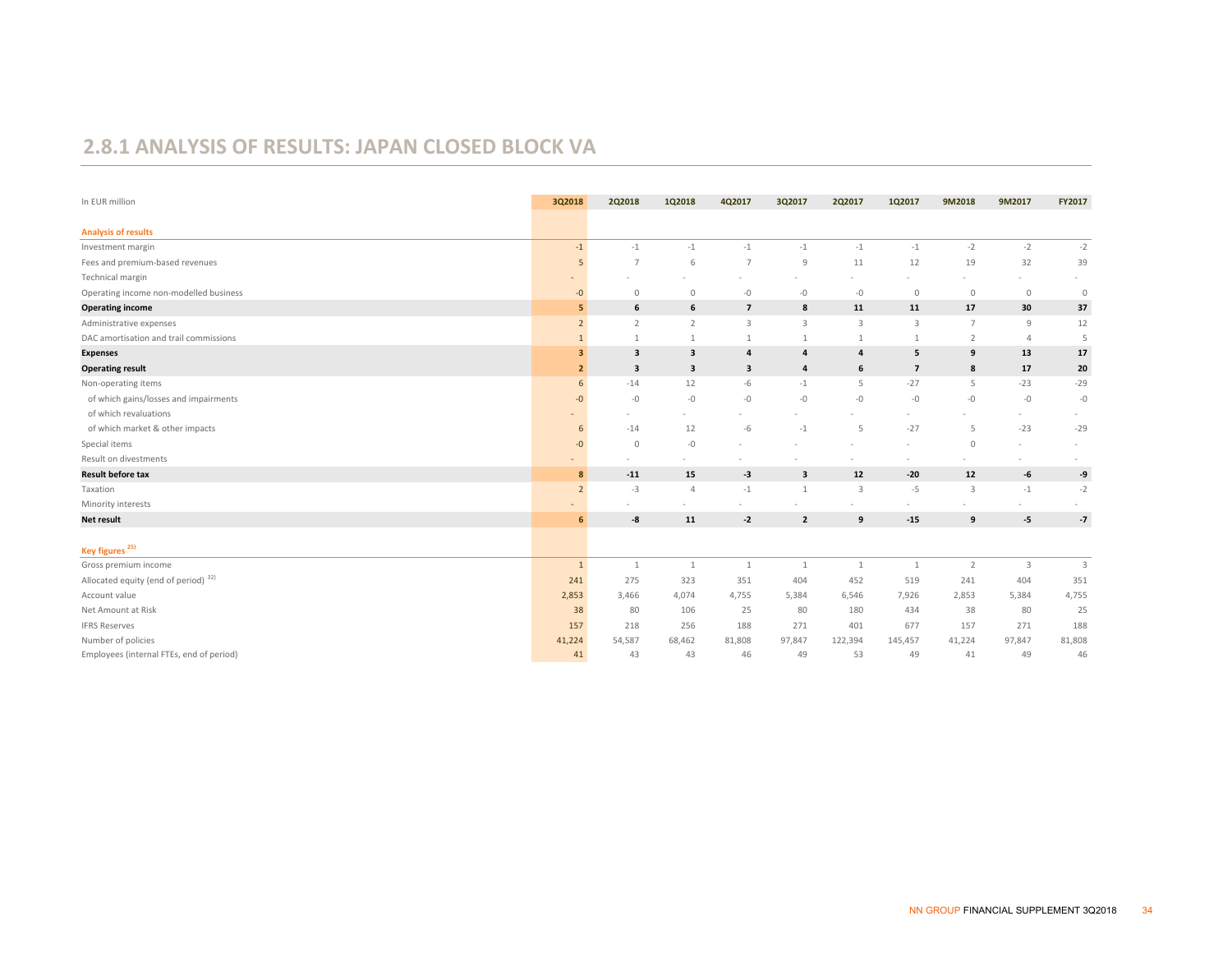#### **2.8.1 ANALYSIS OF RESULTS: JAPAN CLOSED BLOCK VA ‐ EXCLUDING CURRENCY EFFECTS**

| In EUR million                         | 3Q2018                   | 2Q2018         | 1Q2018                  | 4Q2017         | 3Q2017                  | 2Q2017                  | 1Q2017         | 9M2018         | 9M2017      | FY2017  |
|----------------------------------------|--------------------------|----------------|-------------------------|----------------|-------------------------|-------------------------|----------------|----------------|-------------|---------|
|                                        |                          |                |                         |                |                         |                         |                |                |             |         |
| <b>Analysis of results</b>             |                          |                |                         |                |                         |                         |                |                |             |         |
| Investment margin                      | $-1$                     | $-1$           | $-1$                    | $-1$           | $-1$                    | $-1$                    | $-1$           | $-2$           | $-2$        | $-2$    |
| Fees and premium-based revenues        | 5                        | $\overline{7}$ | 6                       | $\overline{7}$ | 9                       | 11                      | 11             | 19             | 30          | 38      |
| Technical margin                       |                          |                |                         |                |                         |                         |                |                |             |         |
| Operating income non-modelled business | $-0$                     | $\Omega$       | $\mathbf{0}$            | $-0$           | $-0$                    | $-0$                    | $\mathbf 0$    | $\circ$        | $\mathbf 0$ | $\circ$ |
| <b>Operating income</b>                |                          | $\overline{7}$ | 6                       | $\overline{7}$ | 8                       | 10                      | 10             | 17             | 29          | 36      |
| Administrative expenses                | $\mathcal{L}$            | $\overline{2}$ | $\overline{2}$          | 3              | $\overline{\mathbf{3}}$ | $\overline{3}$          | $\overline{3}$ | $\overline{7}$ | 9           | 12      |
| DAC amortisation and trail commissions |                          |                |                         |                |                         |                         |                | $\overline{2}$ |             | 5       |
| <b>Expenses</b>                        |                          | 3              | $\overline{\mathbf{3}}$ | $\overline{a}$ | $\overline{a}$          | $\overline{a}$          | 4              | 9              | 13          | 17      |
| <b>Operating result</b>                |                          | 4              | $\overline{2}$          | 3              | $\overline{a}$          | 6                       | 6              | 8              | 16          | 19      |
| Non-operating items                    | 6                        | $-14$          | 12                      | -6             | $-1$                    | 5                       | $-27$          | 5              | $-23$       | $-29$   |
| of which gains/losses and impairments  | $-0$                     | $-0$           | $-0-$                   | $-0$           | $-0$                    | $-0$                    | $-0$           | $-0$           | $-0$        | $-0$    |
| of which revaluations                  |                          |                |                         |                |                         |                         |                |                | $\sim$      |         |
| of which market & other impacts        | b                        | $-14$          | 12                      | $-6$           | $-1$                    | 5                       | $-27$          | 5              | $-23$       | $-29$   |
| Special items                          | $-0$                     | $\circ$        | $-0-$                   |                |                         |                         | ٠              | $-0$           | $\sim$      | $\sim$  |
| Result on divestments                  | $\overline{\phantom{a}}$ |                |                         |                |                         |                         | ۰              |                | $\sim$      |         |
| <b>Result before tax</b>               | 8                        | $-11$          | 15                      | -3             | 3                       | 11                      | $-21$          | 12             | $-7$        | $-10$   |
| Taxation                               | $\overline{2}$           | $-3$           | $\Delta$                | $-1$           | $\overline{1}$          | $\overline{\mathbf{3}}$ | $-5$           | $\overline{3}$ | $-1$        | $-2$    |
| Minority interests                     | $\overline{a}$           |                |                         |                |                         |                         |                |                | $\sim$      |         |
| <b>Net result</b>                      | 6                        | -8             | 11                      | $-2$           | $\overline{2}$          | 8                       | $-16$          | 9              | -5          | -8      |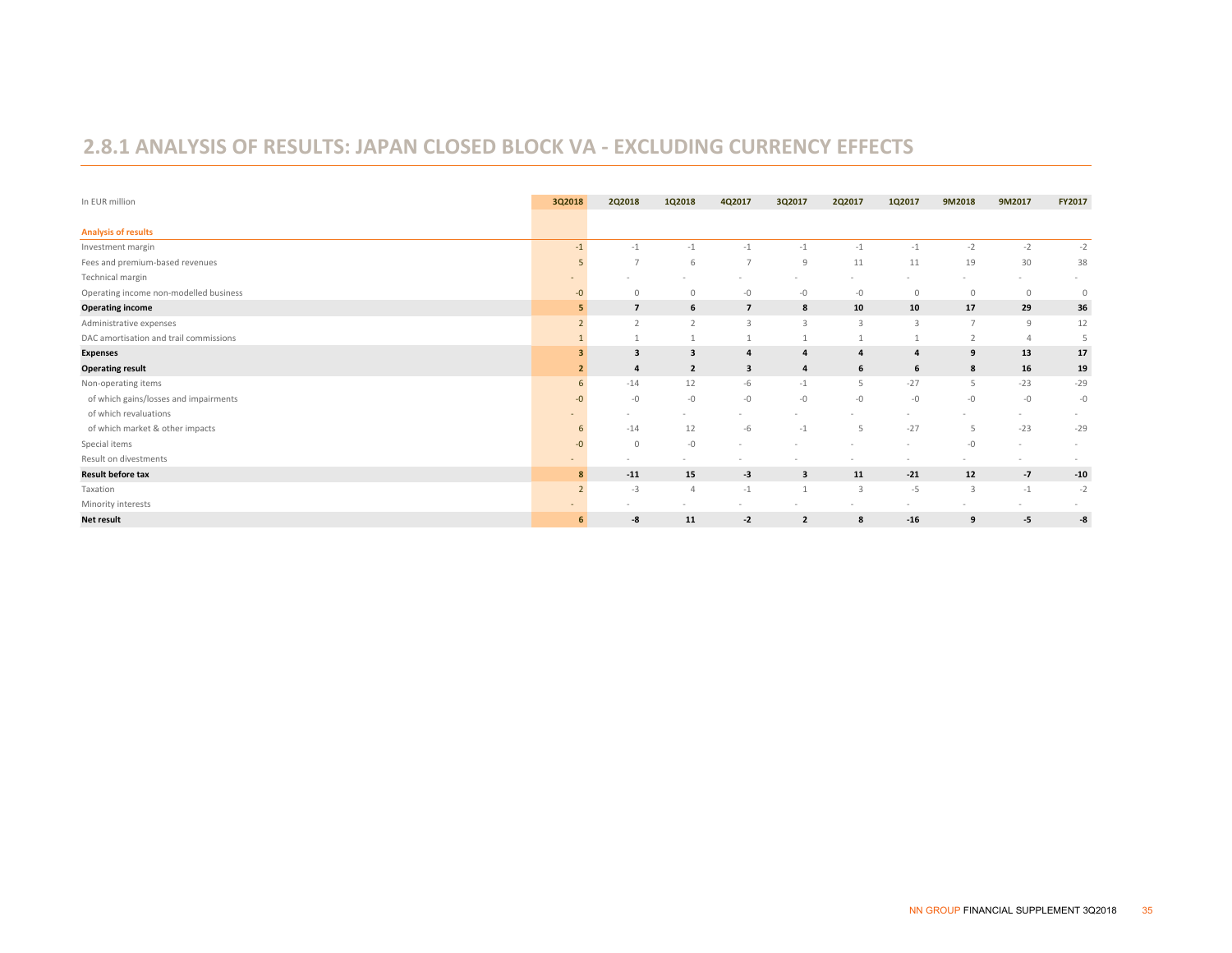#### **2.8.2 JAPAN CLOSED BLOCK VA ‐ ACCOUNT VALUE**

| In EUR billion                         | 3Q2018 | 2Q2018 | 1Q2018 | 4Q2017 | 3Q2017 | 2Q2017 | 1Q2017                   | 9M2018 | 9M2017 | <b>FY2017</b> |
|----------------------------------------|--------|--------|--------|--------|--------|--------|--------------------------|--------|--------|---------------|
|                                        |        |        |        |        |        |        |                          |        |        |               |
| Account value - roll forward           |        |        |        |        |        |        |                          |        |        |               |
| <b>Beginning of period</b>             | 3.5    | 4.1    | 4.8    | 5.4    | 6.5    | 7.9    | 8.2                      | 4.8    | 8.2    | 8.2           |
| Deposits                               | 0.0    | 0.0    | 0.0    | 0.0    | 0.0    | 0.0    | 0.0                      | 0.0    | 0.0    | 0.0           |
| Withdrawals / Benefits                 | $-0.6$ | $-0.7$ | $-0.7$ | $-0.8$ | $-1.1$ | $-1.1$ | $-0.5$                   | $-2.0$ | $-2.7$ | $-3.5$        |
| Net production                         | $-0.6$ | $-0.7$ | $-0.7$ | $-0.8$ | $-1.1$ | $-1.1$ | $-0.5$                   | $-2.0$ | $-2.7$ | $-3.5$        |
| Acquisition / Divestments / Transfers  | $\sim$ | $\sim$ | $\sim$ |        |        |        | $\overline{\phantom{a}}$ |        | $\sim$ |               |
| Market performance / Interest credited | 0.1    | 0.0    | $-0.2$ | 0.2    | 0.2    | 0.3    | $-0.0$                   | $-0.0$ | 0.4    | 0.6           |
| FX impact and other                    | $-0.1$ | 0.0    | 0.1    | $-0.1$ | $-0.2$ | $-0.5$ | 0.3                      | 0.1    | $-0.5$ | $-0.6$        |
| <b>End of period</b>                   | 2.9    | 3.5    | 4.1    | 4.8    | 5.4    | 6.5    | 7.9                      | 2.9    | 5.4    | 4.8           |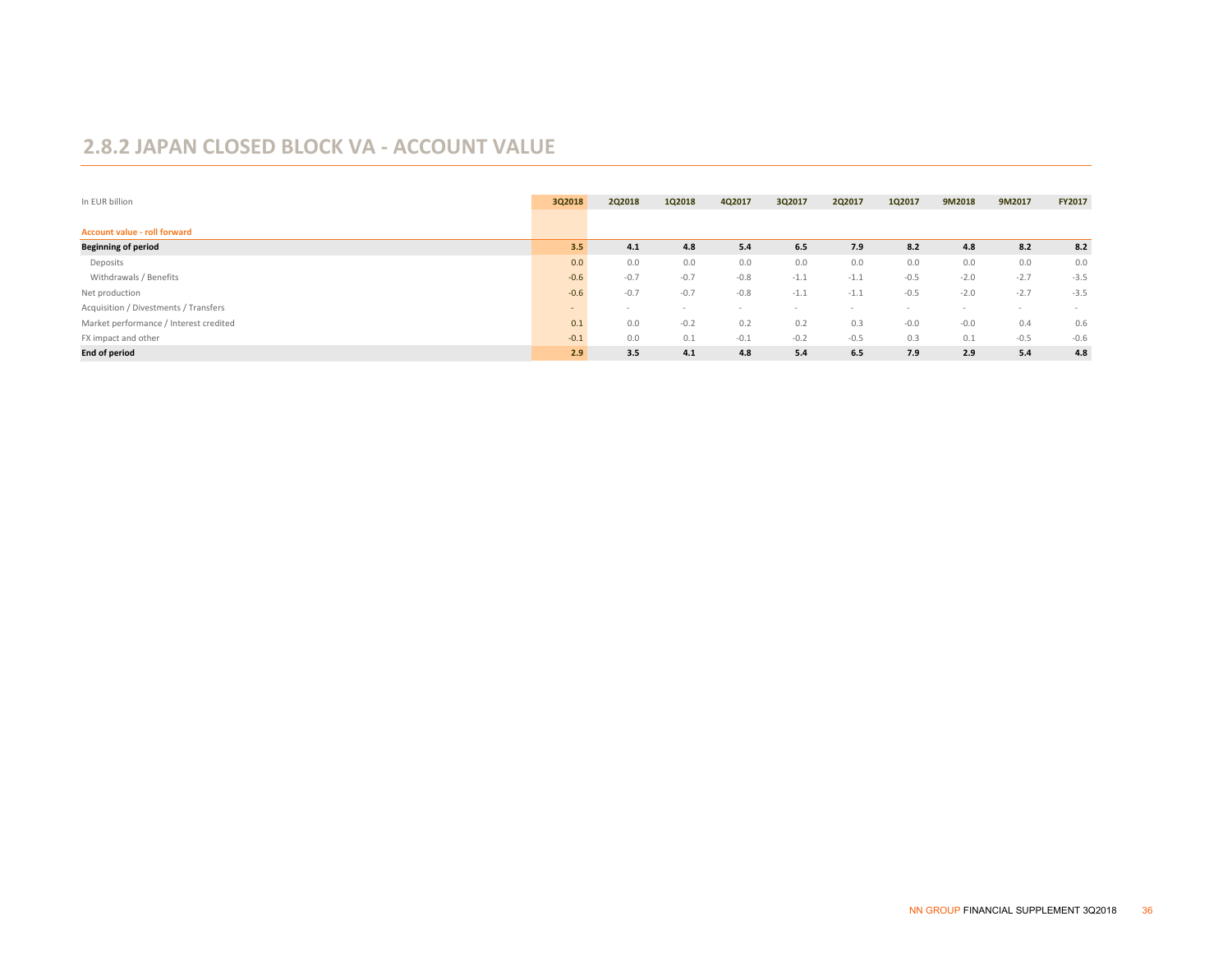#### **NOTES**

1) As of the first quarter of 2018 the various cash collateral amounts paid and received are all presented in Other assets and Other liabilities. The relevant comparative figures for previous periods have been amended. Thi the classification in the Condensed consolidated balance sheet, impacting the line items Loans, Other borrowed funds and Other assets and liabilities, with no net impact on shareholders' equity. There was no impact on the consolidated profit and loss account.

2) To be better aligned with external presentations, investment contract liabilities for risk policyholders are no longer presented as liabilities for life insurance for risk policyholders, but included in investment contr have been adjusted accordingly.

3) The 30 June 2017 presentation of life insurance liabilities and investment contract liabilities was adjusted as the result of the integration of Delta Lloyd.

4) Revaluation reserves for debt securities, equity securities and property in own use, the cash flow hedge reserve, the related crediting to policyholders, the coupon on undated subordinated notes recognised in equity as

the goodwill and intangible assets recognised as a result of the Delta Lloyd acquisition.

5) The segment 'Other' comprises of the allocated equity of banking business, reinsurance business and the cash capital position, other assets and debt of the holding company.

is based on the standard formula. The 31 December 2017 Solvency II ratio of Delta Lloyd Life has been updated. 6) The solvency ratios are not final until filed with the regulators. The Solvency II ratios for NN Group and NN Life are based on the partial internal model. The Solvency II ratio for Delta Lloyd Life (Delta Lloyd Levensv

7) Includes interest on subordinated loans provided to subsidiaries by the holding company.

8) Includes the change of subordinated loans provided to subsidiaries by the holding company.

9) Includes interest on subordinated loans and debt, holding company expenses and other cash flows.

10) Free cash flow to the holding company is defined as the change in cash capital position of the holding company over the period, excluding acquisitions, capital transactions with shareholders and debtholders.

11) Cash capital is defined as net current assets available at the holding company.

12) Other assets contain Reinsurance contracts, Property and equipment, Intangible assets, and Deferred acquisition costs.

13) Including AZL.

14) Including health business and broker business.

15) Basic earnings per ordinary share is calculated as the net result, adjusted to reflect the deduction of the accrued coupon on undated subordinated notes classified in equity, divided by the weighted average number of o outstanding (net of treasury shares).

16) Diluted earnings per share is calculated as if the share plans and warrants outstanding at the end of the period had been exercised at the beginning of the period and assuming that the cash received from exercised shar and warrants was used to buy own shares against the average market price during the period. The net decrease in the number of shares results from the cancellation of shares following the share buy back programme.

17) As of 2017, the calculation methodology for the combined ratio has been updated and now excludes the discount rate unwind on the D&A insurance liabilities. All comparative combined ratios have been updated to reflect t 18) Excluding health business and broker business.

19) End of period, in EUR billion.

20) Four-quarter rolling average. As of 2Q17, the calculation reflects the impact of including Delta Lloyd on an annualised basis.

21) Net operating result of the ongoing business, adjusted to reflect the deduction of the accrued coupon on undated subordinated notes classified in equity.

22) Allocated equity, adjusted for revaluation reserves and excluding undated subordinated notes classified in equity as well as the goodwill and intangible assets recognised as a result of the Delta Lloyd acquisition.

23) Net operating ROE is calculated as the (annualised) net operating result of the ongoing business, adjusted to reflect the deduction of the accrued coupon on undated subordinated notes classified in equity, divided by

(average) adjusted allocated equity of ongoing business. Adjusted allocated equity is an Alternative Performance Measure. It is derived from IFRS equity by excluding revaluation reserves, the undated subordinated notes cla 24) Net operating ROE is calculated as the (annualised) net operating result of the segment, divided by (average) adjusted allocated equity. Adjusted allocated equity is an Alternative Performance Measure. It is derived fr revaluation reserves. Reference is made to the section 'Alternative Performance measures (Non‐GAAP measures)' in the NN Group N.V. 2017 Consolidated Annual Accounts. as well as the goodwill and intangible assets recognised as a result of the Delta Lloyd acquisition. Reference is made to the section 'Alternative Performance Measures (Non-GAAP Measures)' in the NN Group N.V. 2017 Consoli

25) End of period, except Gross premium income.

26) The numbers shown under AuM are client balances which exclude IFRS shareholders' equity related to the respective pension businesses and include the assets under administration.

27) As of 2017, the net operating result and adjusted allocated equity used to calculate the Net operating ROE of Japan Life are adjusted for the impact of internal reinsurance ceded to NN Group's reinsurance business.

28) Does not include interest costs on subordinated debt treated as equity.

30) Net operating ROE is calculated as the (annualised) net operating result of the banking business, divided by (average) adjusted allocated equity. Adjusted allocated equity is an Alternative Performance Measure. It is d by excluding revaluation reserves. Reference is made to the section 'Alternative Performance Measures (Non‐GAAP Measures)' in the NN Group N.V. 2017 Consolidated Annual Accounts. 29) The Common equity Tier 1 ratio is not final until filed with the regulators. The 2017 ratios are for NN Bank, prior to the merger with Delta Lloyd Bank. The ratios for 2018 onwards are for the merged banking business o

31) Net operating result is adjusted to reflect the deduction of the accrued coupon on undated subordinated notes classified in equity.

32) Allocated equity, adjusted for revaluation reserve.